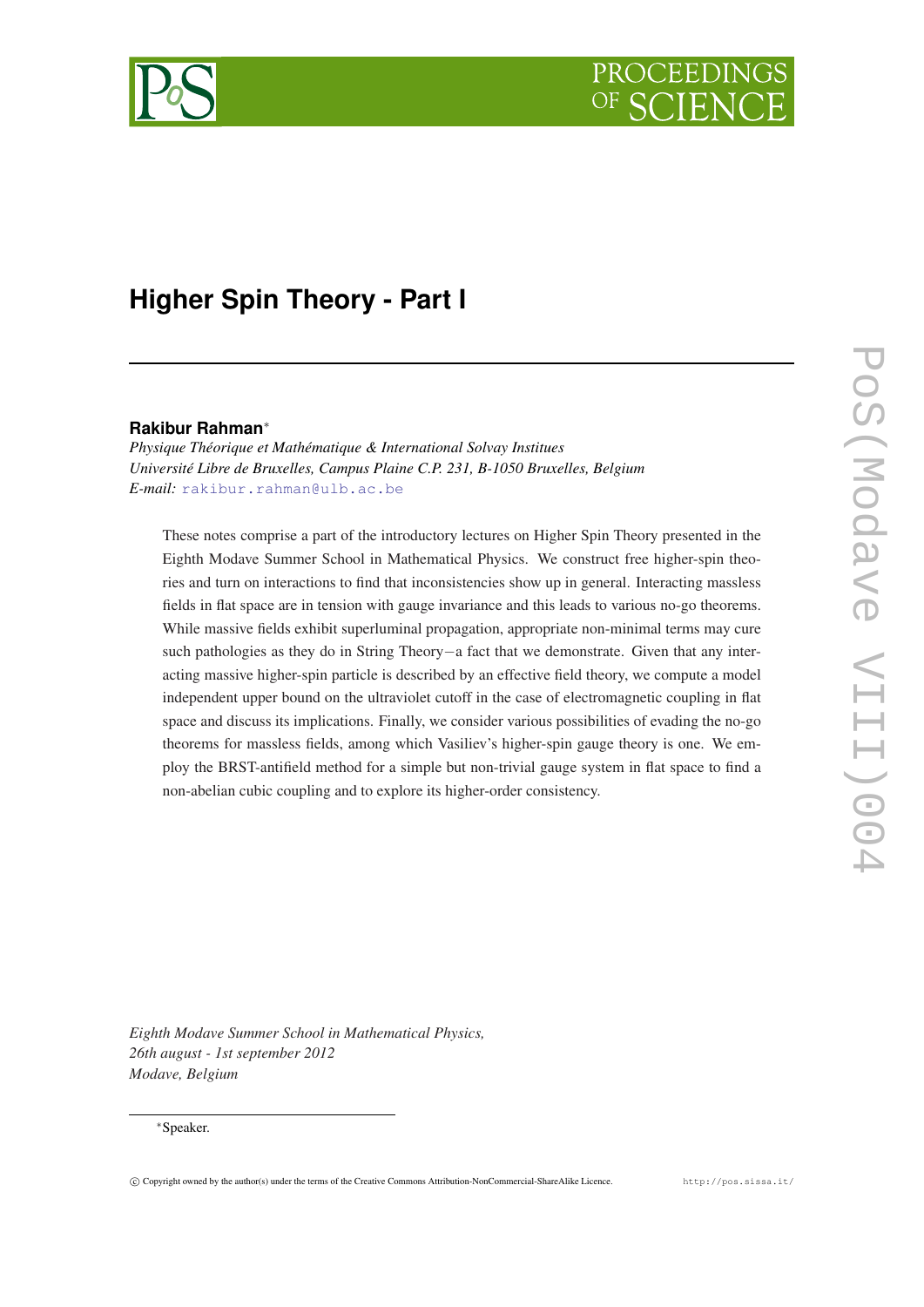# 1. Motivations & Outline

In Quantum Field Theory fundamental particles carry irreducible unitary representations of the Poincaré group, and therefore can have arbitrary (integer or half-integer) values of the spin, at least in principle. The motivations for studying higher-spin (HS) particles are manifold.

- 1. While free HS fields are fine, severe problems show up as soon as interactions are turned on. For massless particles, there exist powerful no-go theorems  $[1, 2, 3, 4, 5]$  $[1, 2, 3, 4, 5]$  $[1, 2, 3, 4, 5]$  $[1, 2, 3, 4, 5]$  $[1, 2, 3, 4, 5]$  $[1, 2, 3, 4, 5]$  $[1, 2, 3, 4, 5]$  $[1, 2, 3, 4, 5]$  $[1, 2, 3, 4, 5]$  $[1, 2, 3, 4, 5]$  that forbid them from interacting in flat space with electromagnetism (EM) or gravity when their spin *s* exceeds certain value. One would like to evade these theorems in order write down interacting theories for massless HS fields.
- 2. Massive HS particles do exist in the form of hadronic resonances, e.g.,  $\pi_2(1670)$ ,  $\rho_3(1690)$ ,  $a<sub>4</sub>(2040)$  etc. These particles are composite, and their interactions are described by complicated form factors. However, when the exchanged momenta are small compared to their masses, one should be able to describe their dynamics by consistent local actions.
- 3. Massive HS excitations show up in (open) string spectra. In fact, they play a crucial role in that some of the spectacular features of String Theory, e.g., planar duality, modular invariance and open-closed duality, rest heavily on their presence.
- 4. It is conjectured that String Theory describes a broken phase of a HS gauge theory [[6](#page-28-0), [7,](#page-28-0) [8](#page-28-0), [9\]](#page-28-0). The underlying HS theory may provide a better understanding of what String Theory is.
- 5. Vasiliev's HS gauge theory in AdS<sub>4</sub> [[8](#page-28-0), [10](#page-28-0)] is conjectured to be holographically dual to  $O(N)$ Vector Models [\[11](#page-29-0)], and the first non-trivial checks of the duality appear in [\[12](#page-29-0)]. This duality may be regarded as the simplest non-trivial example of AdS/CFT correspondence, and may help us understand some aspects of gauge/gravity dualities in general.

In what follows we will present an introduction to HS fields and their interactions. In Section [2](#page-2-0), we start with construction of free HS theories for massive and massless fields. In Section [3](#page-8-0), we discuss the difficulties that one faces when interactions are turned on. In particular, Section [3.1](#page-8-0) presents the various no-go theorems [[1](#page-28-0), [2](#page-28-0), [3,](#page-28-0) [4,](#page-28-0) [5](#page-28-0)] for interacting HS massless fields in flat space, all of which essentially derive from the fact that interactions are in tension with gauge invariance, while Section [3.2](#page-11-0) shows that massive HS fields exhibit superluminal propagation in external backgrounds−the notorious Velo-Zwanziger problem [\[13](#page-29-0)]. Appropriate non-minimal terms may cure the Velo-Zwanziger acausality, and in Section [4](#page-13-0) we show how String Theory provides remedy to this pathology. In Section [5,](#page-18-0) we consider the fact that interacting massive HS particles are described by effective field theories, compute a model independent upper bound on the ultraviolet cutoff for their electromagnetic coupling in flat space, and discuss the implications of this result. Finally, in Section [6](#page-22-0) we study interactions of HS gauge fields by considering the different possibilities of evading the aforementioned no-go theorems, e.g., adding a mass term, working in  $D = 3$ or in AdS space, or considering higher-derivative interactions. We work out a simple example of a  $1-\frac{3}{2}-\frac{3}{2}$  $\frac{3}{2}$  non-abelain cubic coupling in flat space by using the BRST-antifield formalism and explore its higher-order consistency.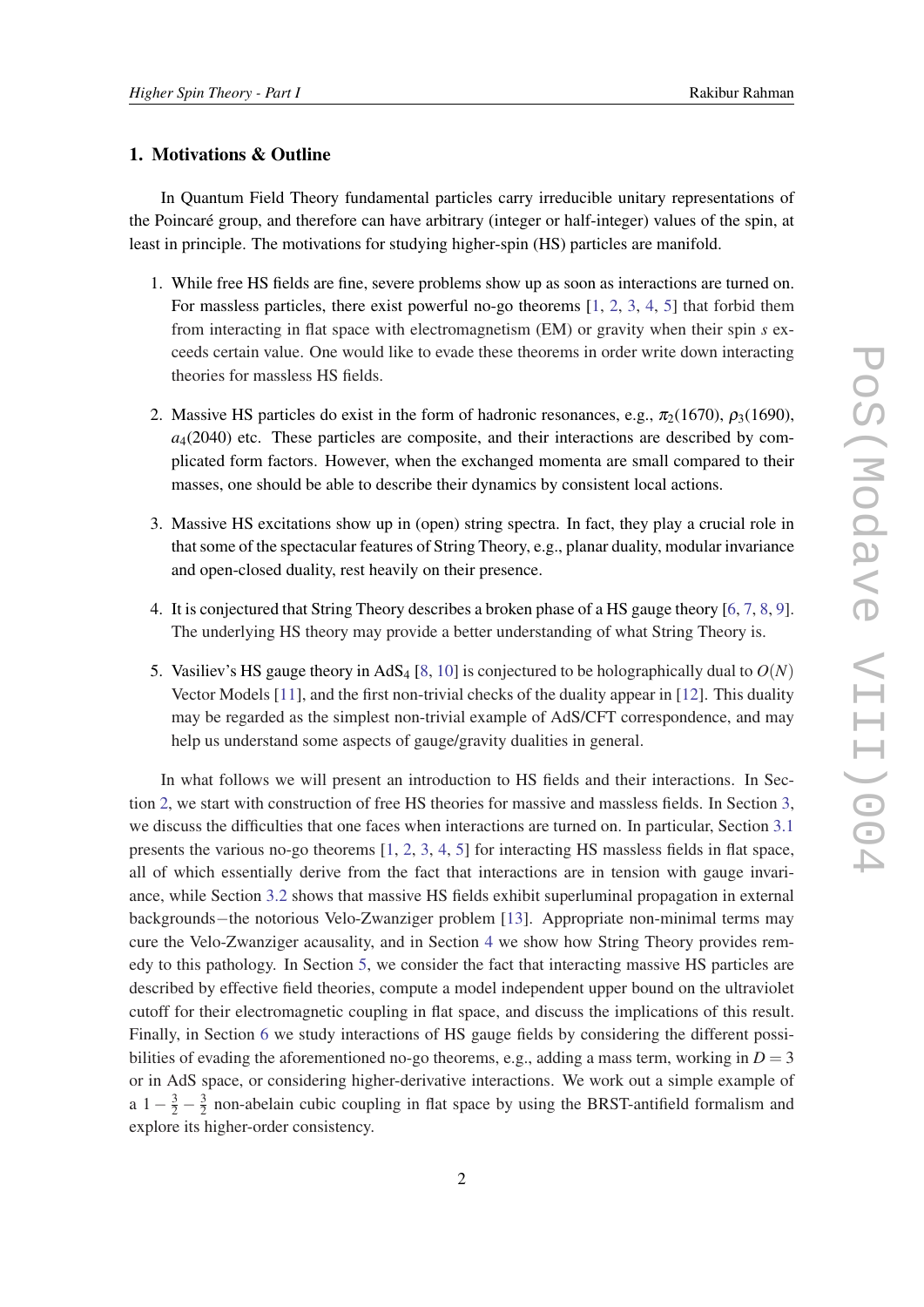## <span id="page-2-0"></span>2. Construction of Free Higher Spin Theories

The task of constructing a theory of HS fields dates back to 1936, when Dirac tried to generalize his celebrated spin- $\frac{1}{2}$  equation [\[14](#page-29-0)]. A systematic study of HS particles, though, was initiated by Fierz and Pauli in 1939 [\[15](#page-29-0)]. Their approach was field theoretic that focused on the physical requirements of Lorentz invariance and positivity of energy. The works of Wigner on unitary representations of the Poincaré group [\[16](#page-29-0)] and of Bargmann and Wigner on relativistic wave equations [[17\]](#page-29-0), however, made it clear that one could replace positivity of energy by the requirement that a one-particle state carries an irreducible unitary representation of the Poincaré group.

#### 2.1 Massive Fields

The two Casimir invariants of the Poincaré group are

$$
C_1 = P^{\mu} P_{\mu}, \qquad C_2 = W^{\mu} W_{\mu}, \tag{2.1}
$$

where  $W^{\mu} \equiv -\frac{1}{2} \varepsilon^{\mu\nu\rho\sigma} J_{\nu\rho} P_{\sigma}$  is the Pauli-Lubanski pseudovector. They define respectively mass and spin−the two basic quantum numbers−a field may possess. Let us consider the first Wigner class, which corresponds to a physical massive particle of mass *m* and spin *s*. In this case, we have  $C_1 = -m^2$  and  $C_2 = m^2 s(s+1)$ . The transformation properties under the Lorentz group is uniquely determined for a bosonic field by the usual choice of the representation  $D\left(\frac{s}{2}\right)$  $\frac{s}{2}, \frac{s}{2}$  $\frac{s}{2}$ ). The field is then a totally symmetric rank-*s* tensor,  $\phi_{\mu_1...\mu_s}$ , which is traceless:

$$
\eta^{\mu_1 \mu_2} \phi_{\mu_1 \mu_2 \dots \mu_s} = 0. \tag{2.2}
$$

The Casimir  $C_1$  then demands that the Klein-Gordon equation be satisfied:

$$
(\Box - m^2) \phi_{\mu_1...\mu_s} = 0.
$$
 (2.3)

The representation  $D\left(\frac{s}{2}\right)$  $\frac{s}{2}, \frac{s}{2}$  $\frac{s}{2}$ ) is however reducible under the rotation subgroup, because it contains all spin values from  $s$  down to 0. The Casimir  $C_2$  requires that all lower spin values be eliminated; this is done by imposing the divergence/transversality condition:

$$
\partial^{\mu_1} \phi_{\mu_1 \dots \mu_s} = 0. \tag{2.4}
$$

The latter is a necessary condition in order for the total energy to be positive definite [[15\]](#page-29-0).

How many degrees of freedom (DoF) does this field propagate in *D* space-time dimensions? Note that the number of independent components of symmetric rank-*s* tensor is given by

$$
C(D+s-1, s) = \frac{(D-1+s)!}{s!(D-1)!}.
$$
\n(2.5)

The tracelessness condition is a symmetric rank- $(s-2)$  tensor that removes  $C(D-3+s, s-2)$  of these components. Similarly, the divergence constraint (2.4) should eliminate  $C(D-2+s, s-1)$ many, but its trace part has already been incorporated in the tracelessness of the field itself, so that the actual number is less by  $C(D-4+s, s-3)$ . Then the total number of propagating DoFs are

$$
\mathfrak{D}_{b,m\neq 0} = C(D-1+s,s) - C(D-3+s,s-2) - C(D-2+s,s-1) + C(D-4+s,s-3)
$$
  
=  $C(D-4+s,s) + 2C(D-4+s,s-1).$  (2.6)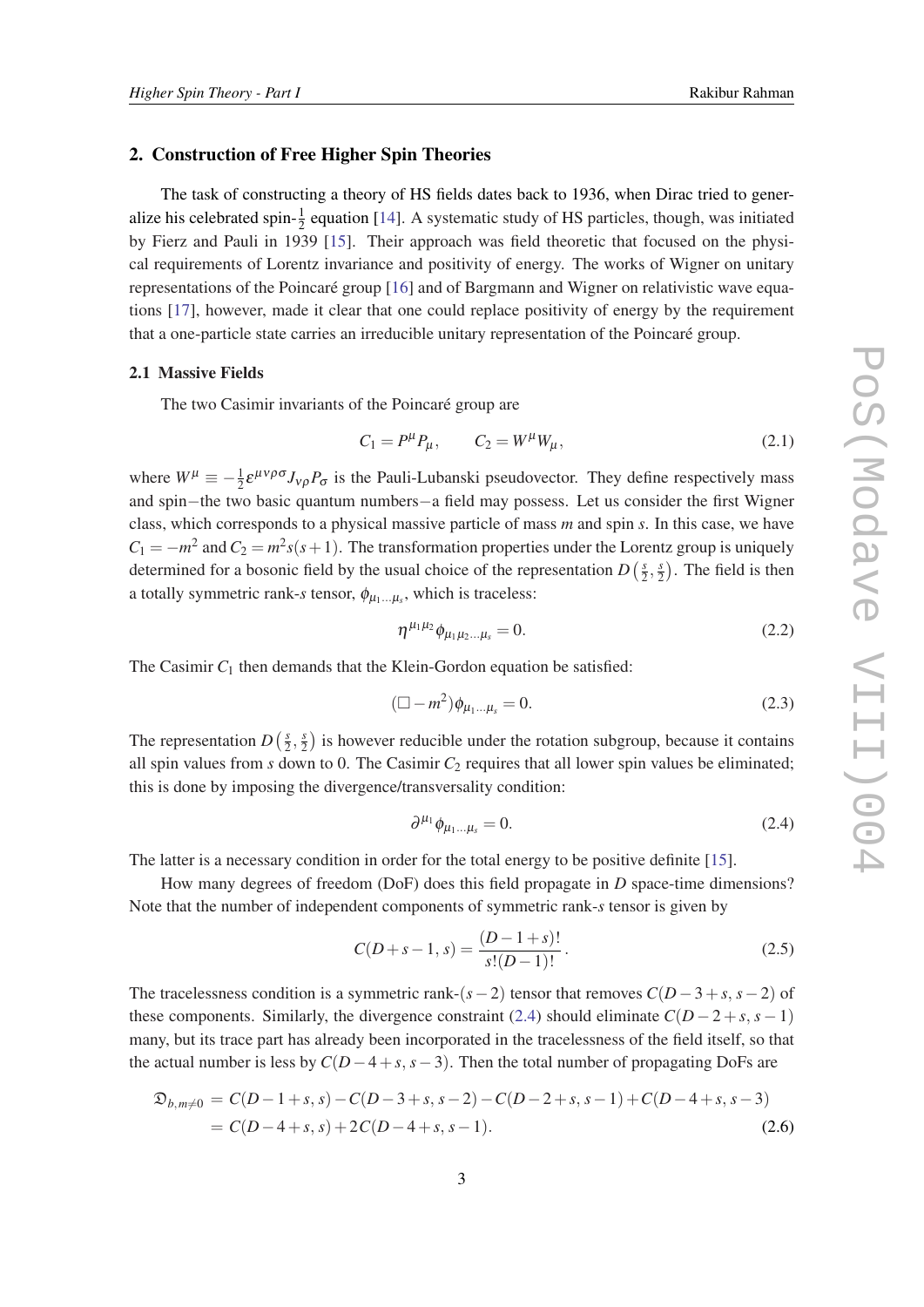<span id="page-3-0"></span>In particular when  $D = 4$ , this number reduces to  $2s + 1$  as expected.

A fermionic field of spin  $s = n + \frac{1}{2}$  $\frac{1}{2}$ , on the other hand, is represented by a totally symmetric tensor-spinor of rank *n*,  $\psi_{\mu_1...\mu_n}$ , which is *γ*-traceless:

$$
\gamma^{\mu_1} \psi_{\mu_1 \dots \mu_n} = 0. \tag{2.7}
$$

It transforms as the  $D\left(\frac{n+1}{2}\right)$  $\frac{+1}{2}, \frac{n}{2}$  $\binom{n}{2}$   $\bigoplus D$   $\left(\frac{n}{2}\right)$  $\frac{n}{2}, \frac{n+1}{2}$  $\frac{+1}{2}$ ) representation of the Lorentz group, and satisfies

$$
(\partial \hspace{-.05cm} - m) \psi_{\mu_1 \dots \mu_n} = 0, \tag{2.8}
$$

$$
\partial^{\mu_1} \psi_{\mu_1...\mu_n} = 0. \tag{2.9}
$$

The counting of DoFs is analogous to that for bosons. In *D* dimensions, a symmetric rank-*n* tensor-spinor has  $C(D+n-1, n) \times 2^{[D]/2}$  independent components, where  $[D] \equiv D + \frac{1}{2}$  $\frac{1}{2} \left[ (-1)^{D} - 1 \right]$ . The  $\gamma$ -trace and divergence constraints, being symmetric rank- $(n-1)$  tensor-spinors, each eliminates  $C(D+n-2, n-1) \times 2^{|D|/2}$  of them. But there is an over-counting of  $C(D+n-3, n-2) \times$  $2^{[D]/2}$  constraints, since only the traceless part of the divergence condition (2.9) should be counted. The number of dynamical DoFs−fields and conjugate momenta−is therefore

$$
\mathfrak{D}_{f,m\neq 0} = [C(D+n-1,n) - 2C(D+n-2,n-1) + C(D+n-3,n-2)] \times 2^{|D|/2}
$$
  
=  $C(D-3+n,n) \times 2^{|D|/2}$ . (2.10)

In  $D = 4$  in particular, this is  $2n + 2 = 2s + 1$  as expected.

Fierz and Pauli noted in [\[15](#page-29-0)] that attempts to introduce electromagnetic interaction at the level of the equations of motion (EoM) and constraints lead to algebraic inconsistencies for spin greater than 1. If one modifies the Eqs.  $(2.2)-(2.4)$  $(2.2)-(2.4)$  $(2.2)-(2.4)$  $(2.2)-(2.4)$  and  $(2.7)-(2.9)$  by directly replacing ordinary derivatives with covariant ones, they are no longer mutually compatible<sup>1</sup>. To avoid such difficulties it was suggested that all equations involving derivatives be obtainable from a Lagrangian. This is possible only at the cost of introducing lower-spin auxiliary fields, which must vanish when interactions are absent.

Fronsdal [\[18](#page-29-0)] and Chang [[19\]](#page-29-0) spelled out a procedure for introducing these auxiliary fields to construct HS Lagrangians. Singh and Hagen [[20\]](#page-29-0) achieved the feat in 1974 by writing down an explicit form of the Lagrangian for a free massive field of arbitrary spin. The Singh-Hagen Lagrangian for an integer spin *s* is written in terms of a set of symmetric traceless tensor fields of rank  $s, s-2, s-3, ..., 0$ . For a half-integer spin  $s = n + \frac{1}{2}$  $\frac{1}{2}$ , the Lagrangian incorporates symmetric  $\gamma$ traceless tensor-spinors: one of rank *n*, another of rank  $n-1$ , and doublets of rank  $n-2, n-3, ..., 0$ . When the Eqs.  $(2.2)-(2.4)$  $(2.2)-(2.4)$  $(2.2)-(2.4)$  $(2.2)-(2.4)$  and  $(2.7)-(2.9)$  are satisfied, all the lower spin fields are forced to vanish.

To understand the salient features of the Singh-Hagen construction, we consider the massive spin-2 field, which is described by a symmetric traceless rank-2 tensor  $\phi_{\mu\nu}$ . Let us try to incorporate the Klein-Gordon equation,  $(\Box - m^2)\phi_{\mu\nu} = 0$ , and the transversality condition,  $\partial^\mu \phi_{\mu\nu} = 0$ , into a Lagrangian as

$$
\mathcal{L} = -\frac{1}{2}(\partial_{\mu}\phi_{V\rho})^2 - \frac{1}{2}m^2\phi_{\mu V}^2 + \frac{1}{2}\alpha(\partial^{\mu}\phi_{\mu V})^2, \qquad (2.11)
$$

where the constant  $\alpha$  is to be determined. While varying the above action one must keep in mind that  $\phi_{\mu\nu}$  is symmetric traceless. One therefore obtains the following EoMs:

$$
\left(\Box - m^2\right)\phi_{\mu\nu} - \frac{1}{2}\alpha \left[\partial^\rho \partial_{(\mu}\phi_{\nu)\rho} - \frac{2}{D}\eta_{\mu\nu}\partial^\rho \partial^\sigma \phi_{\rho\sigma}\right] = 0, \tag{2.12}
$$

 $[D_1]$ /2

<sup>&</sup>lt;sup>1</sup>We will work out an example of this inconsistency in Section [3.](#page-8-0)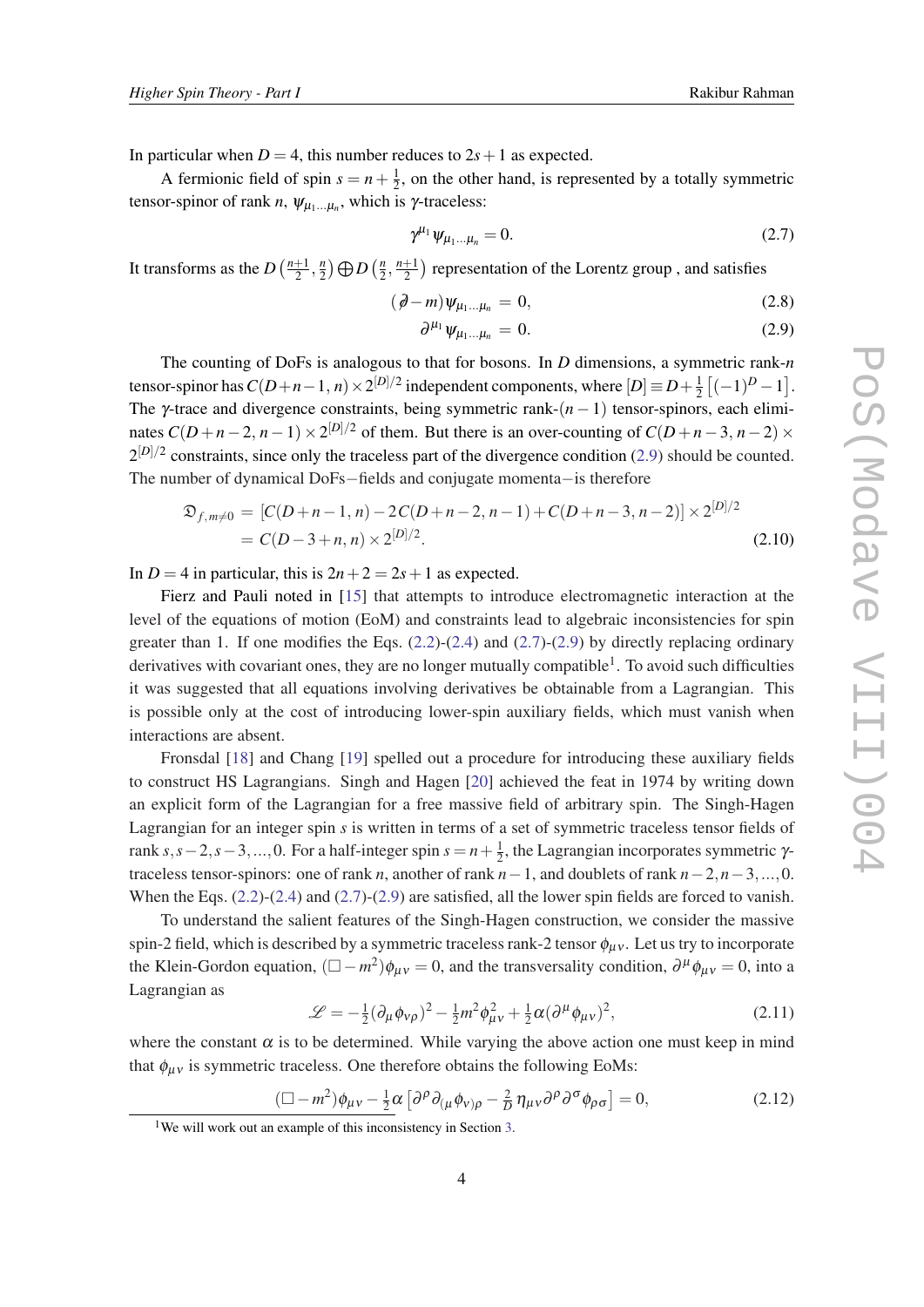<span id="page-4-0"></span>where  $D$  is the space-time dimensionality. The divergence of Eq.  $(2.12)$  $(2.12)$  gives

$$
\left[ (\alpha - 2)\Box + 2m^2 \right] \partial^\mu \phi_{\mu\nu} + \alpha \left( 1 - \frac{2}{D} \right) \partial_\nu \partial^\rho \partial^\sigma \phi_{\rho\sigma} = 0. \tag{2.13}
$$

The transversality condition can be recovered by setting  $\alpha = 2$  as well as requiring  $\partial^{\mu} \partial^{\nu} \phi_{\mu\nu} = 0$ . The latter condition, however, does not follow from the EoMs. This problem can be taken care of by introducing an auxiliary spin-0 field  $\phi$ , so that the condition  $\partial^{\mu}\partial^{\nu}\phi_{\mu\nu} = 0$  follows from the Lagrangian. Let us add the following terms to the Lagrangian ([2.11\)](#page-3-0):

$$
\mathcal{L}_{\text{add}} = \beta_1 (\partial_\mu \phi)^2 + \beta_2 \phi^2 + \phi \partial^\mu \partial^\nu \phi_{\mu\nu},\tag{2.14}
$$

where  $\beta_{1,2}$  are constants. The double divergence of the  $\phi_{\mu\nu}$  EoMs now gives

$$
[(2-D)\Box - Dm^2]\partial^{\mu}\partial^{\nu}\phi_{\mu\nu} + (D-1)\Box \Box \phi = 0. \qquad (2.15)
$$

The EoM for the auxiliary scalar  $\phi$ , on the other hand, reduces to

$$
\partial^{\mu} \partial^{\nu} \phi_{\mu\nu} - 2(\beta_1 \Box - \beta_2) \phi = 0. \tag{2.16}
$$

Eqs. (2.15)-(2.16) comprise a linear homogeneous system in the variables  $\partial^{\mu}\partial^{\nu}\phi_{\mu\nu}$  and  $\phi$ . The condition  $\partial^{\mu}\partial^{\nu}\phi_{\mu\nu} = 0$  and the vanishing of the auxiliary field must follow if the associated determinant does not vanish. The latter is given by

$$
\Delta = [2(D-2)\beta_1 - (D-1)]\Box \Box + 2[Dm^2\beta_1 - (D-2)\beta_2]\Box - 2Dm^2\beta_2. \tag{2.17}
$$

Note that  $\Delta$  becomes algebraic, not containing  $\Box$ , proportional to  $m^2$  and hence non-zero if

$$
\beta_1 = \frac{(D-1)}{2(D-2)}, \qquad \beta_2 = \frac{m^2 D(D-1)}{2(D-2)^2}, \qquad D > 2.
$$
 (2.18)

Thus one constructs the following Lagrangian for a massive spin-2 field

$$
\mathcal{L} = -\frac{1}{2}(\partial_{\mu}\phi_{\nu\rho})^{2} + (\partial^{\mu}\phi_{\mu\nu})^{2} + \frac{(D-1)}{2(D-2)}(\partial_{\mu}\phi)^{2} + \phi \partial^{\mu}\partial^{\nu}\phi_{\mu\nu} - \frac{1}{2}m^{2}\left[\phi_{\mu\nu}^{2} - \frac{D(D-1)}{(D-2)^{2}}\phi^{2}\right].
$$
 (2.19)

One can now check that this Lagrangian yields  $\partial^{\mu}\partial^{\nu}\phi_{\mu\nu} = 0$  and  $\phi = 0$ , so that the Klein-Gordon equation and the transversality condition follow from it.

One can carry out this procedure for higher spins to find that the following pattern emerges: For an integer spin *s*, one must successively obtain  $\partial^{\mu_1}...\partial^{\mu_k}\phi_{\mu_1...\mu_s} = 0$ , for  $k = 2,3,...,s$ . At each value of *k* one needs to introduce an auxiliary symmetric traceless rank- $(s - k)$  tensor field. Similarly for a half-integer spin  $s = n + \frac{1}{2}$  $\frac{1}{2}$ , the transversality condition,  $\partial^{\mu_1} \psi_{\mu_1...\mu_n} = 0$ , can be obtained by introducing a symmetric γ-traceless tensor-spinor of rank  $n-1$ ,  $\psi_{\mu_1...\mu_{n-1}}$ , provided that one also satisfies the conditions:  $\partial^{\mu_1} \partial^{\mu_2} \psi_{\mu_1...\mu_n} = 0$  and  $\partial^{\mu_1} \psi_{\mu_1...\mu_{n-1}} = 0$ . These can be achieved by successively obtaining  $\partial^{\mu_1}...\partial^{\mu_k}\psi_{\mu_1...\mu_n} = 0$  and  $\partial^{\mu_1}...\partial^{\mu_k}\psi_{\mu_1...\mu_{n-1}} = 0$ , for  $k = 2, 3, ..., n$ . Then for each *k* one must introduce two symmetric γ-traceless rank-(*n*−*k*) tensor-spinors. The explicit form of the Lagrangian for an arbitrary spin is rather complicated and is given in Ref. [[20](#page-29-0)].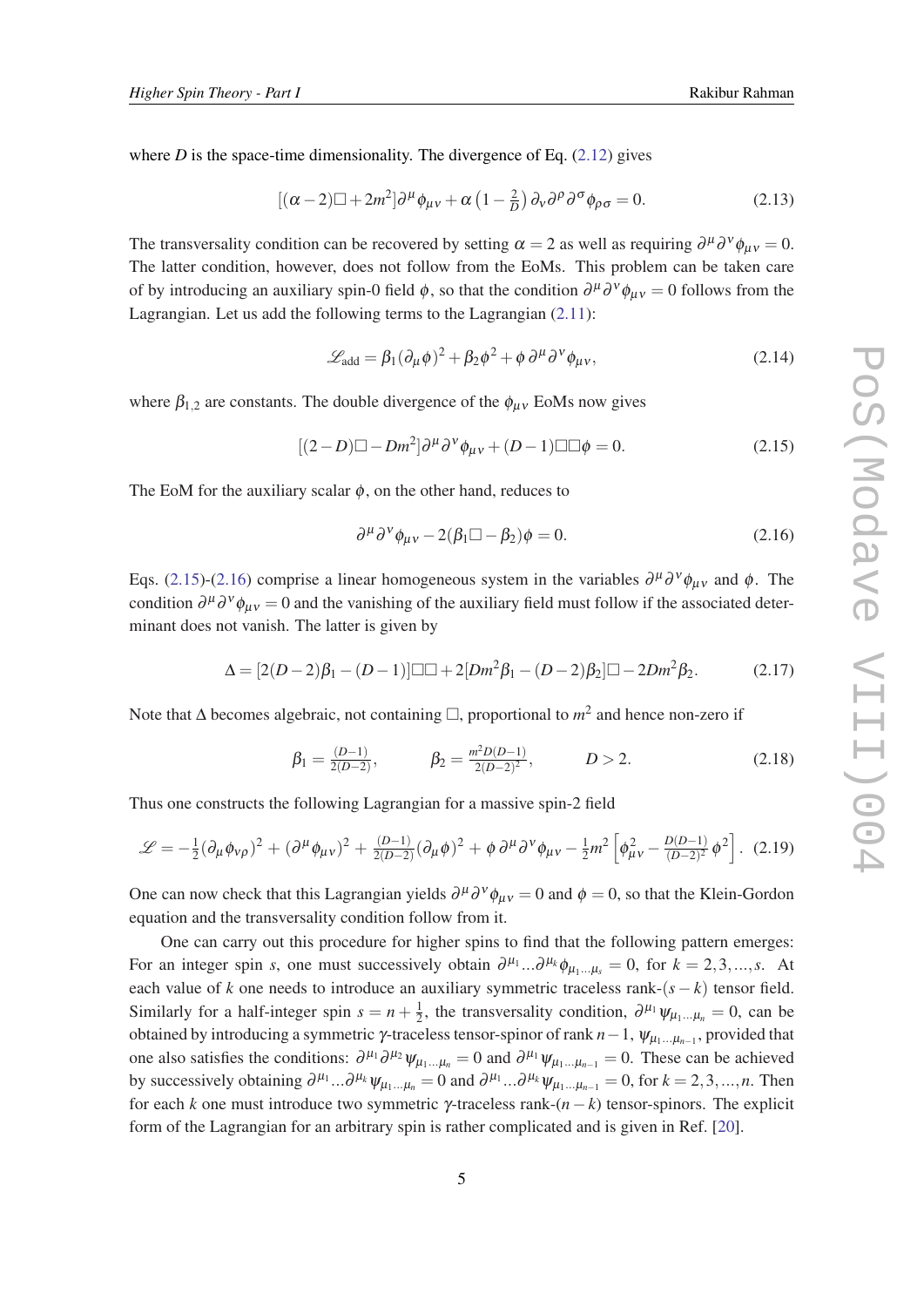#### <span id="page-5-0"></span>2.2 Massless Fields

In 1978, Fronsdal and Fang [[21\]](#page-29-0) considered the massless limit of the Singh-Hagen Lagrangian to find considerable simplification of the theory. For the bosonic case, all the auxiliary fields decouple in this limit, except for the one with the highest rank *s*−2. Furthermore, the two symmetric traceless rank-*s* and rank-( $s - 2$ ) tensors can be combined into a single symmetric tensor,  $\Phi_{\mu_1...\mu_s}$ , which is double traceless:  $\eta^{\mu_1\mu_2}\eta^{\mu_3\mu_4}\Phi_{\mu_1...\mu_s}=0$ . The Lagrangian reduces to [\[21](#page-29-0)]

$$
\mathcal{L} = -\frac{1}{2} (\partial_{\rho} \Phi_{\mu_1...\mu_s})^2 + \frac{1}{2} s (\partial \Phi_{\mu_2...\mu_s})^2 + \frac{1}{2} s (s-1) (\partial \Phi_{\mu_3...\mu_s}) \Phi^{\prime \mu_3...\mu_s} + \frac{1}{4} s (s-1) (\partial_{\rho} \Phi^{\prime}_{\mu_3...\mu_s})^2 + \frac{1}{8} s (s-1) (s-2) (\partial \Phi^{\prime}_{\mu_4...\mu_s})^2,
$$
(2.20)

where prime denotes trace:  $\Phi'_{\mu_3...\mu_s} \equiv \eta^{\mu_1\mu_2}\Phi_{\mu_1...\mu_s}$ , and  $\partial$  denotes divergence:  $\partial \cdot \Phi_{\mu_2...\mu_s} \equiv$  $\partial^{\mu_1} \Phi_{\mu_1...\mu_s}$ . The Lagrangian (2.20) has acquired a gauge invariance with a symmetric traceless gauge parameter  $\lambda_{\mu_1...\mu_{s-1}}$ :

$$
\delta \Phi_{\mu_1...\mu_s} = \partial_{(\mu_1} \lambda_{\mu_2...\mu_s)}, \qquad \lambda'_{\mu_3...\mu_{s-1}} = 0.
$$
 (2.21)

Let us illustrate the Fronsdal-Fang formulation [\[21\]](#page-29-0) by considering again the spin-2 case. In the massless limit, the Singh-Hagen spin-2 Lagrangian ([2.19\)](#page-4-0) reduces to

$$
\mathcal{L} = -\frac{1}{2}(\partial_{\mu}\phi_{\nu\rho})^2 + (\partial \cdot \phi_{\mu})^2 + \frac{(D-1)}{2(D-2)}(\partial_{\mu}\phi)^2 + \phi \partial \cdot \partial \cdot \phi.
$$
 (2.22)

We combine  $\phi_{\mu\nu}$  and  $\phi$  into a single field  $h_{\mu\nu}$ :

$$
h_{\mu\nu} \equiv \phi_{\mu\nu} + \frac{1}{D-2} \eta_{\mu\nu} \phi. \tag{2.23}
$$

The tracelessness of  $\phi_{\mu\nu}$  then gives

$$
h' \equiv h^{\mu}_{\ \mu} = \frac{D}{D-2} \phi. \tag{2.24}
$$

This reduces the Lagrangian (2.22) to

$$
\mathcal{L} = -\frac{1}{2}(\partial_{\mu}h_{\nu\rho})^2 + (\partial \cdot h_{\mu})^2 + \frac{1}{2}(\partial_{\mu}h')^2 + h'\partial \cdot \partial \cdot h.
$$
 (2.25)

Here the new field  $h_{\mu\nu}$  is symmetric but not traceless. The Lagrangian (2.25) is nothing but the linearized Einstein-Hilbert action with  $h_{\mu\nu}$  identified as the metric perturbation around Minkowski background. This describes a massless spin-2 particle, and the corresponding gauge symmetry is just the infinitesimal version of coordinate transformations:

$$
\delta h_{\mu\nu} = \partial_{(\mu} \lambda_{\nu)}.
$$
\n(2.26)

Gauge invariance and the trace conditions on the field and the gauge parameter play a crucial role in the Fronsdal-Fang construction in that they ensure absence of ghosts, and give the correct number of propagating DoFs. To do the DoF count, we write down the EoMs that follow from the Lagrangian (2.20):

$$
\mathscr{F}_{\mu_1\ldots\mu_s} - \frac{1}{2} \eta_{(\mu_1\mu_2)} \mathscr{F}'_{\mu_3\ldots\mu_s} = 0, \qquad (2.27)
$$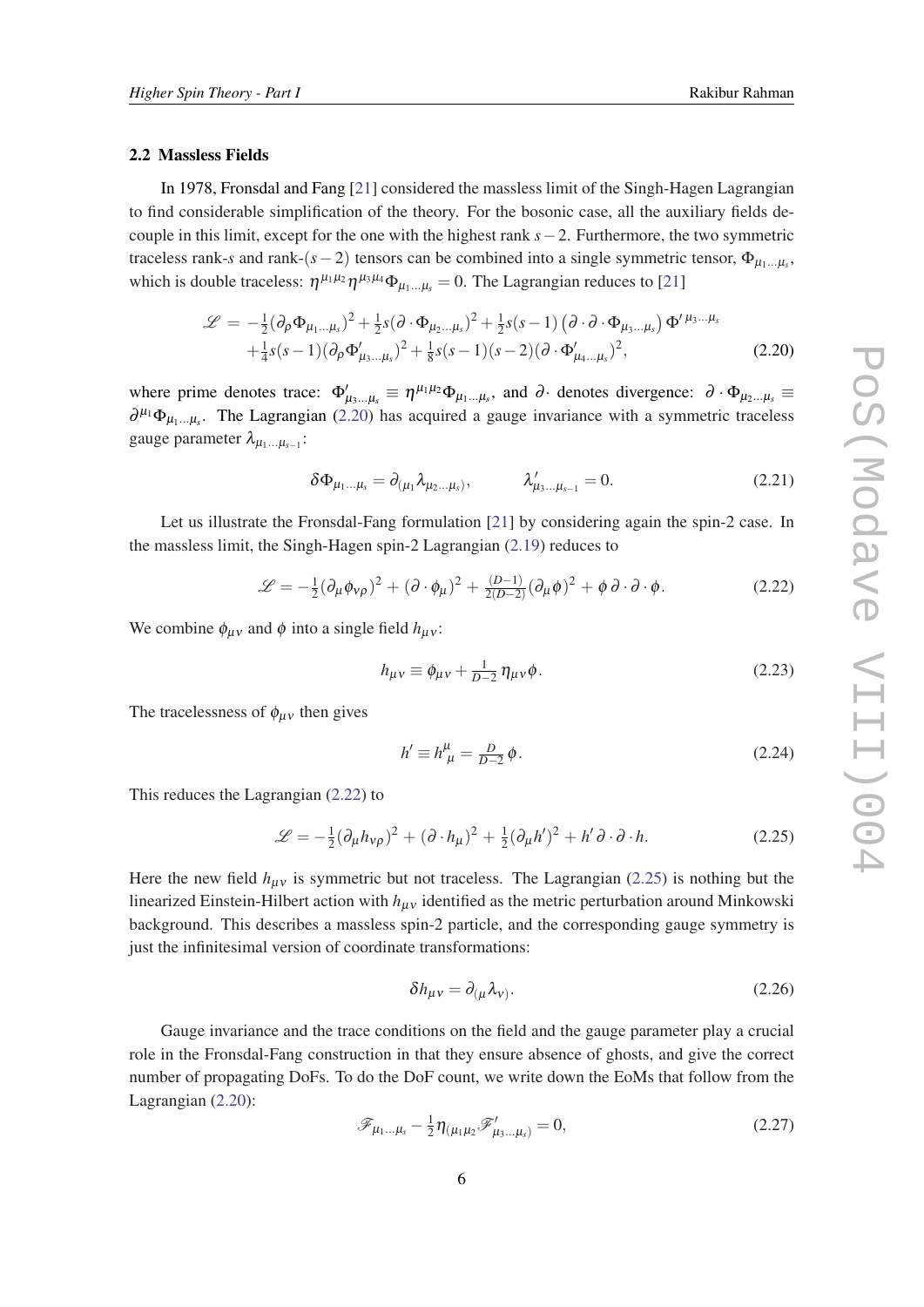<span id="page-6-0"></span>where  $\mathscr{F}_{\mu_1...\mu_s}$  is the Fronsdal tensor defined as

$$
\mathscr{F}_{\mu_1\ldots\mu_s} \equiv \Box \Phi_{\mu_1\ldots\mu_s} - \partial_{(\mu_1} \partial \cdot \Phi_{\mu_2\ldots\mu_s)} + \partial_{(\mu_1} \partial_{\mu_2} \Phi'_{\mu_3\ldots\mu_s)}.
$$
\n(2.28)

Another equivalent form of the EoMs is the so-called Fronsdal form:

$$
\mathscr{F}_{\mu_1\dots\mu_s} = 0.\tag{2.29}
$$

This contains precisely the correct number of conditions to determine the components of the symmetric double-traceless field  $\Phi_{\mu_1...\mu_s}$  because  $\mathscr{F}''_{\mu_5...\mu_s}$  is vanishing. A symmetric rank-*s* tensor with vanishing double trace has  $C(D-1+s, s) - C(D-5+s, s-4)$  independent components in *D* dimensions. Now that Eq.  $(2.28)$  enjoys the gauge invariance  $(2.21)$  $(2.21)$ , the symmetric traceless rank-(*s*−1) gauge parameter enables us to remove *C*(*D*−2+*s*, *s*−1)−*C*(*D*−4+*s*, *s*−3) components by imposing an appropriate covariant gauge condition, e.g., $^2$ 

$$
\mathscr{G}_{\mu_2\ldots\mu_s} \equiv \partial \cdot \Phi_{\mu_2\ldots\mu_s} - \frac{1}{2} \partial_{(\mu_2} \Phi'_{\mu_3\ldots\mu_s)} = 0, \tag{2.30}
$$

where  $\mathscr{G}_{\mu_2...\mu_s}$  is traceless because  $\Phi''_{\mu_5...\mu_s} = 0$ . This reduces Eq. (2.29) to

$$
\Box \Phi_{\mu_1...\mu_s} = 0. \tag{2.31}
$$

Thus  $\Phi_{\mu_1...\mu_s}$  indeed describes a massless field. Eq. (2.30) however does not completely fix the gauge since gauge parameters satisfying  $\Box \lambda_{\mu_1...\mu_{s-1}} = 0$  are still allowed. Therefore, we can gauge away another set of  $C(D-2+s, s-1)-C(D-4+s, s-3)$  components. Thus the total number of propagating DoFs turns out to be [\[22](#page-29-0)]:

$$
\mathfrak{D}_{b,m=0} = C(D-5+s, s) + 2C(D-5+s, s-1). \tag{2.32}
$$

In particular, this leaves us exactly with 2 DoF for all  $s$  in  $D = 4$ .

For the fermionic case too we can take the massless limit of the Singh-Hagen Lagrangian. For spin  $s = n + \frac{1}{2}$  $\frac{1}{2}$ , one is left in this case only with three symmetric  $\gamma$ -traceless tensor-spinors of rank  $n, n - 1$  and  $n - 2$  respectively; the other auxiliary fields decouple completely. These three can be combined into a single symmetric rank-*n* tensor-spinor,  $\Psi_{\mu_1...\mu_n}$ , which is triple  $\gamma$ -traceless:  $\gamma^{\mu_1} \gamma^{\mu_3} \gamma^{\mu_3} \Psi_{\mu_1...\mu_n} = 0$ . This leads to the following Lagrangian [[21](#page-29-0)]:

$$
i\mathscr{L} = \bar{\Psi}_{\mu_1\ldots\mu_n} \partial \Psi^{\mu_1\ldots\mu_n} + n\bar{\Psi}_{\mu_2\ldots\mu_n} \partial \Psi^{\mu_2\ldots\mu_n} - \frac{1}{4}n(n-1)\bar{\Psi}'_{\mu_3\ldots\mu_n} \partial \Psi'^{\mu_3\ldots\mu_n}
$$

$$
-n\left[\bar{\Psi}_{\mu_2\ldots\mu_n}\partial \cdot \Psi^{\mu_2\ldots\mu_n} - \text{h.c.}\right] + \frac{1}{2}n(n-1)\left[\bar{\Psi}'_{\mu_3\ldots\mu_n}\partial \cdot \Psi^{\mu_3\ldots\mu_n} - \text{h.c.}\right].
$$
 (2.33)

The resulting EoMs read

$$
\mathscr{S}_{\mu_1...\mu_n} - \frac{1}{2} \gamma_{(\mu_1} \mathscr{J}_{\mu_2...\mu_n)} - \frac{1}{2} \eta_{(\mu_1 \mu_2} \mathscr{S}'_{\mu_3...\mu_n)} = 0, \qquad (2.34)
$$

where the fermionic Fronsdal tensor  $\mathscr{S}_{\mu_1...\mu_n}$  is given by

$$
\mathscr{S}_{\mu_1...\mu_n} \equiv i \left[ \partial \Psi_{\mu_1...\mu_n} - \partial_{(\mu_1)} \Psi_{\mu_2...\mu_n)} \right]. \tag{2.35}
$$

<sup>&</sup>lt;sup>2</sup>This is the arbitrary-spin generalization of the Lorenz gauge for  $s = 1$  and the de Donder gauge for  $s = 2$ .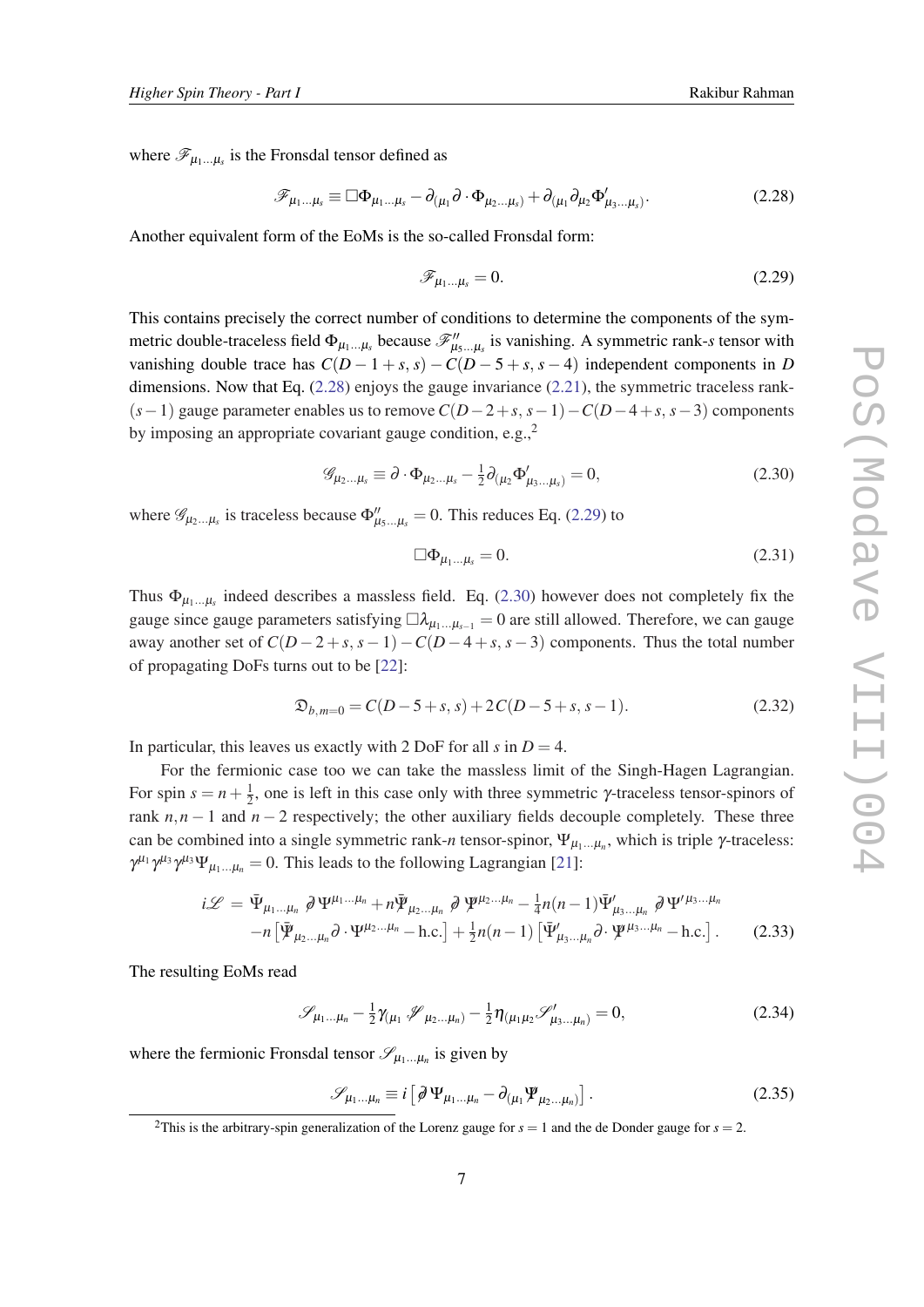<span id="page-7-0"></span>One can also rewrite the EoMs in the Fronsdal form:

$$
\mathscr{S}_{\mu_1\ldots\mu_n} = 0. \tag{2.36}
$$

This equation contains the appropriate number of independent components because  $\mathscr{S}_{\mu_1...\mu_n}$  is triple  $\gamma$ -traceless if  $\Psi_{\mu_1...\mu_n}$  is. The Lagrangian [\(2.33](#page-6-0)) and the EoMs [\(2.34](#page-6-0))-(2.36) enjoy a gauge symmetry with a symmetric  $\gamma$ -traceless tensor-spinor parameter  $\varepsilon_{\mu_1...\mu_{n-1}}$ :

$$
\delta\Psi_{\mu_1...\mu_n} = \partial_{(\mu_1} \varepsilon_{\mu_2...\mu_n)}, \qquad \gamma^{\mu_1} \varepsilon_{\mu_1...\mu_{n-1}} = 0.
$$
 (2.37)

To get the DoF count let us note that a symmetric triple γ-traceless rank-*n* tensor-spinor has  $[C(D+n-1,n)-C(D+n-4,n-3)] \times 2^{[D]/2}$  components in *D* dimensions. However, the  $γ$ -traceless part of  $Ψ_{0μ_2...μ_n}$  is actually non-dynamical as Eq. (2.36) shows. Therefore, we have  $[C(D+n-2, n-1)-C(D+n-3, n-2)] \times 2^{[D]/2}$  constraints. Now, the symmetric  $\gamma$ -traceless gauge parameter  $\varepsilon_{\mu_1...\mu_{n-1}}$  enables us to choose, for example, the gauge<sup>3</sup>

$$
\mathscr{G}_{\mu_2...\mu_n} \equiv \Psi_{\mu_2...\mu_n} - \frac{1}{D-4+2n} \gamma_{(\mu_2} \Psi'_{\mu_3...\mu_n)} = 0, \qquad (2.38)
$$

where  $\mathscr{G}_{\mu_2...\mu_n}$  is  $\gamma$ -traceless because  $\Psi'_{\mu_4...\mu_n}=0$ . This allows further gauge transformations for which the gauge parameter satisfies

$$
\partial \varepsilon_{\mu_2...\mu_n} - \frac{2}{D-4+2n} \gamma_{(\mu_2} \partial \cdot \varepsilon_{\mu_3...\mu_n)} = 0. \tag{2.39}
$$

Note that the left-hand side of Eq. (2.39) is  $\gamma$ -traceless because  $\varepsilon_{\mu_2...\mu_n}$  is. The gauge condition (2.38) and the residual gauge fixing eliminate  $[C(D+n-2, n-1)-C(D+n-3, n-2)] \times$ 2<sup>[D]/2</sup> components each. In this way, one finds that the number of dynamical DoFs–fields and conjugate momenta−is [\[22](#page-29-0)]:

$$
\mathfrak{D}_{f,m=0} = C(D-4+n, n) \times 2^{[D]/2}.
$$
 (2.40)

In  $D = 4$  in particular, this is 4 as expected. We parenthetically remark that the gauge fixing (2.38) does not reduce the EoMs (2.36) to the Dirac equation. However, one can use part of the residual gauge invariance, which satisfies the condition (2.39), to set  $\Psi'_{\mu_3...\mu_n} = 0$ . Then the field equations become  $\partial \Psi_{\mu_1...\mu_n} = 0$ , which indeed describe a massless fermion.

Apart from their gauge theoretic and geometric aspects<sup>4</sup>, massless HS theories are interesting since they give rise to the massive theories through proper Kaluza-Klein (KK) reductions [\[24\]](#page-29-0). This construction−much simpler than the original Singh-Hagen one−justifies the choice of auxiliary fields in the latter. For the bosonic case, for example, a massless spin- $s$  Lagrangian in  $D+1$ dimensions KK reduces in *D* dimensions to a theory containing symmetric tensor fields of spin 0 through *s*. The  $(D+1)$ -dimensional gauge invariance gives rise to the Stückelberg symmetry in *D* dimensions. The tracelessness of the higher dimensional gauge parameter has non-trivial consequences; one can gauge away some, but not all, of the auxiliary (Stückelberg) fields. The gauge-fixed Lagrangian is then equivalent to the Singh-Hagen one up to field redefinitions [[24\]](#page-29-0).

 $<sup>3</sup>$  Here the gauge condition does not involve derivatives, so that it cannot convert constraints into evolution equations.</sup> This is in contrast with the bosonic case where the gauge condition [\(2.30\)](#page-6-0) renders the non-dynamical components−the traceless part of  $\Phi_{0\mu_2\ldots\mu_s}$  –dynamical as seen from Eq. [\(2.31](#page-6-0)).

<sup>4</sup>One can construct HS analogs of the spin-2 Christoffel connection [\[22](#page-29-0)]−a hierarchy of generalized Christoffel symbols linear in derivatives of the field with simple gauge transformation properties. The wave equations are also very simple in terms of these objects. The trace conditions on the HS field and the gauge parameter can also be easily understood in this approach. See also Ref. [\[23\]](#page-29-0) for geometric formulations of HS gauge fields.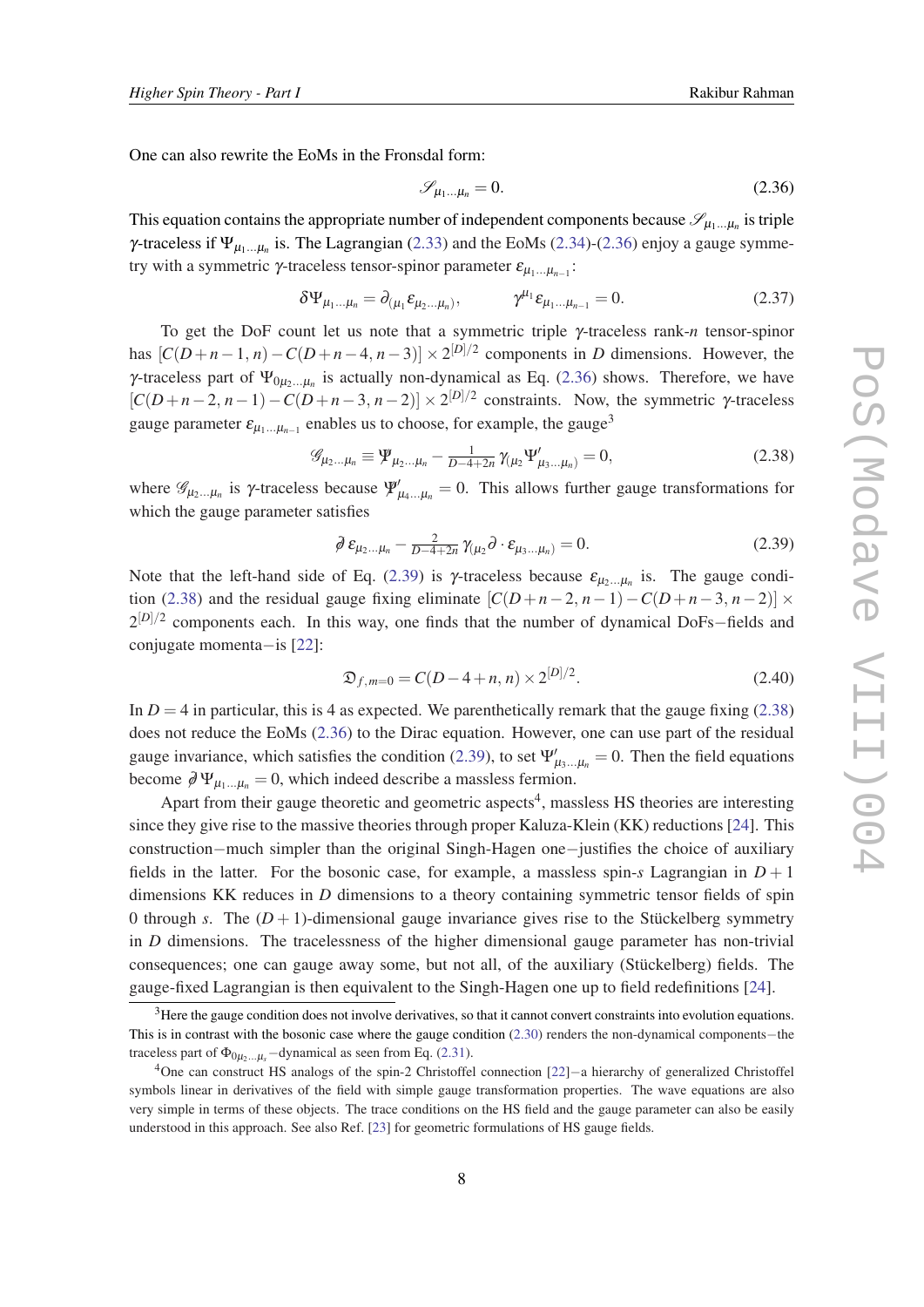#### <span id="page-8-0"></span>3. Turning on Interactions

As we already mentioned, turning on interactions for HS fields at the level of EoMs and constraints, by replacing ordinary derivatives with covariant ones, results in inconsistencies. Let us take, for example, the naïve covariant version of Eqs.  $(2.2)-(2.4)$  $(2.2)-(2.4)$  $(2.2)-(2.4)$  $(2.2)-(2.4)$  for massive spin 2 coupled to EM

$$
(D2 – m2) \phi_{\mu\nu} = 0, \qquad D \cdot \phi_{\mu} = 0, \qquad \phi' = 0,
$$
 (3.1)

where  $D_{\mu} = \partial_{\mu} + ieA_{\mu}$ . Now the Klein-Gordon equation and the transversality condition give

$$
\[D^{\mu}, D^2 - m^2\] \phi_{\mu\nu} = 0. \tag{3.2}
$$

The non-commutativity of covariant derivatives then results in unwarranted constraints. For example, for a constant EM field strength  $F_{\mu\nu}$ , one obtains

$$
ieF^{\mu\rho}D_{\mu}\phi_{\rho\nu}=0.\tag{3.3}
$$

This constraint does not exist when the interaction is turned off, so that the system of equations (3.1) does not describe the same number of DoFs as the free theory. Such difficulties can be avoided, as Fierz and Pauli suggested [[15\]](#page-29-0), by taking recourse to the Lagrangian formulation. However, as we will see in Sections 3.1 and [3.2,](#page-11-0) the Lagrangian approach is not free of difficulties either; inconsistencies show up for both massless and massive HS fields when interactions are present.

## 3.1 No-Go Theorems for Massless Fields

No massless particle with *s* > 2 has been observed in Nature. Neither is there any known string compactification that gives a Minkowski space with massless particles of spin larger than two. Indeed, interactions of HS gauge fields in flat space are severely constrained by powerful no-go theorems [\[1,](#page-28-0) [2,](#page-28-0) [3](#page-28-0), [4](#page-28-0), [5](#page-28-0)]. Below we will closely follow Ref. [[5](#page-28-0)] to give an overview of some of the most important no-go theorems.

#### 3.1.1 Weinberg (1964)

One can show, in a purely *S*-matrix-theoretic approach, that there are obstructions to consistent long-range interactions mediated by massless bosons with *s* > 2 [\[1\]](#page-28-0). Let us consider an *S*-matrix element with *N* external particles of momenta  $p_i^{\mu}$ ,  $i = 1,...,N$  and a massless spin-*s* particle of momentum  $q^{\mu}$ . The matrix element factorizes in the soft limit  $q \to 0$  as:

$$
S(p_1, ..., p_N, q, \varepsilon) \to \sum_{i=1}^N g_i \left[ \frac{p_i^{\mu_1} ... p_i^{\mu_s} \varepsilon_{\mu_1 ... \mu_s} (q)}{2q \cdot p_i} \right] S(p_1, ..., p_N), \tag{3.4}
$$

where  $\varepsilon_{\mu_1...\mu_s}(q)$  is the polarization tensor of the spin-*s* particle; it is transverse and traceless:

$$
q^{\mu_1} \varepsilon_{\mu_1 \mu_2 \dots \mu_s}(q) = 0, \qquad \varepsilon'_{\mu_3 \dots \mu_s}(q) = 0. \tag{3.5}
$$

The polarization tensor is redundant in that it has more components than the physical polarizations of the massless particle. This redundancy is eliminated by demanding that the matrix element vanish for spurious polarizations, i.e., for

$$
\varepsilon_{\mu_1\ldots\mu_s}^{(\text{spur})}(q) \equiv q_{(\mu_1}\alpha_{\mu_2\ldots\mu_s)}(q),\tag{3.6}
$$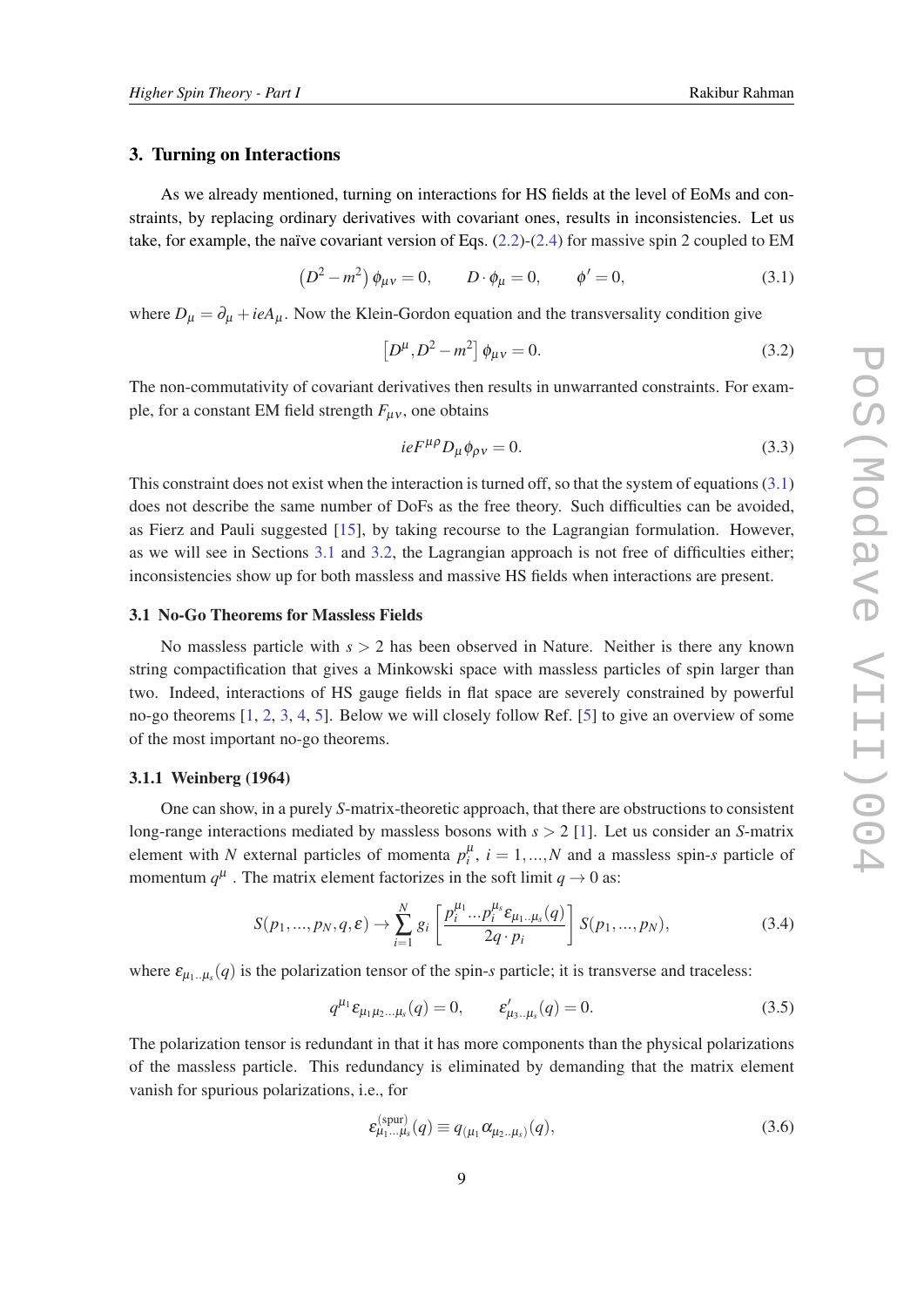where  $\alpha_{\mu_1...\mu_{s-1}}$  is also transverse and traceless. One finds from Eq. [\(3.4\)](#page-8-0) that the spurious polarizations decouple, for any generic momenta  $p_i^{\mu}$ , only if

$$
\sum_{i=1}^{N} g_i p_i^{\mu_1} \dots p_i^{\mu_{s-1}} = 0.
$$
\n(3.7)

For  $s = 1$ , this is possible when  $\sum g_i = 0$ . This is nothing but the conservation of charge. For  $s = 2$ , Eq. (3.7) reduces to  $\sum g_i p_i^{\mu} = 0$ , which can be satisfied for generic momenta if (i)  $\sum p_i^{\mu} = 0$ , and (ii)  $g_i = \kappa$ . The first condition imposes energy-momentum conservation, while the second one requires all particles to interact with the same strength  $\kappa$  with the massless spin 2 (graviton). The latter is simply the equivalence principle. For  $s \geq 3$ , Eq. (3.7) has no solution for generic momenta.

This argument does not rule out massless bosons with spin larger than 2, but say that they cannot give rise to long-range interactions. Similar arguments were used in Ref. [[2](#page-28-0)] for half-integer spins to forbid interacting massless fermions with  $s \geq \frac{5}{2}$  $\frac{5}{2}$ . These theorems leave open the possibility that massless HS particles may very well interact but can mediate only short-range interactions.

#### 3.1.2 Aragone-Deser (1979)

In order to completely rule out massless HS particles, one should consider a truly universal interaction which no particle can avoid. Gravitational coupling is one such interaction. In fact, Eq. (3.7) shows that the graviton interacts universally with all matter in the soft limit  $q \to 0$ .

Aragone and Deser [[3](#page-28-0)] studied the gravitational coupling of a spin- $\frac{5}{2}$  gauge field to find that such a theory is fraught with grave inconsistencies: the unphysical gauge modes decouple only in the free theory. The system of a spin- $\frac{5}{2}$  field–described by the tensor-spinor  $\psi_{\mu\nu}$ –minimally coupled to gravity, is governed by the action:

$$
S = -i \int d^D x \sqrt{-g} \left[ \bar{\psi}_{\mu\nu} \nabla \psi^{\mu\nu} + 2 \bar{\psi}_{\mu} \nabla \psi^{\mu} - \frac{1}{2} \bar{\psi}^{\prime} \nabla \psi^{\prime} + \left( \bar{\psi}^{\prime} \nabla \cdot \psi - 2 \bar{\psi}_{\mu} \nabla \cdot \psi^{\mu} - \text{h.c.} \right) \right].
$$
 (3.8)

The redundancy in the field  $\psi_{\mu\nu}$  should be eliminated, as in the free case, by the gauge invariance

$$
\delta \psi_{\mu\nu} = \nabla_{(\mu} \varepsilon_{\nu)}, \qquad \gamma^{\mu} \varepsilon_{\mu} = 0. \tag{3.9}
$$

Under this gauge transformation, however, the action  $(3.8)$  transforms as

$$
\delta S \sim \int d^D x \sqrt{-g} \left( i \bar{\varepsilon}_{\mu} \gamma_{\nu} \psi_{\alpha\beta} R^{\mu \alpha \nu \beta} + \text{h.c.} \right), \tag{3.10}
$$

i.e., the action is invariant only in flat space where the Riemann tensor vanishes. In other words, the gauge modes do not decouple for an interacting theory. It is easy to see that local non-minimal terms, regular in the neighborhood of flat space, do not come to the rescue [\[3\]](#page-28-0).

The Aragone-Deser no-go theorem is based on Lagrangian formalism, and therefore has a very important implicit assumption: locality. Some non-locality in the Lagrangian appearing, for example, in the guise of a form factor for gravitational couplings may remove the difficulties. It is also possible to have a non-minimal description involving a larger gauge invariance than (3.9). All these issues can be addressed in the *S*-matrix language by considering, for example, scattering of massless HS particles off soft gravitons.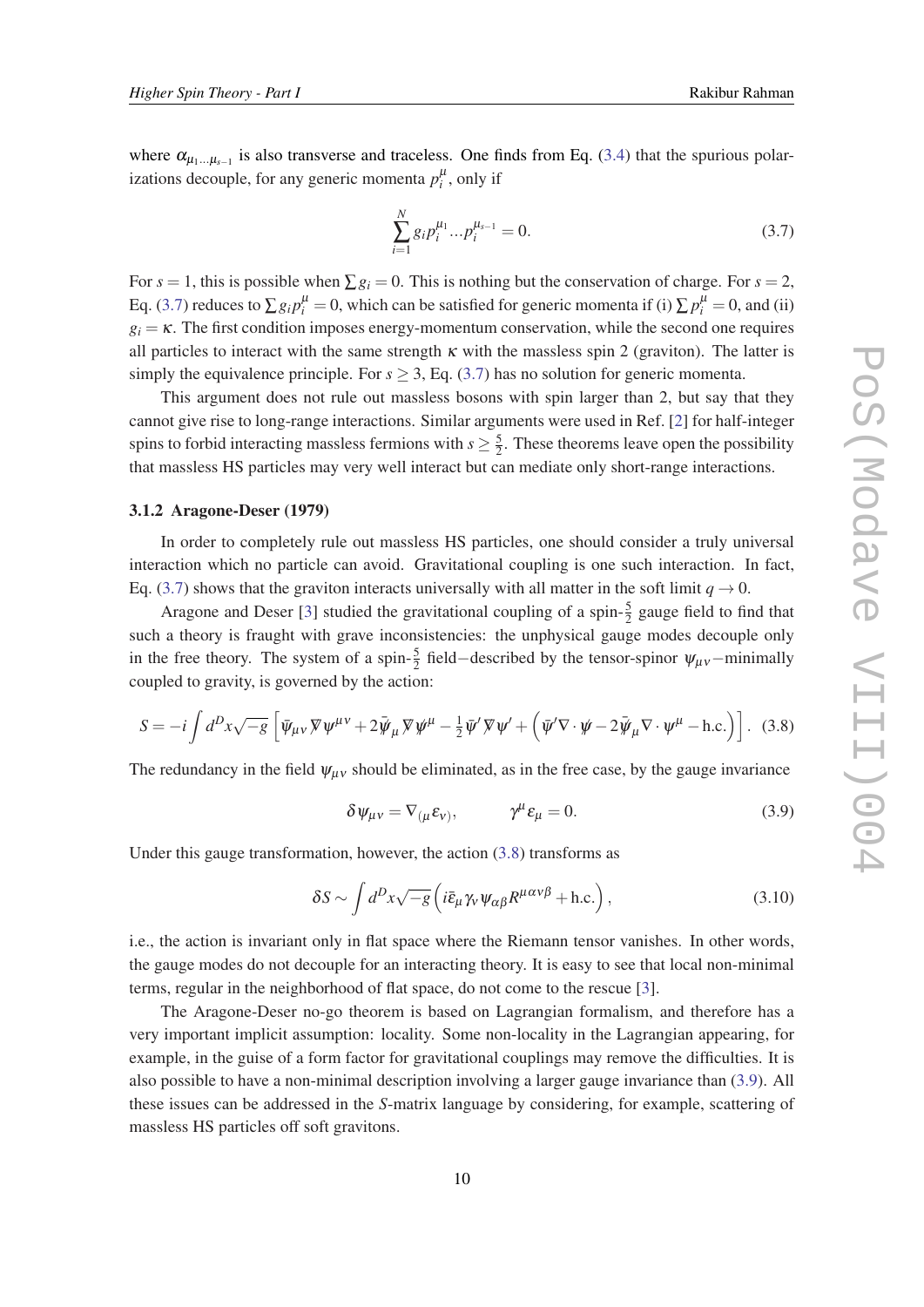#### 3.1.3 Weinberg-Witten (1980) & Its Generalization

Weinberg and Witten took the *S*-matrix approach to prove the following important theorem [[4](#page-28-0)]: "A theory that allows the construction of a conserved Lorentz covariant energy-momentum tensor  $\Theta^{\mu\nu}$  for which  $\int \Theta^{0\nu} d^3x$  is the energy-momentum four-vector cannot contain massless particles of spin  $s > 1$ ." They considered in 4D a particular matrix element: the elastic scattering of a massless spin-*s* particle off a soft graviton. The initial and final momenta of the spin-*s* particle are *p* and  $p+q$ respectively, while the polarizations are identical, say +*s*. The off-shell graviton has a space-like momentum  $q \rightarrow 0$ . The matrix element is completely determined by the equivalence principle:

$$
\lim_{q \to 0} \langle p+q, +s | \Theta_{\mu\nu} | p, +s \rangle = p_{\mu} p_{\nu},\tag{3.11}
$$

where the normalization  $\langle p|p'\rangle = (2\pi)^3 2p_0 \delta^3(\vec{p}-\vec{p}')$  has been used. For  $q^2 \neq 0$ , one can choose the "brick wall" frame [\[4\]](#page-28-0), in which  $p^{\mu} = (\frac{1}{2}|\vec{q}|, \frac{1}{2})$  $\frac{1}{2}\vec{q}$ ) and  $q^{\mu} = (0, -\vec{q})$ , let us consider the effect of a rotation  $R(\theta)$  by an angle  $\theta$  around the  $\vec{q}$  direction. The one-particle states transform as

$$
R(\theta)|p, +s\rangle = \exp(\pm i\theta s)|p, +s\rangle, \qquad (3.12)
$$

$$
R(\theta)|p+q, +s\rangle = \exp(\mp i\theta s)|p+q, +s\rangle. \tag{3.13}
$$

The difference of the signs in the exponents arises because  $R(\theta)$  amounts to a rotation of  $-\theta$ around  $\vec{p}+\vec{q}=-\vec{p}$ . Under spatial rotations,  $\Theta_{\mu\nu}$  decomposes into two real scalars, a vector and a symmetric traceless rank-2 tensor. These fields will be represented by spherical tensors if we work in the basis in which the total angular momentum and projection thereof along the  $\vec{q}$ -direction are the commuting variables. Combining the two real scalars into a complex one, we have the spherical tensors:  $\Theta_{0,0}$ ,  $\Theta_{1,m}$  with  $m = 0, \pm 1$  and  $\Theta_{2,m}$  with  $m = 0, \pm 1, \pm 2$ . Now rotational invariance and the transformations  $(3.12)-(3.13)$  give us

$$
\langle p+q, +s | R^{\dagger} \Theta_{l,m} R | p, +s \rangle = e^{i\theta m} \langle p+q, +s | \Theta_{l,m} | p, +s \rangle
$$
  
= 
$$
e^{\pm 2i\theta s} \langle p+q, +s | \Theta_{l,m} | p, +s \rangle.
$$
 (3.14)

Since  $|m| \leq 2$ , the only solution to this equation for  $s > 1$  is that the matrix element must vanish. Because the helicities are Lorentz invariant, the Lorentz covariance of  $\Theta_{\mu\nu}$  implies, through Eq. (3.14), that the matrix element vanishes in all frames as long as  $q^2 \neq 0$ . This is in direct contradiction with the equivalence principle as Eq. (3.11) gives a non-vanishing matrix element.

Note that the theorem does not apply to theories which do not have a Lorentz covariant energymomentum tensor, e.g., supersymmetric theories and general relativity. In order to have a gauge invariant stress-energy tensor in these theories one has to sacrifice manifest Lorentz covariance [[25\]](#page-29-0). The same holds true for HS gauge fields. At any rate, the Weinberg-Witten theorem can be extended to such theories by introducing unphysical states that correspond to spurious polarizations [[5](#page-28-0)]. Under Lorentz transformations, these unphysical polarizations mix with the physical ones such that the  $\Theta_{\mu\nu}$  matrix elements are Lorentz covariant. The spurious states however must decouple from all physical matrix elements. By considering one-graviton matrix elements one can show that for gravitationally interacting massless fields with  $s > 2$  decoupling of the unphysical states is incompatible with the principle of equivalence [\[5\]](#page-28-0). Therefore, no massless HS particle with spin larger than 2 can be consistently coupled to gravity in flat space. Similarly, one can show that no massless particles with  $s \geq \frac{3}{2}$  $\frac{3}{2}$  can have minimal EM coupling in flat space [\[5\]](#page-28-0).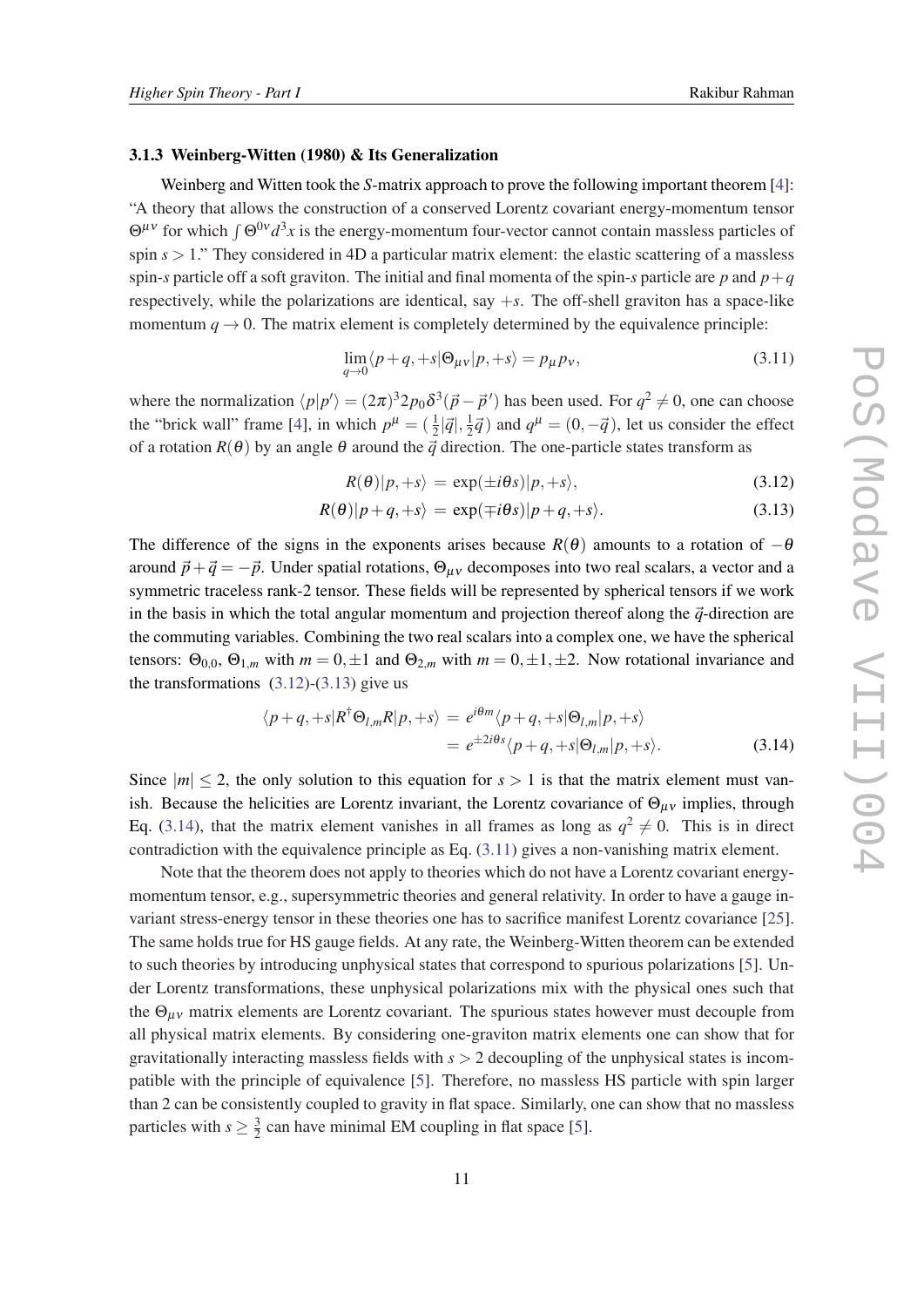# <span id="page-11-0"></span>3.2 Pathologies of Interacting Massive Higher Spins

For massive HS particles, gauge transformation is no longer a symmetry of the action. So they are not subject to such algebraic inconsistencies as their massless counterparts experience in the presence of interactions. However, they are plagued with other pathologies as we will see below.

For simplicity, let us consider the massive spin-2 case. We begin by reviewing the key properties of the free theory, described by the Fierz-Pauli Lagrangian [[15\]](#page-29-0):

$$
\mathcal{L}_{FP} = -\frac{1}{2} (\partial_{\mu} \varphi_{\nu\rho})^2 + (\partial_{\mu} \varphi^{\mu\nu})^2 + \frac{1}{2} (\partial_{\mu} \varphi')^2 - \partial_{\mu} \varphi^{\mu\nu} \partial_{\nu} \varphi' - \frac{1}{2} m^2 [\varphi_{\mu\nu}^2 - \varphi'^2].
$$
 (3.15)

Note that this Lagrangian can be obtained either from the Lagrangian [\(2.19](#page-4-0)) by the field redefinition:  $\varphi_{\mu\nu} = \varphi_{\mu\nu} + \frac{1}{D-2} \eta_{\mu\nu} \varphi$ , that combines  $\varphi_{\mu\nu}$  and  $\varphi$  into a single traceful field  $\varphi_{\mu\nu}$ , or from a Kaluza-Klein reduction of the Lagrangian ([2.25\)](#page-5-0) with a single dimension compactified on a circle of radius 1/*m*. The corresponding EoMs read

$$
\mathcal{R}_{\mu\nu} \equiv (\Box - m^2) \varphi_{\mu\nu} - \eta_{\mu\nu} (\Box - m^2) \varphi' + \partial_{\mu} \partial_{\nu} \varphi' - \partial_{(\mu} \partial \cdot \varphi_{\nu)} + \eta_{\mu\nu} \partial \cdot \partial \cdot \varphi_{\alpha\beta} = 0. \quad (3.16)
$$

Taking divergences and the trace of Eq. (3.16) leads to

$$
\partial^{\mu} \mathcal{R}_{\mu\nu} \equiv -m^2 (\partial \cdot \varphi_{\nu} - \partial_{\nu} \varphi') = 0, \qquad (3.17)
$$

$$
\partial^{\mu} \partial^{\nu} \mathcal{R}_{\mu\nu} \equiv -m^2 (\partial \cdot \partial \cdot \varphi - \Box \varphi') = 0, \tag{3.18}
$$

$$
\mathcal{R}^{\mu}_{\mu} \equiv (D-2)(\partial \cdot \partial \cdot \varphi - \Box \varphi') + [(D-1)m^2] \varphi' = 0.
$$
 (3.19)

Combining Eqs. (3.18) and (3.19) one arrives at an interesting consequence,

$$
[(D-1)m^2]\varphi' = 0.
$$
\n(3.20)

Thus, for  $m^2 \neq 0$  and  $D > 1$  one is led to the dynamical trace constraint:

$$
\varphi = 0. \tag{3.21}
$$

Then from Eq. (3.17) one gets the transversality condition:

$$
\partial \cdot \phi_{\mu} = 0, \tag{3.22}
$$

so that finally Eq. (3.16) reduces to the Klein-Gordon equation

$$
(\Box - m^2)\varphi_{\mu\nu} = 0, \qquad (3.23)
$$

which is manifestly hyperbolic and causal. Eqs.  $(3.21)$ - $(3.23)$  are the simplest instance of a Fierz– Pauli system, which originates from the Lagrangian (3.15) in arbitrary space-time dimensions.

Now let us complexify the spin-2 field in the Lagrangian (3.15) in order to minimally couple it to a constant EM background. The minimal coupling is ambiguous because covariant derivatives do not commute, so that we are actually led to a family of Lagrangians containing one parameter, which we call the gyromagnetic ratio *g* (see, e.g., [\[26](#page-29-0)]):

$$
\mathcal{L} = -|D_{\mu}\varphi_{\nu\rho}|^2 + 2|D \cdot \varphi^{\mu}|^2 + |D_{\mu}\varphi'|^2 + (\varphi_{\mu\nu}^* D^{\mu} D^{\nu} \varphi' + \text{c.c.}) - m^2 (\varphi_{\mu\nu}^* \varphi^{\mu\nu} - \varphi'^* \varphi') + 2ieg \text{Tr}(\varphi \cdot F \cdot \varphi^*).
$$
\n(3.24)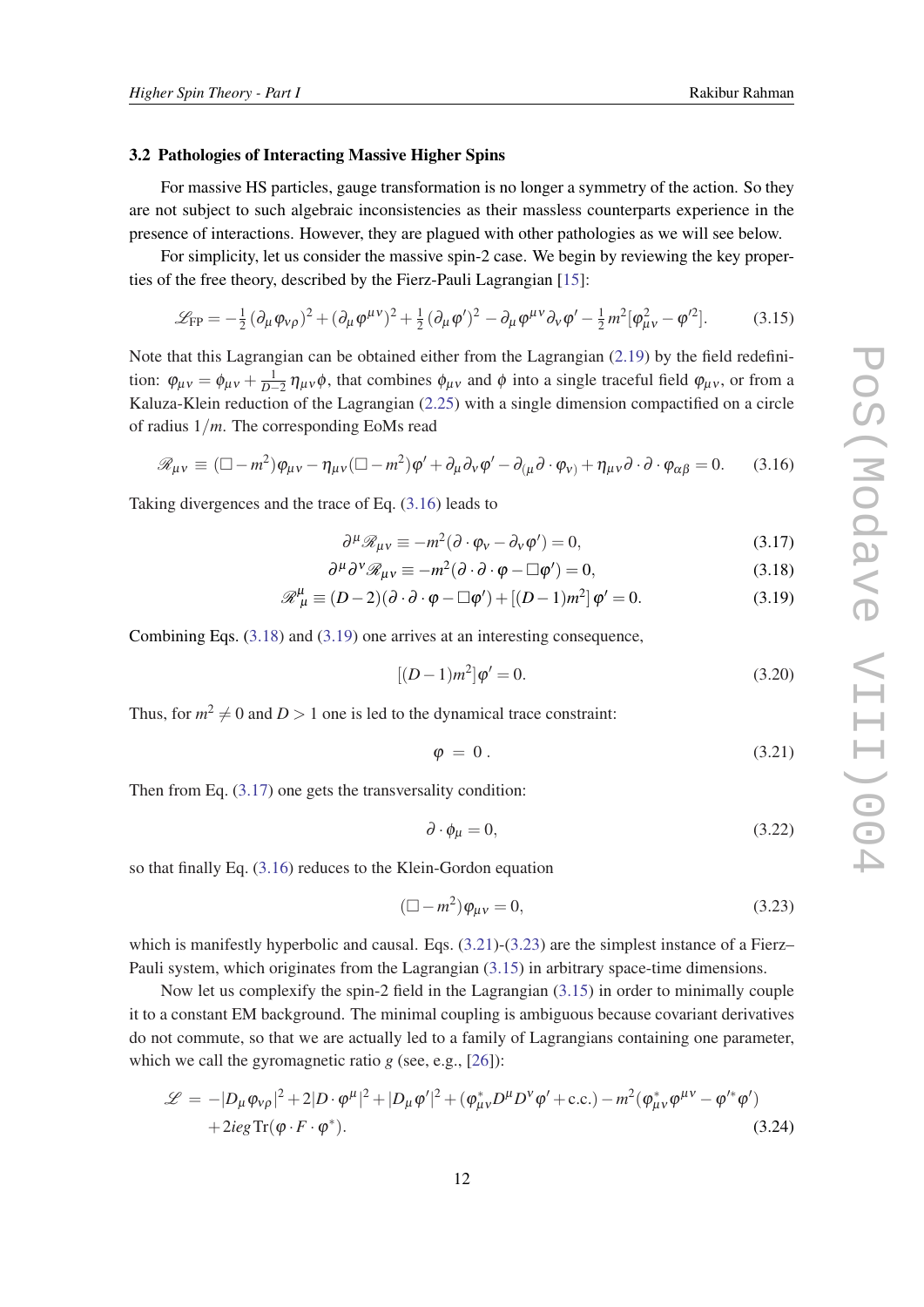<span id="page-12-0"></span>The resulting EoMs are

$$
0 = \mathscr{R}_{\mu\nu} \equiv (D^2 - m^2) \left( \varphi_{\mu\nu} - \eta_{\mu\nu} \varphi' \right) + \frac{1}{2} D_{(\mu} D_{\nu)} \varphi' - D_{(\mu} D \cdot \varphi_{\nu)} + \eta_{\mu\nu} D \cdot D \cdot \varphi + i e g F_{\rho(\mu} \varphi_{\nu)}^{\rho}.
$$
\n(3.25)

Combining the trace and the double divergence of Eq. (3.25) gives

$$
\left(\frac{D-1}{D-2}\right)m^4\varphi' = ie(2g-1)F^{\mu\nu}D_{\mu}D\cdot\varphi_{\nu} + (g-2)e^2F^{\mu\rho}F_{\rho}{}^{\nu}\varphi_{\mu\nu} - \frac{3}{4}e^2F^{\mu\nu}F_{\mu\nu}\varphi'.\tag{3.26}
$$

The first term on the right-hand side signals a potential breakdown of the DoF count, since the divergence constraint of the free theory is turned into a propagating field equation unless  $g = \frac{1}{2}$  $rac{1}{2}$ . The unique minimally coupled model that does not give rise to a wrong DoF count has therefore  $g = \frac{1}{2}$  $\frac{1}{2}$ , and is precisely the Federbush Lagrangian of [\[27](#page-29-0)]. With this choice, one obtains

$$
D \cdot \varphi_{v} - D_{v} \varphi' = \frac{3}{2} (ie/m^{2}) \left[ F^{\rho \sigma} D_{\rho} \varphi_{\sigma v} - F_{v\rho} D \cdot \varphi^{\rho} + F_{v\rho} D^{\rho} \varphi' \right],
$$
(3.27)

$$
D \cdot D \cdot \varphi - D^2 \varphi' = \frac{3}{2} (1/m^2) \left[ \text{Tr}(F \cdot \varphi \cdot F) - \frac{1}{2} \text{Tr} F^2 \varphi' \right] , \qquad (3.28)
$$

$$
\varphi' = -\frac{3}{2} \left( \frac{D-2}{D-1} \right) (e/m^2)^2 \left[ \text{Tr}(F \cdot \varphi \cdot F) - \frac{1}{2} \text{Tr} F^2 \varphi' \right]. \tag{3.29}
$$

The trace constraint can also be rewritten as

$$
\varphi' = -\frac{\frac{3}{2} \left( \frac{D-2}{D-1} \right) (e/m^2)^2 \text{Tr}(F \cdot \varphi \cdot F)}{1 - \frac{3}{4} \left( \frac{D-2}{D-1} \right) (e/m^2)^2 \text{Tr} F^2}.
$$
\n(3.30)

Unlike in the free theory, the trace does not vanish in the presence of the EM background. This expression, however, makes perfect sense for small values of the EM field invariants in units of  $m^2/e$ . If some invariant were  $\mathcal{O}(1)$  in those units, a number of new phenomena, including Schwinger pair production [[28\]](#page-30-0) and Nielsen-Olesen instabilities [\[29](#page-30-0)], would appear. The very existence of these instabilities implies that any effective Lagrangian for a charged particle interacting with EM can be reliable, even well below its own cutoff scale, only for small EM field invariants.

One still needs to see whether the dynamical DoFs propagate in the correct number and causally. To this end, let us isolate the terms in Eqs. (3.25) that contain second-order derivatives:

$$
\mathscr{R}^{(2)}_{\mu\nu} = D^2 \varphi_{\mu\nu} - \left[ D_{\mu} (D \cdot \varphi_{\nu} - D_{\nu} \varphi) + (\mu \leftrightarrow \nu) \right] - \frac{1}{2} D_{(\mu} D_{\nu)} \varphi + \eta_{\mu\nu} (D \cdot D \cdot \varphi - D^2 \varphi'). \quad (3.31)
$$

The last term can be actually dropped in view of  $(3.28)$ , while the constraint equations  $(3.27)$ and (3.29) can be substituted in the second and third terms to obtain

$$
\mathcal{R}_{\mu\nu}^{(2)} = \Box \varphi_{\mu\nu} - \frac{3}{2} (ie/m^2) \left[ F^{\rho\sigma} \partial_{\rho} \partial_{(\mu} \varphi_{\nu)\sigma} + F_{\rho(\mu} \partial_{\nu)} (\partial \cdot \varphi^{\rho} - \partial^{\rho} \varphi') \right] + \frac{3}{2} \left( \frac{D-2}{D-1} \right) (e/m^2)^2 \left[ F^{\rho\sigma} F_{\sigma}^{\ \lambda} \partial_{\mu} \partial_{\nu} \varphi_{\rho\lambda} - \frac{1}{2} \text{Tr} F^2 \partial_{\mu} \partial_{\nu} \varphi' \right].
$$
 (3.32)

Following [[13](#page-29-0)] one can employ the method of characteristic determinant to investigate the causal properties of the system. One replaces  $i\partial_\mu$  with  $n_\mu$ , the normal to the characteristic hypersurfaces, in the highest-derivative terms of the EoMs<sup>5</sup>. The determinant  $\Delta(n)$  of the resulting coefficient matrix determines the causal properties of the system: if the algebraic equation  $\Delta(n) = 0$  has real solutions for  $n_0$  for any  $\vec{n}$ , the system is hyperbolic, with maximum wave speed  $n_0/|\vec{n}|$ . On the

<sup>&</sup>lt;sup>5</sup>This procedure is akin to solving the EoMs in the eikonal approximation letting  $\varphi_{\mu\nu} = \hat{\varphi}_{\mu\nu} \exp(int \cdot x), t \to \infty$ .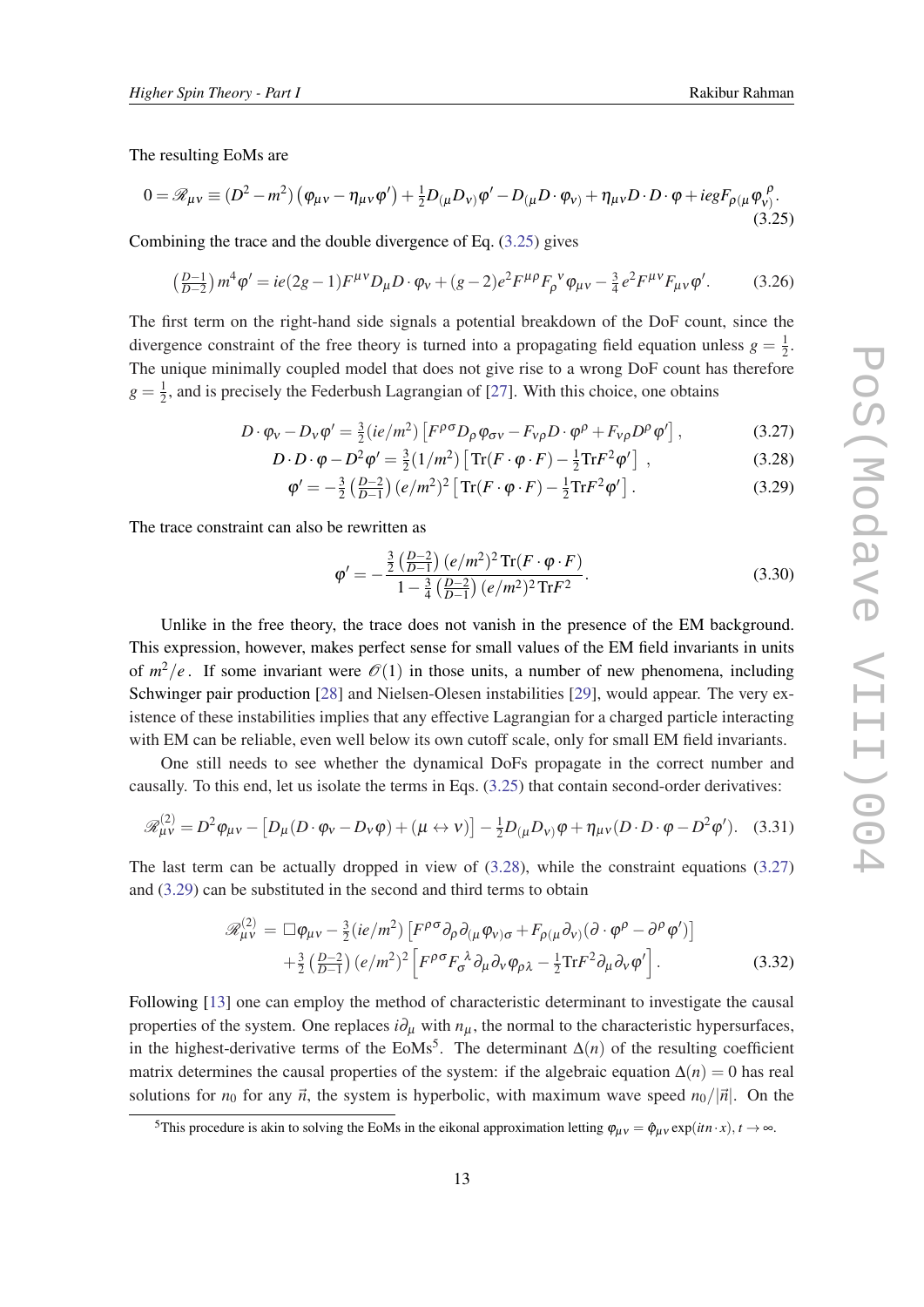<span id="page-13-0"></span>other hand, if there are time-like solutions  $n<sub>µ</sub>$  for  $\Delta(n) = 0$ , the system admits faster-than-light propagation. The coefficient matrix appearing in [\(3.32\)](#page-12-0) takes the form

$$
M_{(\mu\nu)}^{(\alpha\beta)}(n) = -\frac{1}{2}n^2\delta_{\mu}^{(\alpha}\delta_{\nu}^{\beta)} + \frac{3}{4}(ie/m^2)\left[n_{\rho}F^{\rho(\alpha}n_{(\mu}\delta_{\nu)}^{\beta)} - n_{(\mu}F_{\nu)}^{(\alpha}n^{\beta)} + 2n_{(\mu}F_{\nu)}^{\rho}n_{\rho}\eta^{\alpha\beta}\right] - \frac{3}{2}\left(\frac{D-2}{D-1}\right)(e/m^2)^2n_{\mu}n_{\nu}\left[F^{\alpha\rho}F_{\rho}^{\beta} - \frac{1}{2}\text{Tr}F^2\eta^{\alpha\beta}\right].
$$
 (3.33)

Note that this expression is to be regarded as a matrix whose  $\frac{1}{2}D(D+1)$  rows and columns are labeled by pairs of Lorentz indices ( $\mu$ ν) and ( $\alpha$  $\beta$ ). In particular, in *D* = 4 its determinant reads

$$
\Delta(n) = (n^2)^8 \left[ n^2 - \left( \frac{e}{m^2} \right)^2 \left( \tilde{F} \cdot n \right)^2 \right] \left[ n^2 + \left( \frac{3e}{2m^2} \right)^2 \left( \tilde{F} \cdot n \right)^2 \right],\tag{3.34}
$$

where  $\tilde{F}_{\mu\nu} \equiv \frac{1}{2}$  $\frac{1}{2}\varepsilon_{\mu\nu\rho\sigma}F^{\rho\sigma}$ , so that  $(\tilde{F}\cdot n)^2 \equiv (n_0\vec{B}+\vec{n}\times\vec{E})^2-(\vec{n}\cdot\vec{B})^2$ .

Let us now consider 4D EM field invariants such that  $\vec{B} \cdot \vec{E} = 0$ ,  $\vec{B}^2 - \vec{E}^2 > 0$ , which entails that  $\vec{B}^2$  is non-vanishing in all Lorentz frames. One can always find a vector  $\vec{n}$ , perpendicular to  $\vec{B}$ , for which the characteristic determinant vanishes provided that

$$
\frac{n_0}{|\vec{n}|} = \frac{1}{\sqrt{1 - \left(\frac{3e}{2m^2}\right)^2 \vec{B}^2}},\tag{3.35}
$$

thanks to the last factor appearing in  $(3.34)$ . Therefore, superluminal propagation can take place even for infinitesimally small values of  $\vec{B}^2$ . Moreover, the propagation itself ceases to occur whenever  $\vec{B}^2 \geq \left(\frac{2}{3}m^2/e\right)^2$ . One can always find a Lorentz frame where the pathology shows up: the magnetic field  $\vec{B}^2$  can reach the critical value in a frame where  $\vec{E}^2 = \left(\frac{2}{3}m^2/e\right)^2 - \varepsilon$ , with  $\varepsilon$  arbitrarily small. This is the most serious aspect of the problem: it persists even for infinitesimally small values of the EM field invariants−far away from the instabilities [[28,](#page-30-0) [29\]](#page-30-0)−so that one expects to have well-behaved and long-lived propagating particles. This is the so-called Velo-Zwanziger problem [\[13\]](#page-29-0), which as we see arises already at the classical level<sup>6</sup>.

Note that the pathology is not a special property of the spin-2 case; it generically shows up for all charged massive HS particles with  $s \geq 3/2$  since it originates from the very existence of longitudinal modes for massive HS particles [\[32\]](#page-30-0). More importantly, it persists for a wide class of non-minimal generalizations of the theory [[33,](#page-30-0) [34,](#page-30-0) [35\]](#page-30-0). Thus, field theoretically it is quite challenging to construct consistent interactions of massive HS particles.

## 4. Remedy for the Velo-Zwanziger Problem

The superluminal propagation of the physical modes of a massive HS field in an external field is a serious problem. However, addition of non-minimal terms and/or new dynamical DoFs may come to the rescue. For example, the Lagrangian proposed in Ref. [[36\]](#page-30-0) incorporates appropriate non-minimal terms that propagate only within the light cone the physical modes of a massive spin- $\frac{3}{2}$  field in a constant external EM background. A more well-known example is  $\mathcal{N} = 2$  (broken) SUGRA [\[37,](#page-30-0) [38](#page-30-0)]: it contains a massive gravitino that propagates consistently, even when the

<sup>&</sup>lt;sup>6</sup>The pathology in the corresponding quantum theory was found much earlier by Johnson and Sudarshan [[30\]](#page-30-0) for massive spin  $\frac{3}{2}$ . From a canonical point of view, in an EM background, the equal time commutation relations become ill-defined. That the Johnson-Sudarshan and Velo-Zwanziger problems have a common origin was later shown in [\[31](#page-30-0)].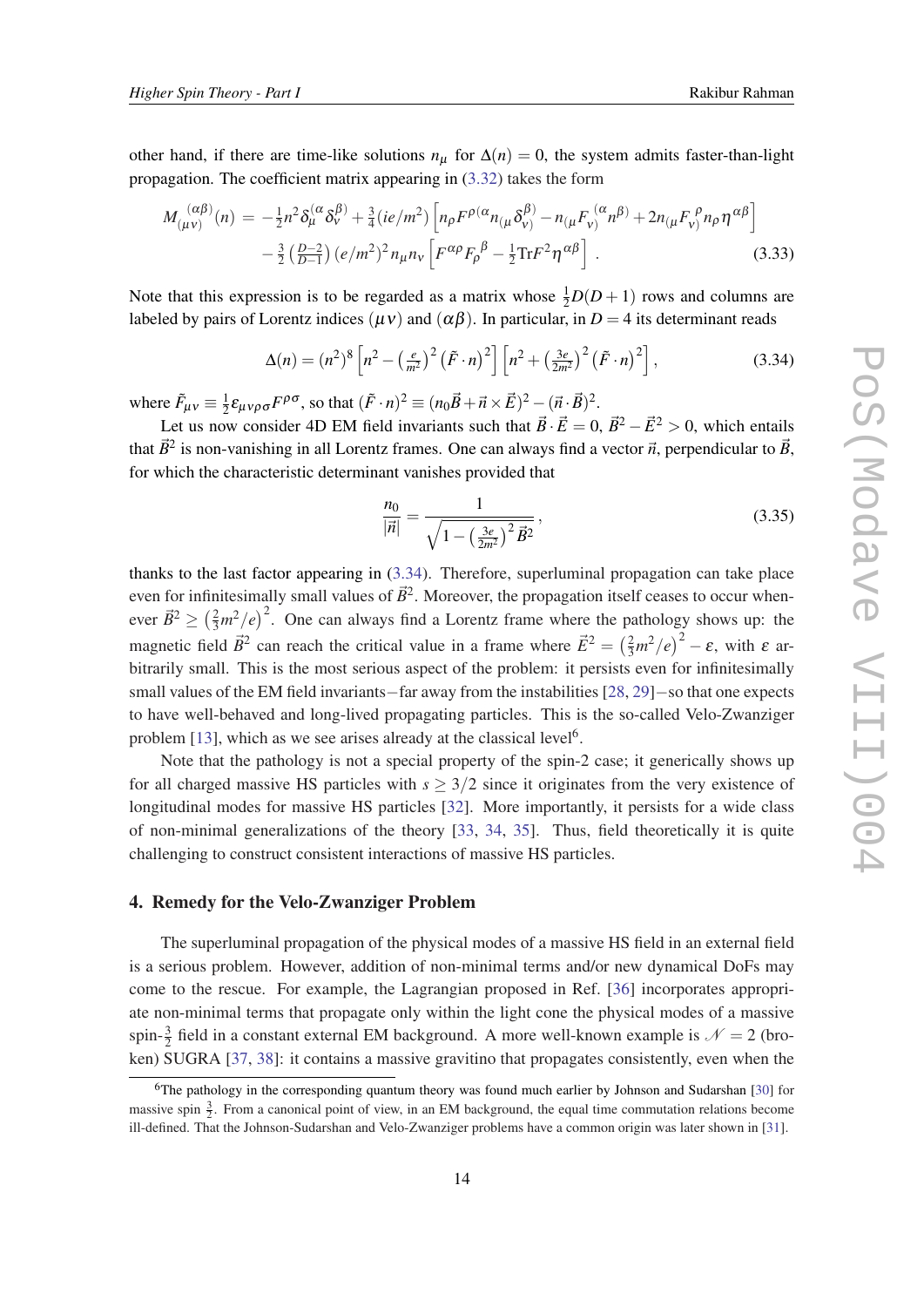<span id="page-14-0"></span>cosmological constant vanishes, if it has a charge,  $e = \frac{1}{\sqrt{2}}$  $\overline{Z}$  (*m*/*M*<sub>P</sub>), under the graviphoton [[39\]](#page-30-0). Causality is preserved by the presence of *both* EM and gravity, along with non-minimal terms.

In this Section we will see how String Theory bypasses the Velo-Zwanziger problem. To this end, one starts with the (exactly solvable)  $\sigma$ -model for bosonic open string in a constant EM background, originally considered in [[40\]](#page-30-0), and perform a careful analysis of the mode expansion and the Virasoro generators. The physical state conditions for string states can be translated into the language of string fields to obtain a Fierz-Pauli system, which explicitly shows that indeed the Velo-Zwanziger problem is absent for the symmetric tensors of the first Regge trajectory [\[41,](#page-30-0) [43](#page-30-0)].

#### 4.1 Open Strings in Constant EM Background

We consider an open bosonic string whose endpoints lie on a space-filling *D*-brane<sup>7</sup>. A Maxwell field  $A_\mu$  living in the world-volume of the *D*-brane couples to charges  $e_0$  and  $e_\pi$  at the string endpoints. For an electromagnetic background with constant field strength  $F_{\mu\nu}$ , the EoMs are those of the usual free strings while the boundary conditions are deformed, so that the  $\sigma$ -model is exactly solvable [\[40](#page-30-0), [41](#page-30-0), [42\]](#page-30-0). With a careful definition of the mode expansion, it is possible to have commuting center-of-mass coordinates, which obey canonical commutation relations with the (non-commuting) covariant momenta [[41,](#page-30-0) [43](#page-30-0)]. Like for free strings, there is an infinite set of creation and annihilation operators that are well-defined in the physically interesting regimes [[41](#page-30-0), [43\]](#page-30-0).

An important point is that the mode  $\alpha_0^{\mu}$  $\int_0^\mu$  is the covariant momentum only up to a rotation:

$$
\alpha_0^{\mu} = \left(\sqrt{G/eF}\right)^{\mu}{}_v p_{\text{cov}}^{\nu},\tag{4.1}
$$

where  $e = e_0 + e_\pi$  is the total charge of the string, and

$$
G = \frac{1}{\pi} \left[ \tanh^{-1}(\pi e_0 F) + \tanh^{-1}(\pi e_\pi F) \right].
$$
 (4.2)

With  $[p^{\mu}_{cov}, p^{\nu}_{cov}] = ieF^{\mu\nu}$ , it is convenient to define a different covariant derivative:

$$
\mathscr{D}^{\mu} \equiv i\alpha_0^{\mu}, \qquad [\mathscr{D}^{\mu}, \mathscr{D}^{\nu}] = -iG^{\mu\nu}.
$$
 (4.3)

The commutation relations obeyed by the Virasoro generators can be worked out as usual. The end result is the emergence of an additive contribution to  $L_0$  [[40\]](#page-30-0):

$$
L_0 \to L_0 + \frac{1}{4} \text{Tr} G^2,\tag{4.4}
$$

Up to this shift, the Virasoro algebra remains precisely the same as in the free theory:

$$
[L_m, L_n] = (m - n)L_{m+n} + \frac{1}{12}D(m^3 - m)\delta_{m, -n},
$$
\n(4.5)

The shift (4.4), however, has an important effect since it deforms the masses of the open-string excitations.

<sup>&</sup>lt;sup>7</sup>We set the string tension to  $\alpha' = \frac{1}{2}$ .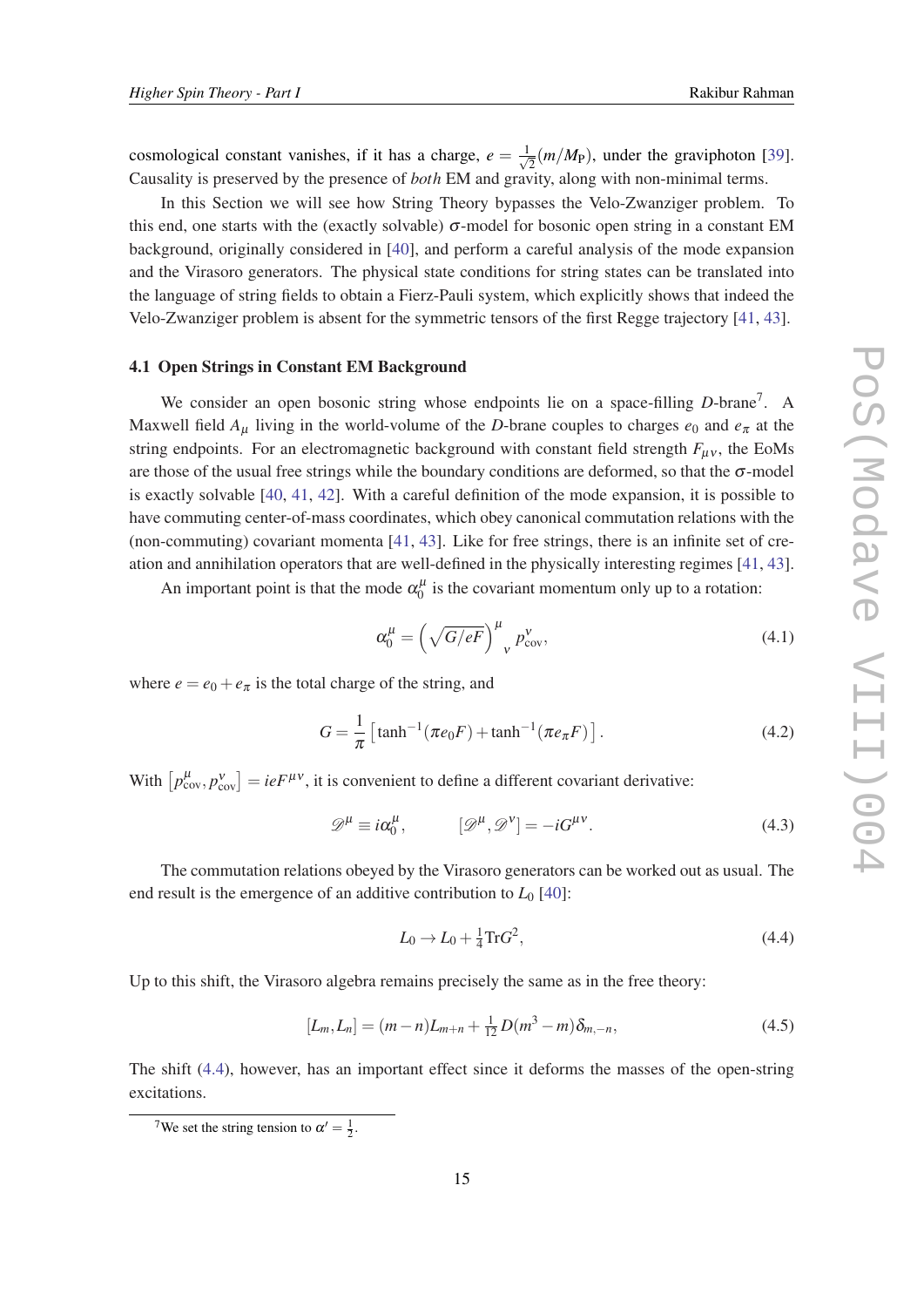## <span id="page-15-0"></span>4.2 Physical State Conditions

A generic string state in the presence of a constant EM background is constructed the same way as in the free theory, since the two cases have identical sets of creation and annihilation operators. It is given by:

$$
|\Psi\rangle = \sum_{s=1}^{\infty} \sum_{m_i=1}^{\infty} \psi_{\mu_1...\mu_s}^{(m_1...m_s)}(x) a_{m_1}^{\dagger \mu_1} \cdots a_{m_s}^{\dagger \mu_s} |0\rangle, \tag{4.6}
$$

where the rank-*s* coefficient tensor is interpreted as a string field, and as such is a function of the string center-of-mass coordinates.

Because the Virasoro algebra is the same as in the free theory, a string state  $|\Phi\rangle$  is called "physical" if it satisfies the conditions [\[40](#page-30-0), [41,](#page-30-0) [42](#page-30-0)]:

$$
(L_0 - 1)|\Phi\rangle = 0,\t\t(4.7)
$$

$$
L_1|\Phi\rangle = 0,\t\t(4.8)
$$

$$
L_2|\Phi\rangle = 0,\t\t(4.9)
$$

where now

$$
L_0 = -\frac{1}{2}\mathscr{D}^2 + \sum_{m=1}^{\infty} (m + iG)_{\mu\nu} a_m^{\dagger\mu} a_m^{\nu} + \frac{1}{4} \text{Tr} G^2
$$
  

$$
\equiv -\frac{1}{2}\mathscr{D}^2 + (\mathscr{N} + \frac{1}{4} \text{Tr} G^2) + i \sum_{m=1}^{\infty} G_{\mu\nu} a_m^{\dagger\mu} a_m^{\nu}, \qquad (4.10)
$$

$$
L_1 = -i \left[ \sqrt{1 + iG} \right]_{\mu\nu} \mathscr{D}^{\mu} a_1^{\nu} + \sum_{m=2}^{\infty} \left[ \sqrt{(m + iG)(m - 1 + iG)} \right]_{\mu\nu} a_{m-1}^{\dagger \mu} a_m^{\nu}, \tag{4.11}
$$

$$
L_2 = -i \left[ \sqrt{2 + iG} \right]_{\mu\nu} \mathscr{D}^{\mu} a_2^{\nu} + \frac{1}{2} \left[ \sqrt{1 + G^2} \right]_{\mu\nu} a_1^{\mu} a_1^{\nu} + \sum_{m=3}^{\infty} \left[ \sqrt{(m + iG)(m - 2 + iG)} \right]_{\mu\nu} a_m^{\dagger \mu} a_m^{\nu}, \qquad (4.12)
$$

with  $\mathscr{D}_{\mu}$  defined in Eq. [\(4.3\)](#page-14-0). Notice that the number operator  $\mathscr N$  will be defined in such a way that its eigenvalues *N* are integers, just as for free strings:

$$
\mathcal{N} \equiv \sum_{n=1}^{\infty} n a_n^{\dagger} \cdot a_n. \tag{4.13}
$$

We would like to see how the Eqs.  $(4.7)-(4.9)$  translate into the string field theory language.

#### 4.2.1 Level  $N = 1$

The generic state at this level is given by

$$
|\Phi\rangle = A_{\mu}(x) a_1^{\dagger \mu} |0\rangle. \tag{4.14}
$$

While Eq.  $(4.9)$  is empty, Eqs.  $(4.7)$  and  $(4.8)$  give

$$
\left[\mathcal{D}^2 - \frac{1}{2}\text{Tr}G^2\right]A_\mu - 2iG_\mu^V A_V = 0,\tag{4.15}
$$

$$
\mathscr{D}^{\mu} \left( \sqrt{1 + iG} \cdot A \right)_{\mu} = 0, \tag{4.16}
$$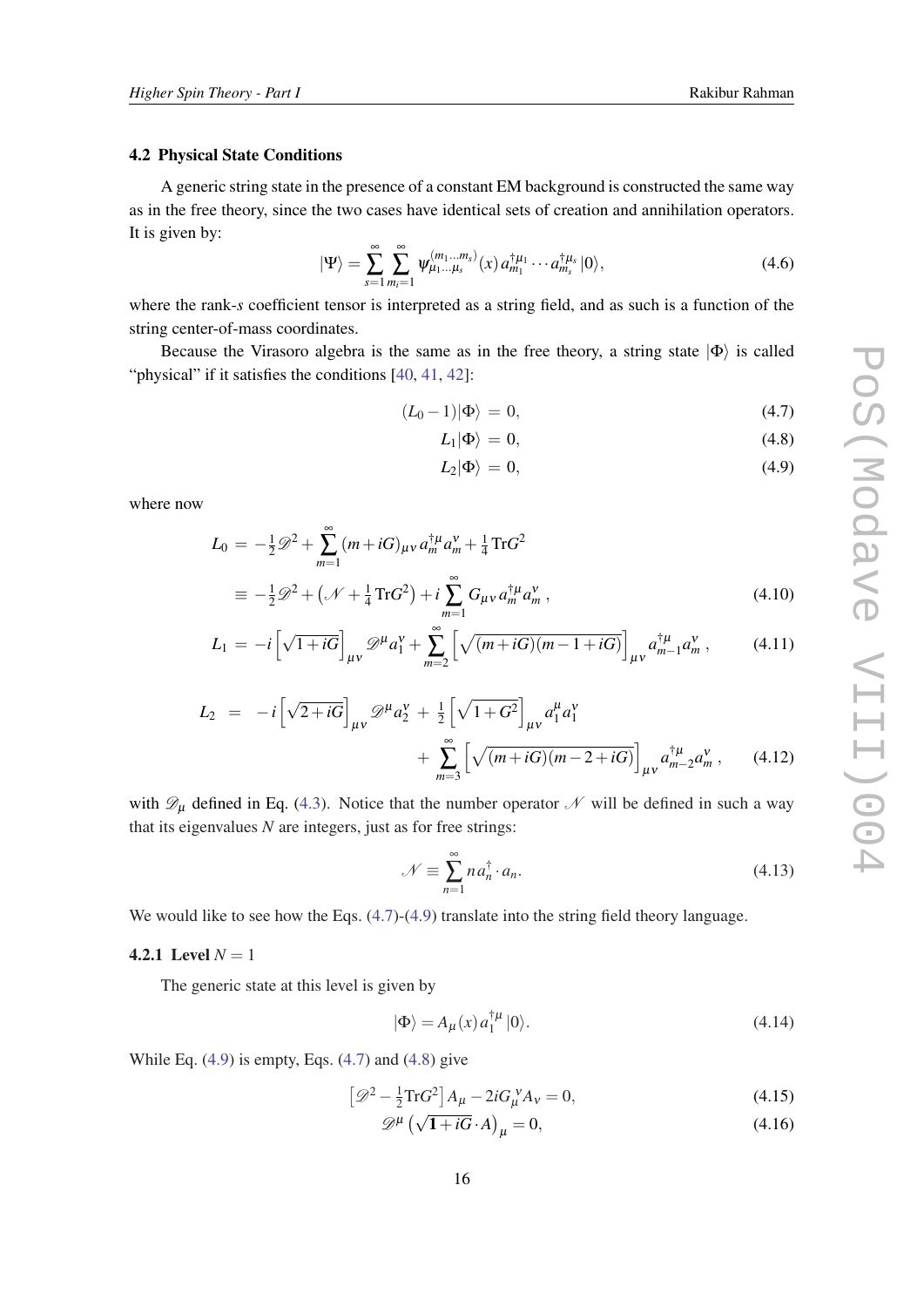thanks the commutation relations of the creation and annihilation operators, and the usual definition of the oscillator vacuum. By the field redefinition,

$$
\mathscr{A}_{\mu} \equiv \left(\sqrt{1+iG} \cdot A\right)_{\mu},\tag{4.17}
$$

the field equations  $(4.15)-(4.16)$  $(4.15)-(4.16)$  $(4.15)-(4.16)$  $(4.15)-(4.16)$  can be cast in the form

$$
\left[\mathcal{D}^2 - \frac{1}{2}\text{Tr}G^2\right]\mathcal{A}_\mu - 2iG_\mu^V\mathcal{A}_V = 0,\tag{4.18}
$$

$$
\mathscr{D}^{\mu}\mathscr{A}_{\mu} = 0. \tag{4.19}
$$

The algebraic consistency of this system can be easily verified. The divergence constraint (4.19) ensures that the number of dynamical DoFs is not affected.

## 4.2.2 Level  $N = 2$

A generic state at this mass level is written as

$$
|\Phi\rangle = h_{\mu\nu}(x) a_1^{\dagger \mu} a_1^{\dagger \nu} |0\rangle + \sqrt{2}i B_{\mu}(x) a_2^{\dagger \mu} |0\rangle.
$$
 (4.20)

After the field redefinitions

$$
\mathcal{H}_{\mu\nu} \equiv \left(\sqrt{1+iG} \cdot h \cdot \sqrt{1-iG}\right)_{\mu\nu},\tag{4.21}
$$

$$
\mathscr{B}_{\mu} \equiv \left(\sqrt{1 + \frac{i}{2}G} \cdot B\right)_{\mu},\tag{4.22}
$$

the physical state conditions  $(4.7)-(4.9)$  $(4.7)-(4.9)$  $(4.7)-(4.9)$  $(4.7)-(4.9)$  $(4.7)-(4.9)$  leave us with

$$
\left(\mathcal{D}^2 - 2 - \frac{1}{2}\operatorname{Tr}G^2\right)\mathcal{H}_{\mu\nu} - 2i(G\mathcal{H} - \mathcal{H}G)_{\mu\nu} = 0,\tag{4.23}
$$

$$
\left(\mathcal{D}^2 - 2 - \frac{1}{2}\operatorname{Tr}G^2\right)\mathcal{B}_{\mu} - 2iG_{\mu}^{\ \nu}\mathcal{B}_{\nu} = 0, \tag{4.24}
$$

$$
\mathcal{D}^{\mu}\mathcal{H}_{\mu\nu} - (1 + iG)_{\nu}^{\rho}\mathcal{B}_{\rho} = 0, \qquad (4.25)
$$

$$
\mathcal{H}^{\mu}_{\mu} + 2\mathcal{D}^{\mu}\mathcal{B}_{\mu} = 0. \tag{4.26}
$$

One finds that the system (4.23)-(4.26) enjoys an on-shell gauge invariance with a vector gauge parameter in  $D = 26$  [\[43](#page-30-0)]. Thus, in  $D = 26$ , one can gauge away the vector field  $\mathcal{B}_{\mu}$  to obtain

$$
\left(\mathcal{D}^2 - 2 - \frac{1}{2}\text{Tr}G^2\right)\mathcal{H}_{\mu\nu} - 2i(G\cdot\mathcal{H} - \mathcal{H}\cdot G)_{\mu\nu} = 0,\tag{4.27}
$$

$$
\mathcal{D} \cdot \mathcal{H}_{\mu} = 0,\tag{4.28}
$$

$$
\mathcal{H}' = 0.\tag{4.29}
$$

Thus  $\mathcal{H}_{\mu\nu}$  is a massive spin-2 field, with mass<sup>2</sup> =  $(1/\alpha')$   $(1+\frac{1}{4})$  $\frac{1}{4} Tr G^2$ ), that possesses a suitable non-minimal coupling to the background EM field. It is easy to see that the system (4.27)-(4.29) is algebraically consistent and preserves the right number of DoFs, namely  $\frac{1}{2}(D+1)(D-2)$ .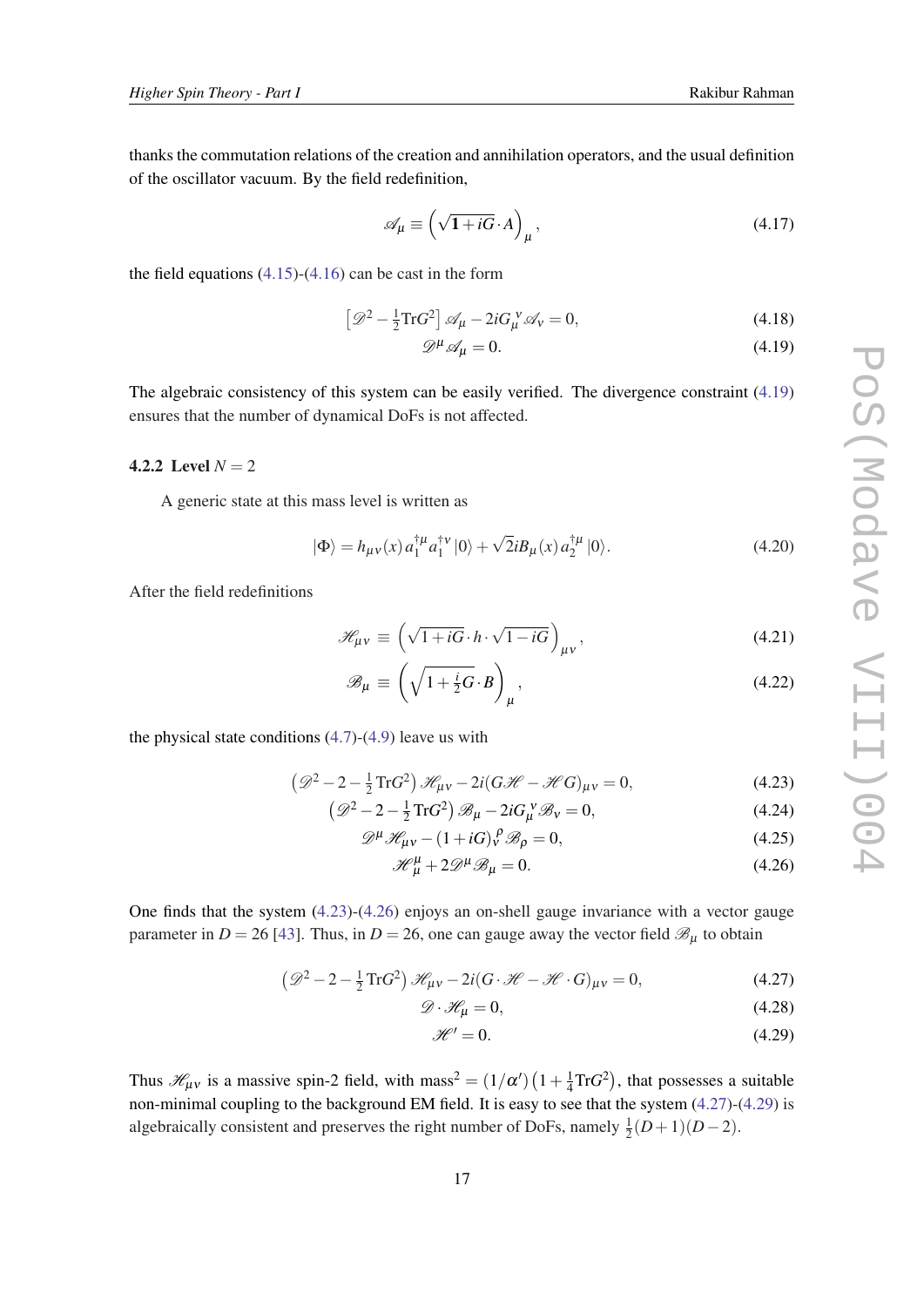#### <span id="page-17-0"></span>4.2.3 Arbitrary mass level:  $N = s$

As one goes higher in the mass level, subleading Regge trajectories show up. It turns out that the lower Regge trajectories are not consistent in isolation, whereas the leading Regge trajectory is [[43\]](#page-30-0). At level  $N = s$ , the first Regge trajectory contains a symmetric rank-*s* tensor. The string field equations that result from the physical state conditions ([4.7](#page-15-0))-[\(4.9\)](#page-15-0) are [[43\]](#page-30-0):

$$
\left[\mathcal{D}^2 - 2(s-1) - \frac{1}{2}\operatorname{Tr}G^2\right]\Phi_{\mu_1...\mu_s} + 2iG^{\alpha}{}_{(\mu_1}\Phi_{\mu_2...\mu_s)\alpha} = 0, \tag{4.30}
$$

$$
\mathscr{D} \cdot \Phi_{\mu_2 \dots \mu_s} = 0,\tag{4.31}
$$

$$
\Phi'_{\mu_3...\mu_s} = 0. \tag{4.32}
$$

One can easily show that the Eqs. (4.30)-(4.32) are algebraically consistent. They form a Fierz-Pauli system for a massive spin-*s* field, with mass<sup>2</sup> =  $(1/\alpha')$   $(s-1+\frac{1}{4})$  $\frac{1}{4} Tr G^2$ ). It is manifest that the system gives the correct count of DoFs. Following [[41,](#page-30-0) [43](#page-30-0)], we will now show that these equations indeed propagate the physical DoFs within the light cone.

## 4.3 Proof of Causal Propagation

We employ the method of characteristic determinants, already discussed in Section [3.2](#page-11-0). Let us note from Eqs. (4.30)-(4.32) that the highest-derivative terms appearing in the EoMs boil down to the scalar operator  $\mathscr{D}^2$  acting on the field. From the definition ([4.3\)](#page-14-0) of  $\mathscr{D}_{\mu}$ , it is clear that the vanishing of the characteristic determinant boils down to the condition:

$$
(G/eF)^{\mu}{}_{\nu} n_{\mu} n^{\nu} = 0.
$$
 (4.33)

One can go to a Lorentz frame in which *F* is block skew-diagonal:  $F^{\mu}_{\ \nu} = \text{diag}(F_1, F_2, F_3, \dots \dots)$ , with the blocks given by

$$
F_1 = a \begin{pmatrix} 0 & 1 \\ 1 & 0 \end{pmatrix}, \qquad F_{i \neq 1} = b_i \begin{pmatrix} 0 & 1 \\ -1 & 0 \end{pmatrix}, \tag{4.34}
$$

where  $a$  and  $b_i$ 's are real-valued functions of the EM field invariants whose values are always small in physically interesting cases. In the same Lorentz frame, clearly *G* will be block skew-diagonal as well:  $G_V^{\mu} = \text{diag}(G_1, G_2, G_3, \dots \dots)$ , with

$$
G_1 = f(a) \begin{pmatrix} 0 & 1 \\ 1 & 0 \end{pmatrix}, \qquad G_{i \neq 1} = g(b_i) \begin{pmatrix} 0 & 1 \\ -1 & 0 \end{pmatrix}, \tag{4.35}
$$

where the functions *f* and *g* are given as

$$
f(a) \equiv \frac{1}{\pi} \left[ \tanh^{-1}(\pi e_0 a) + \tanh^{-1}(\pi e_\pi a) \right],
$$
 (4.36)

$$
g(b_i) \equiv \frac{1}{\pi} \left[ \tan^{-1} (\pi e_0 b_i) + \tan^{-1} (\pi e_\pi b_i) \right]. \tag{4.37}
$$

We emphasize that if the EM field invariants are small, these functions are always well-defined and their absolute values are much smaller than unity. Given the forms (4.34) and (4.35), one finds that  $(G/eF)$  is in fact a diagonal matrix:

$$
\left(\frac{G}{eF}\right)^{\mu}_{\nu} = \text{diag}\left[\frac{f(a)}{ea}, \frac{f(a)}{ea}, \frac{g(b_2)}{eb_2}, \frac{g(b_2)}{eb_2}, \frac{g(b_3)}{eb_3}, \frac{g(b_3)}{eb_3}, \dots \dots \right].
$$
 (4.38)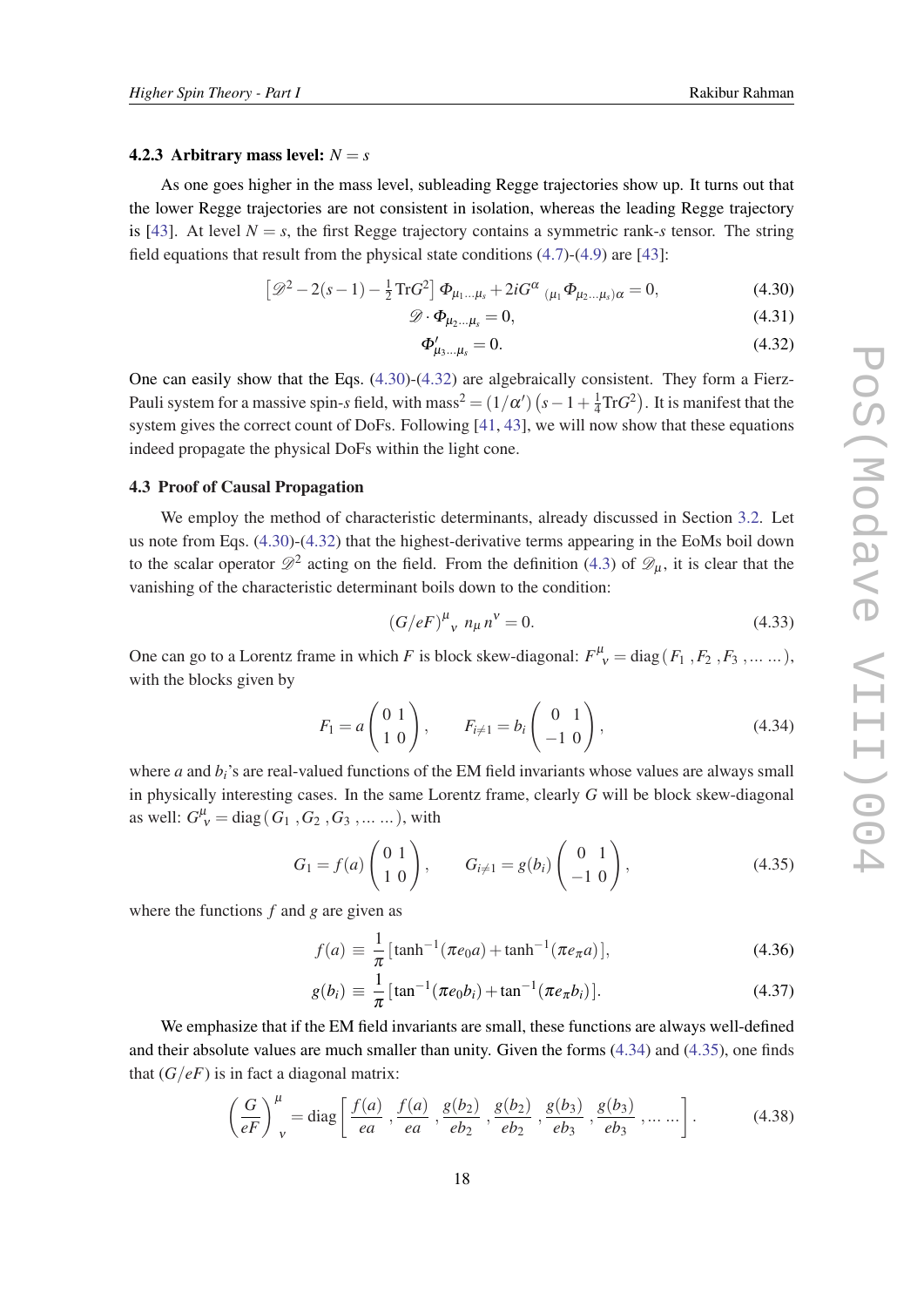<span id="page-18-0"></span>The functions ([4.36](#page-17-0)) and ([4.37\)](#page-17-0), however, satisfy the inequalities

$$
\frac{f(a)}{ea} \ge 1, \qquad 0 < \frac{g(b_i)}{eb_i} \le 1. \tag{4.39}
$$

Then, in view of ([4.38\)](#page-17-0), any solution  $n<sub>\mu</sub>$  of Eq. [\(4.33](#page-17-0)) must be space-like:

$$
n^2 \ge 0,\tag{4.40}
$$

which is a Lorentz invariant statement. We therefore conclude that the propagation of the field is causal in all Lorentz frames.

We finish this Section with a few remarks. We have seen that String Theory gives a consistent set of EoMs and constraints ([4.30\)](#page-17-0)-([4.32\)](#page-17-0) so that any field belonging to the first Regge trajectory propagates causally in a constant EM background. It is also guaranteed that this system comes from a Lagrangian [\[43](#page-30-0)]. In fact, explicit Lagrangians have been worked out for *s* = 2 [\[41](#page-30-0)] and *s* = 3 [[44\]](#page-31-0). They, however, give rise to the Fierz-Pauli conditions [\(4.30](#page-17-0))-[\(4.32](#page-17-0)) only in the critical dimension  $D = 26$  [[43\]](#page-30-0). To obtain a consistent theory in  $D < 26$ , one may perform a consistent dimensional reduction of the string-theory Lagrangian by keeping only the singlets of the internal coordinates. In this way, one may start with the spin-2 Lagrangian [\[41\]](#page-30-0) and ends up having a consistent model, say in 4D, that contains spin-2 plus a spin-0 field both having the same mass and charge [\[45](#page-31-0)].

Note that the generalized Fierz-Pauli conditions ([4.30\)](#page-17-0)-([4.32\)](#page-17-0) contain non-standard kinetic contributions. One may wonder whether the flat-space no-ghost theorem extends to this case. One can show that indeed the no-ghost theorem continues to hold in the regime of physical interest [[43\]](#page-30-0).

Last but not the least, let us notice that Open String Theory requires a universal value of  $g = 2$ for the gyromagnetic ratio for all spin [\[46\]](#page-31-0). This value can simply be read from the non-minimal term appearing in Eq. [\(4.30](#page-17-0)). At the Lagrangian level, this can be seen by removing the kinetic-like cubic interactions by suitable field redefinitions, which uniquely give  $g = 2$  [[43\]](#page-30-0).

## 5. Intrinsic Cutoff for Interacting Massive Higher Spins

Can an interacting massive HS particle be described by a local Lagrangian up to arbitrarily high energy scales? The answer is no, because the no-go theorems [\[1,](#page-28-0) [2,](#page-28-0) [3](#page-28-0), [4,](#page-28-0) [5\]](#page-28-0) on EM and gravitationally coupled massless particles imply that the cutoff of that Lagrangian must vanish in the massless limit. One would like to find the explicit dependence of the cutoff on the mass and the coupling constant of the theory to see if the cutoff can be parametrically larger than the mass.

The existence of a finite cutoff and the origin of the acausality problem are both due to a simple fact: the free kinetic term of a HS field exhibits gauge invariance, i.e., it has zero modes. In the presence of interactions, some of these modes may acquire non-canonical kinetic term and propagate acausally. On the other hand, in the massless limit the HS propagator is singular, so that scattering amplitudes diverge. All this is not manifest at all in the unitary gauge. The best way to understand these issues is the Stückelberg formalism, which focuses precisely on the gauge modes. To understand this formalism, let us consider again the Fierz-Pauli Lagrangian [\(3.15\)](#page-11-0) for a massive spin-2 field<sup>8</sup>. Note that gauge invariance can be restored in the massive theory by introducing the

 $8$ For this field, the Stuckelberg formalism has been employed, for example, in [[32,](#page-30-0) [47](#page-31-0), [48\]](#page-31-0).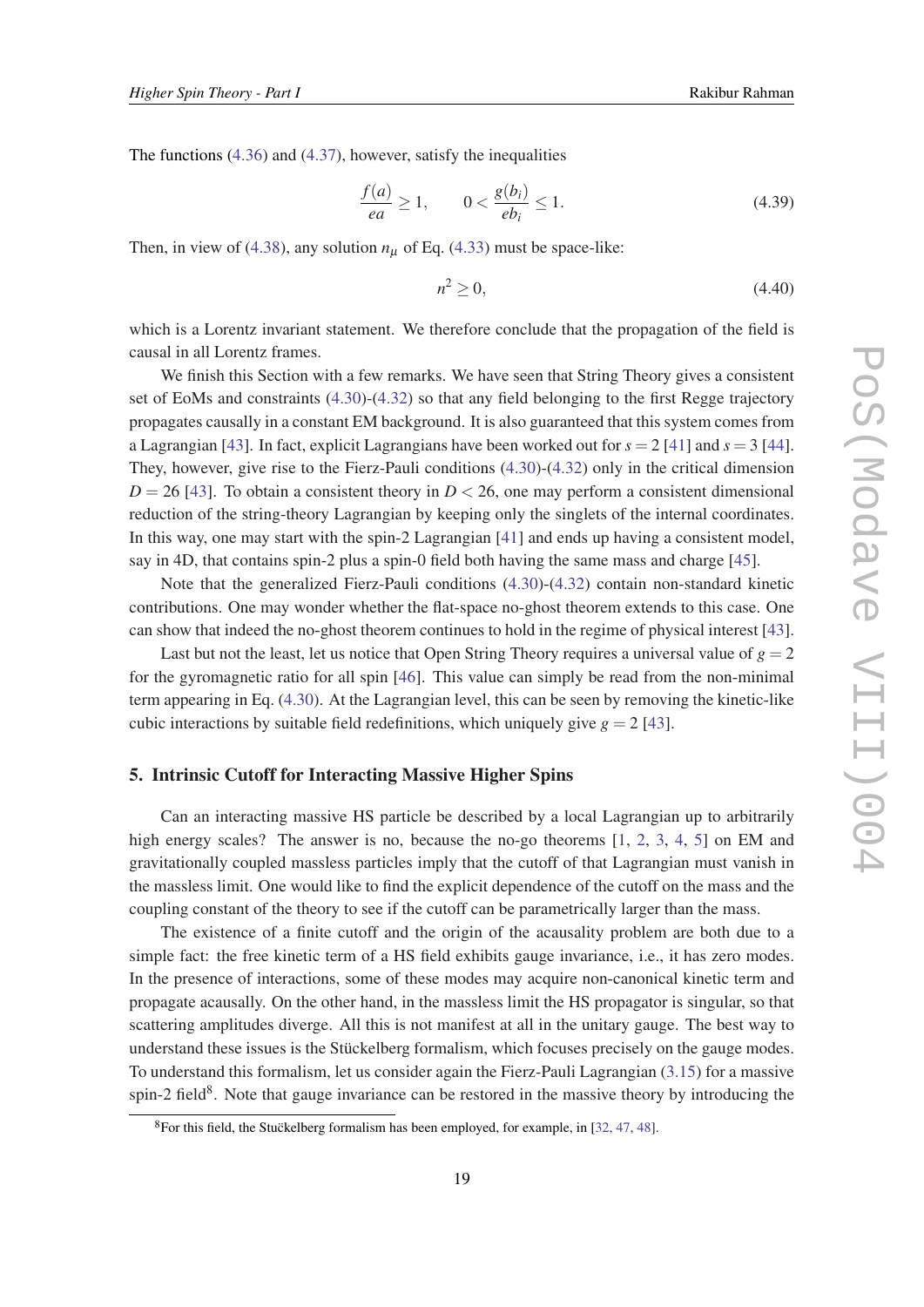<span id="page-19-0"></span>Stuckelberg fields  $B_{\mu}$  and  $\phi$ , through the field redefinition:

$$
\varphi_{\mu\nu} \to \tilde{\varphi}_{\mu\nu} = \varphi_{\mu\nu} + \frac{1}{m} \partial_{\mu} \left( B_{\nu} - \frac{1}{2m} \partial_{\nu} \phi \right) + \frac{1}{m} \partial_{\nu} \left( B_{\mu} - \frac{1}{2m} \partial_{\mu} \phi \right), \tag{5.1}
$$

so that the following transformations become a gauge symmetry:

$$
\delta \varphi_{\mu\nu} = \partial_{(\mu} \lambda_{\nu)}, \tag{5.2}
$$

$$
\delta B_{\mu} = \partial_{\mu} \lambda - m \lambda_{\mu}, \qquad (5.3)
$$

$$
\delta \phi = 2m\lambda. \tag{5.4}
$$

Note that this Stückelberg symmetry is a fake one in that one can always gauge away the Stückelberg fields to go back to the unitary-gauge Fierz-Pauli Lagrangian [\(3.15](#page-11-0)). However, these fields may help us to understand some otherwise obscure phenomena. For example, one slick way of understanding the mass term,  $m^2 (\varphi^{\mu\nu} \varphi_{\mu\nu} - \varphi^{\prime 2})$ , in [\(3.15](#page-11-0)) is that this is the unique linear combination of  $\varphi^{\mu\nu}\varphi_{\mu\nu}$  and  $\varphi'^2$  for which 4-derivative bad kinetic terms of the field  $\varphi$  are killed.

One can instead choose a gauge fixing such that all the fields acquire canonical kinetic terms. In the interacting theory, one thus ends up having non-renormalizable interactions<sup>9</sup> involving the Stückelberg fields, weighted by coupling constants with negative mass dimensions [\[32](#page-30-0), [47,](#page-31-0) [49\]](#page-31-0):

$$
\mathcal{L} = \mathcal{L}_{\text{renormalizable}} + \sum_{n>0} (\Lambda_n)^{-n} \mathcal{O}_{n+4},
$$
\n(5.5)

where  $\mathcal{O}_{n+4}$  denotes operators of dimension  $n+4$ . Some of these operators may be eliminated by field redefinitions or by adding non-minimal terms to the Lagrangian. The smallest Λ*<sup>n</sup>* in the remaining terms defines the ultimate cutoff of the effective field theory. Let us now consider some examples: massive particles coupled to EM in flat space.

## Spin 1

We start with a complex massive spin-1 field,  $W_{\mu}$ , minimally coupled to EM:

$$
\mathcal{L} = -\frac{1}{2} |D_{\mu} W_{\nu} - D_{\nu} W_{\mu}|^2 - m^2 W_{\mu}^* W^{\mu} - \frac{1}{4} F_{\mu \nu}^2, \tag{5.6}
$$

Contrary to naïve power counting, we know that this Lagrangian is non-renormalizable. To make the higher dimensional operators appear, we introduce a scalar  $\phi$  through the substitution

$$
W_{\mu} = V_{\mu} - \frac{1}{m} D_{\mu} \phi. \tag{5.7}
$$

so that one has the gauged Stückelberg symmetry:

$$
\delta V_{\mu} = D_{\mu} \lambda, \tag{5.8}
$$

$$
\delta \phi = m \lambda. \tag{5.9}
$$

With the addition of the gauge-fixing term

$$
\mathcal{L}_{\rm gf} = -|D \cdot V - m\phi|^2,\tag{5.10}
$$

<sup>&</sup>lt;sup>9</sup>In this Section, we will work only in  $D = 4$ .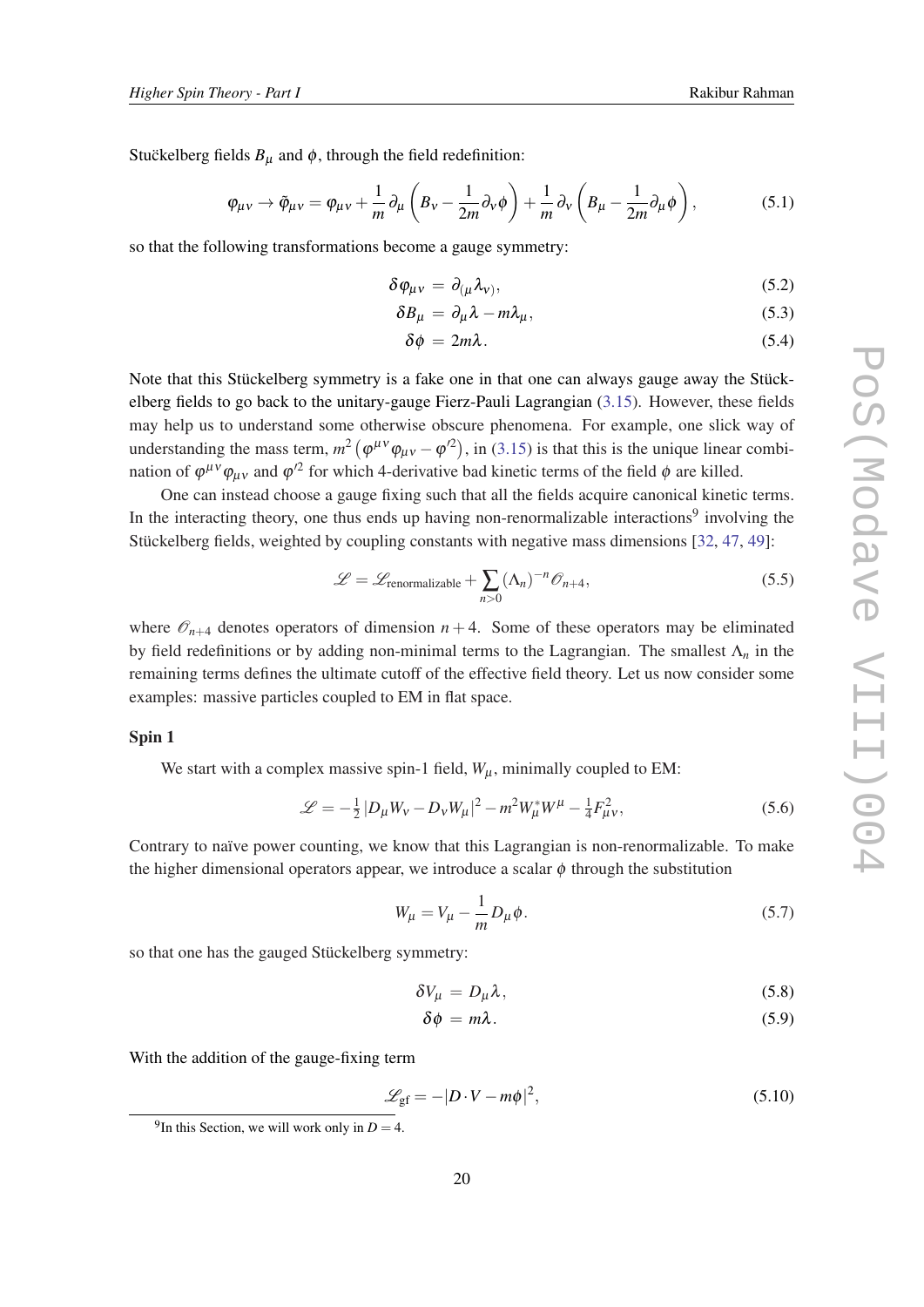<span id="page-20-0"></span>one is left with the following operators:

$$
\mathcal{L} + \mathcal{L}_{gf} = V_{\mu}^{*} (D^{2} - m^{2}) V^{\mu} + \phi^{*} (D^{2} - m^{2}) \phi - \frac{1}{4} F_{\mu V}^{2}
$$

$$
- \left[ \frac{ie}{2m} F^{\mu \nu} \phi^{*} (D_{\mu} V_{\nu} - D_{\nu} V_{\mu}) + \text{c.c.} \right] - \frac{e^{2}}{2m^{2}} F_{\mu \nu}^{2} \phi^{*} \phi. \tag{5.11}
$$

The presence of non-renormalizable interactions implies the existence of a UV cutoff  $\Lambda \sim m/e$ . In a local theory addition of non-minimal terms and field redefinitions cannot remove these operators without introducing new ones that instead lower the cutoff, parametrically in  $e \ll 1$  [\[32](#page-30-0), [49\]](#page-31-0).

Thus the cutoff of a charged massive spin-1 particle is  $\Lambda \sim m/e$  in the absence of other DoFs. This means in particular that the electrodynamics of  $W^{\pm}$  boson has a cutoff  $\Lambda \sim 270 \text{GeV}$ . Below this scale some new physics must appear. This could be strong coupling or new dynamical DoFs. We now know that the latter possibility is realized in nature. The new DoF−the neutral Higgs scalar−has a mass of 126GeV, which is indeed below the cutoff scale Λ.

#### Spin 2

We take the Pauli-Fierz Lagrangian ([3.15\)](#page-11-0), introduce the Stückelberg fields through ([5.1\)](#page-19-0), make the fields complex, and then replace ordinary derivatives with covariant ones. Thus result is

$$
\mathcal{L} = -|D_{\mu}\tilde{\phi}_{\nu\rho}|^2 + 2|D_{\mu}\tilde{\phi}^{\mu\nu}|^2 + |D_{\mu}\tilde{\phi}'|^2 - [D_{\mu}\tilde{\phi}^{*\mu\nu}D_{\nu}\tilde{\phi}' + \text{c.c.}] - m^2[\tilde{\phi}^*_{\mu\nu}\tilde{\phi}^{\mu\nu} - \tilde{\phi}'^*\tilde{\phi}'], \quad (5.12)
$$

with

$$
\tilde{\varphi}_{\mu\nu} = \varphi_{\mu\nu} + \frac{1}{m} D_{\mu} \left( B_{\nu} - \frac{1}{2m} D_{\nu} \phi \right) + \frac{1}{m} D_{\nu} \left( B_{\mu} - \frac{1}{2m} D_{\mu} \phi \right). \tag{5.13}
$$

This system enjoys the covariant Stückelberg symmetry:

$$
\delta \varphi_{\mu\nu} = D_{(\mu} \lambda_{\nu)},\tag{5.14}
$$

$$
\delta B_{\mu} = D_{\mu} \lambda - m \lambda_{\mu}, \qquad (5.15)
$$

$$
\delta \phi = 2m\lambda. \tag{5.16}
$$

Now we diagonalize the kinetic operators and thereby make sure that the propagators are smooth in the massless limit. This is done by the field redefinition:

$$
\varphi_{\mu\nu} \to \varphi_{\mu\nu} - \frac{1}{2} \eta_{\mu\nu} \phi, \qquad (5.17)
$$

along with the addition of the gauge-fixing terms (thereby exhausting all gauge freedom):

$$
\mathcal{L}_{\text{gf1}} = -2 \left| D \cdot \varphi^{\mu} - (1/2) D^{\mu} \varphi' + m B^{\mu} \right|^{2}, \tag{5.18}
$$

$$
\mathcal{L}_{\text{gf2}} = -2|D \cdot B + (m/2)(\varphi' - 3\phi)|^2. \tag{5.19}
$$

One is thus left with

$$
\mathcal{L} = \varphi_{\mu\nu}^* \left( \Box - m^2 \right) \varphi^{\mu\nu} - \frac{1}{2} \varphi'^* \left( \Box - m^2 \right) \varphi' + 2B_\mu^* \left( \Box - m^2 \right) B^\mu + \frac{3}{2} \varphi^* \left( \Box - m^2 \right) \varphi - \frac{1}{4} F_{\mu\nu}^2 + \mathcal{L}_{int}.
$$
\n(5.20)

Here  $\mathcal{L}_{int}$  contains all interaction operators; they appear with canonical dimension ranging from 4 through 8, and at least one power of *e*. Parametrically in  $e \ll 1$ , for any given operator dimensionality, the  $\mathcal{O}(e)$ -terms are more dangerous than the others because they are weighted by the inverse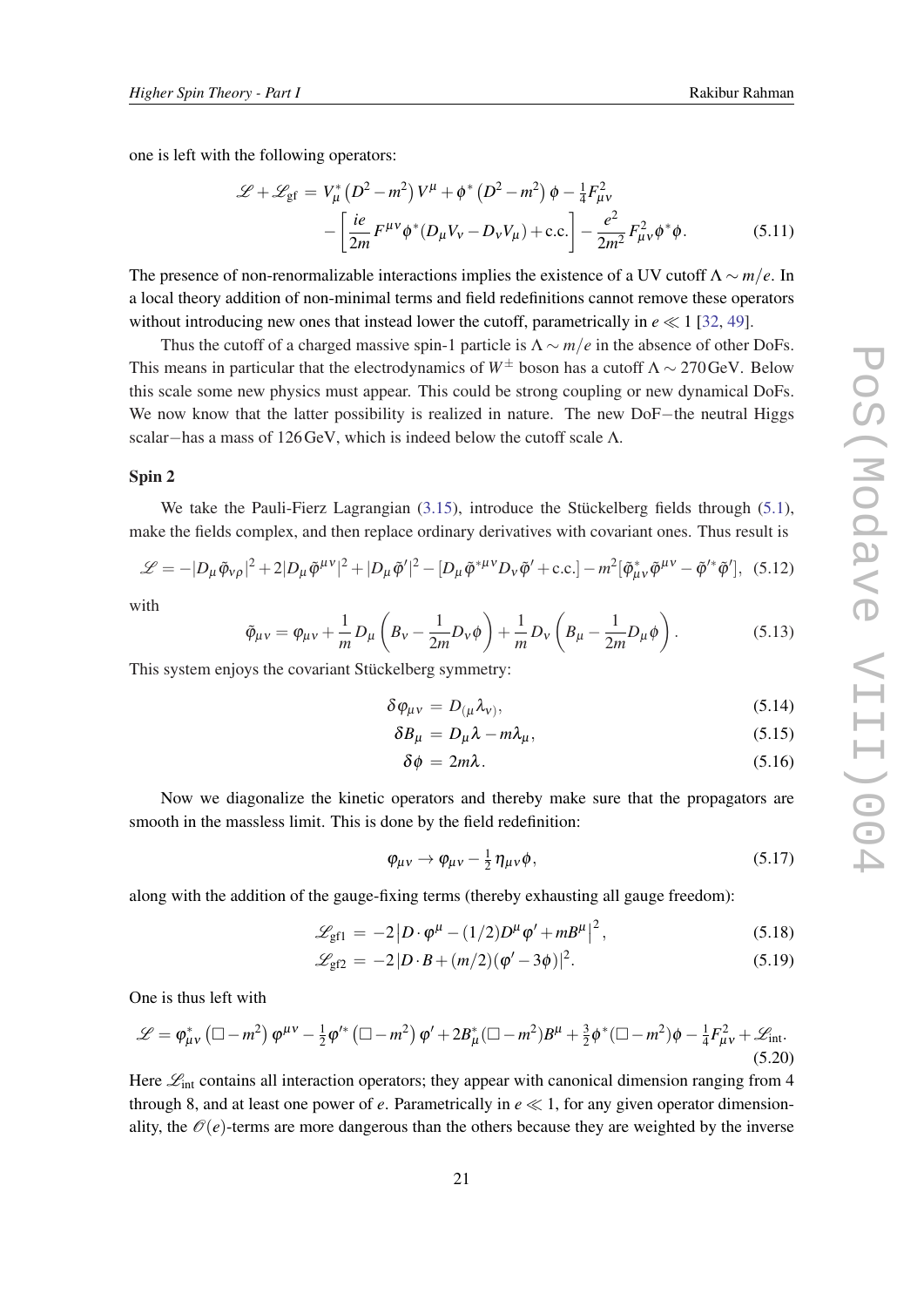$$
\mathcal{L}_8 = \frac{e}{m^4} \partial_\mu F^{\mu\nu} [(i/2) \partial_\rho \phi^* \partial^\rho \partial_\nu \phi + \text{c.c.}] \equiv \frac{e}{m^4} \partial_\mu F^{\mu\nu} J_\nu. \tag{5.21}
$$

<span id="page-21-0"></span>While the field redefinition:  $A_{\mu} \rightarrow A_{\mu} - (e/m^4)J_{\mu}$  removes this operator, it also yields another equally bad term, namely,  $(e/2m^4)^2(\partial_\mu J_\nu - \partial_\nu J_\mu)^2$ . To improve the degree of divergence, one may add some local functions of  $\tilde{\varphi}_{\mu\nu}$  that can cancel the  $\mathcal{O}(e^2)$  term. Indeed the term  $\mathcal{L}_{\text{add}} =$  $(e^2/4)(\tilde{\varphi}^*_{\mu\rho}\tilde{\varphi}^{\rho}_{\nu} - \tilde{\varphi}^*_{\nu\rho}\tilde{\varphi}^{\rho}_{\mu})^2$  achieves this feat. Thus the possible cutoff is pushed higher: the most dangerous operators now are weighted by  $e^2/m^7$ . These dimension-11 operators could be eliminated, up to total derivatives, by adding local counter-terms. However, in a local theory there is a cohomological obstruction to this possibility [[49\]](#page-31-0). Attempts along these lines would therefore suggest a cutoff scale  $\mathcal{O}(m/e^{2/7})$ , which cannot be improved further.

However, mere addition of a dipole term in the Lagrangian may leave us only with  $\mathcal{O}(e/m^3)$ terms, as we will now see. This is an improvement over field redefinition plus addition of local (counter-)terms. Indeed, the dipole term

$$
\mathcal{L}_{\text{dipole}} = i e F^{\mu \nu} \tilde{\varphi}_{\mu \rho}^* \tilde{\varphi}_{\nu}^{\rho},\tag{5.22}
$$

when added to the minimal Lagrangian [\(5.12](#page-20-0)), completely eliminates the dimension-8 operators (5.21). In the resulting non-minimal theory, one does have  $\mathcal{O}(e)$  dimension-7 operators:

$$
\mathcal{L}_7 + \mathcal{L}_{7,\text{dipole}} = \frac{ie}{2m^3} F^{\mu\nu} \left( 2\partial_{\mu} B_{\rho}^* \right) \partial^{\rho} \partial_{\nu} \phi - \partial_{\mu} B_{\nu}^* \Box \phi \right) + \text{c.c.},\tag{5.23}
$$

which contain pieces not proportional to any of the EoMs. Therefore, the degree of divergence cannot be improved any further. In the scaling limit  $m \to 0$  and  $e \to 0$ , such that  $e/m^3 = \text{constant}$ , the non-minimal Lagrangian reduces to:

$$
\mathcal{L} = \mathcal{L}_{kin} + \frac{i}{2\Lambda^3} F^{\mu\nu} \left( 2\partial_{\mu} B_{\rho\parallel}^* \partial^{\rho} \partial_{\nu} \phi - \partial_{\mu} B_{\nu\parallel}^* \Box \phi \right) + \text{c.c.},\tag{5.24}
$$

which has an intrinsic cutoff [[32,](#page-30-0) [49\]](#page-31-0):

$$
\Lambda = \frac{m}{e^{1/3}}.\tag{5.25}
$$

# Arbitrary Spin

One can follow the same steps for arbitrary spin to find that the largest cutoff of the local effective theory describing a massive charged particle of  $s \ge 1$ , coupled to EM is [\[49](#page-31-0)]:

$$
\Lambda = me^{-1/(2s-1)}.
$$
\n(5.26)

This formula, valid in the limit  $e \ll 1$ , states that massive HS particles admit a local description even for energies above their mass, when they must be treated as true dynamical DoFs in the effective action. This is a model-independent upper bound on the cutoff that no theory can beat: requiring further consistencies, e.g. causal propagation, may only result in a lower cutoff [[41,](#page-30-0) [43](#page-30-0), [49](#page-31-0)]. Conversely, other consistency requirements may even sharpen this bound.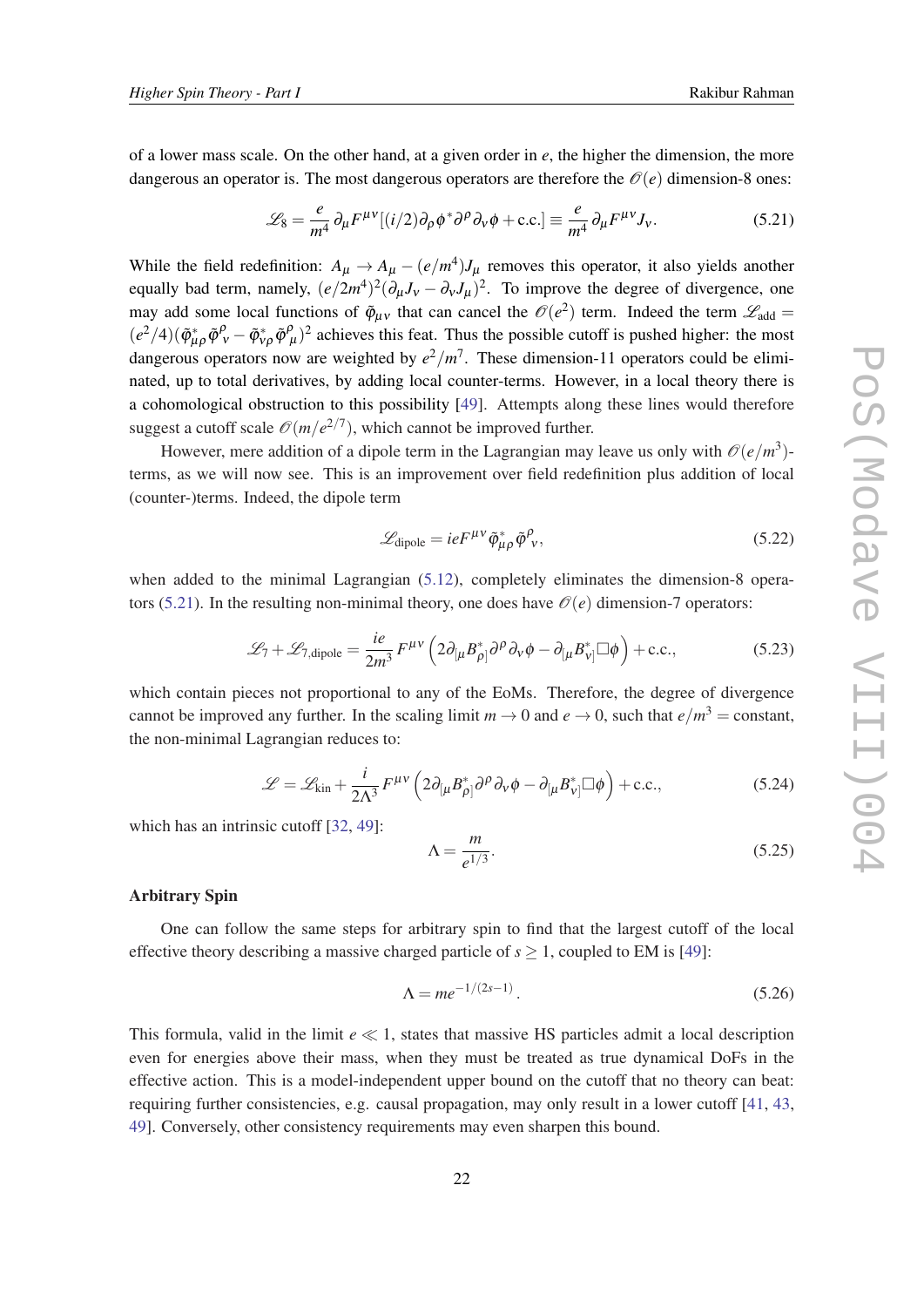<span id="page-22-0"></span>The meaning of the cutoff upper bound  $(5.26)$  $(5.26)$ , as we have already mentioned, is only that some new physics must happen below this scale. This new physics could result in a strong coupling unitarization, or in the existence of new interacting DoFs lighter than the cutoff. In the first case, the theory becomes essentially non-local at a scale not higher than Λ as the spin-*s* particle develops a form factor which is tantamount to a finite non-zero charge radius. In the second case, if one integrates out the new light DoFs, the resulting action would necessarily contain non-local terms already below the scale  $\Lambda$ . The very possibility non-local counter-terms invalidates the cohomological argument of Ref. [[49](#page-31-0)]. Because of this technical reason, lighter DoFs may be essential for a complete UV embedding of the effective field theory.

## 6. Interactions of Higher Spin Gauge Fields

The no-go theorems for interacting HS fields, presented in Section [3.1](#page-8-0), do not apply to massive particles. The reason is trivial: gauge transformations are no longer a symmetry because of the mass term. However, we saw that these fields have other problems when interactions are present. Some details of (consistent) interactions of massive HS fields have been presented in Sections [4](#page-13-0) and [5.](#page-18-0)

The Aragone-Deser obstruction [\[3\]](#page-28-0) to consistent local interactions of massless HS fields is due the appearance of the Weyl tensor in the gauge variation. In  $D = 3$ , the Weyl tensor is vanishing, and so no such obstructions exist. Because HS gauge fields in 3D carry no local DoFs (see Eqs. [\(2.32](#page-6-0)) and ([2.40](#page-7-0))), they are immune from many consistency issues that may arise in higher dimensions. In fact, 3D HS gauge theory is a very rich and rapidly expanding subject. An entire set of lecture notes by G. Lucena Gómez on this topic−complementary to this set−is also going to appear.

It is possible to have consistent HS gauge theories in AdS space, e.g., Vasiliev's HS gauge theories [\[8,](#page-28-0) [10\]](#page-28-0)<sup>10</sup>. Vasiliev's system is a set of classical non-linear gauge-invariant equations for an infinite tower of HS gauge fields in AdS space. When expressed in terms of metric-like symmetric tensor fields, the linearized equations take the standard Fronsdal form [\(2.29](#page-6-0)). These theories contain interaction terms that do not stop at a finite number of derivatives, so that they are essentially non-local. But the non-locality is under control in that higher-derivative terms are weighted by inverse powers of the cosmological constant  $\Lambda$ , which is at our disposal. However, this also means that these theories do not allow sensible flat limits. On the other hand, the cosmological constant defines a mass parameter  $\mathscr{O}(\sqrt{|\Lambda|})$ : one expects no operational difference between massless particles and massive particles with Compton wavelength larger than the AdS radius. Another way of seeing how Vasiliev's theories avoid the no-go theorems is that in AdS space *S*-matrix is not welldefined since asymptotic states do not exist. The formulation of these theories is rather technical; interested readers may find Refs. [[53,](#page-31-0) [54](#page-31-0), [55\]](#page-31-0) useful for a comprehensive overview.

Finally, in flat space another way to bypass the no-go theorems is to have higher-derivative non-minimal couplings for HS gauge fields [[5\]](#page-28-0). In fact, gravitational and EM multipole interactions show up, for example, as the 2−*s*−*s* and 1−*s*−*s* trilinear vertices constructed in [[56\]](#page-31-0) for bosonic fields. These cubic vertices are special cases of the general form  $s_1 - s_2 - s_3$ , which involves massless fields of arbitrary spins. The light-cone formulation puts restrictions on the number of derivatives in these vertices, and thereby provides a way of classifying them [\[57\]](#page-31-0). For bosonic

<sup>10</sup>See also Refs. [\[50](#page-31-0), [51,](#page-31-0) [52](#page-31-0)] for discussions of HS interactions in AdS space.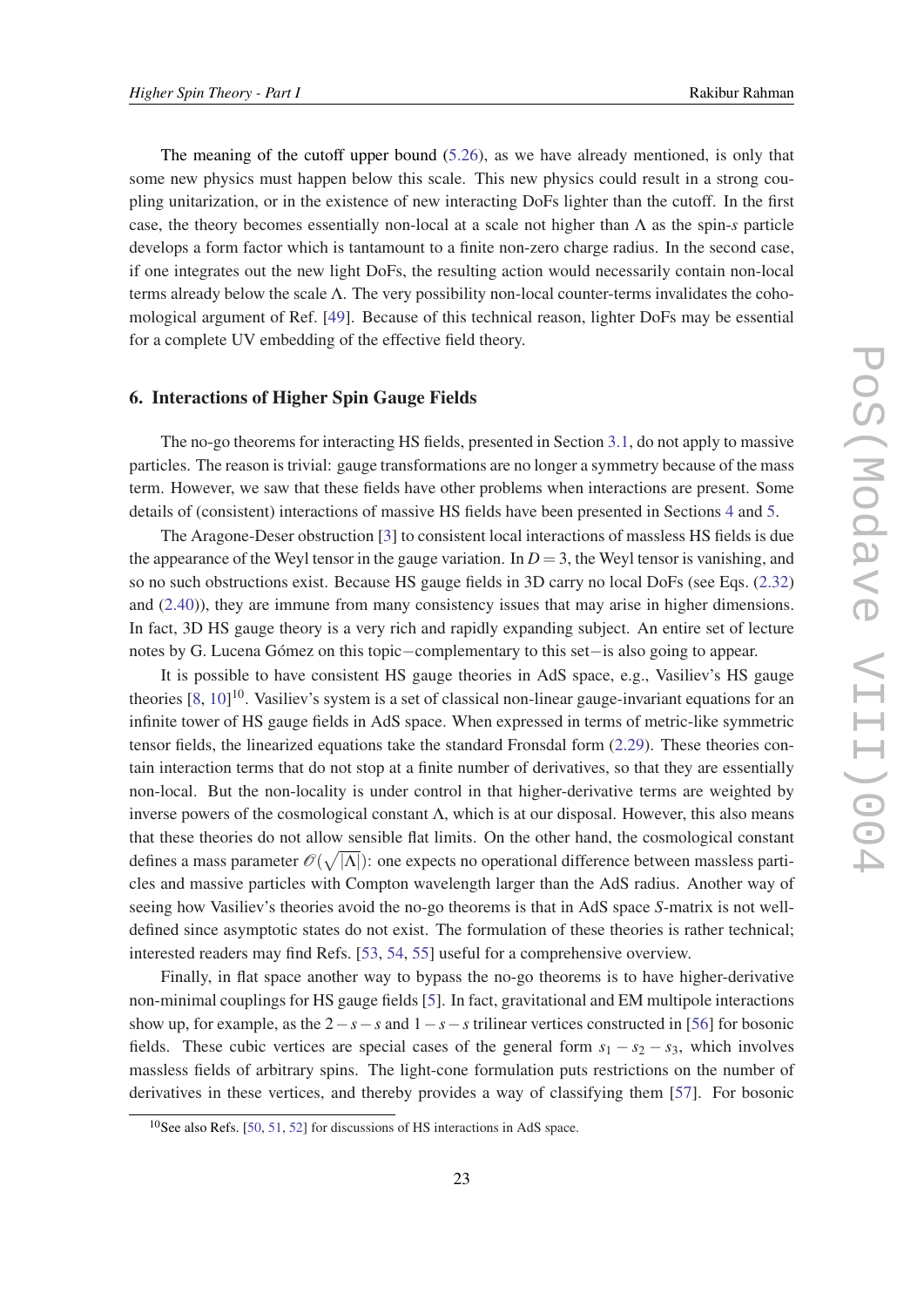<span id="page-23-0"></span>fields, there is one vertex for each value of the number of derivatives *p*, in the range

$$
s_1 + s_2 - s_3 \le p \le s_1 + s_2 + s_3,\tag{6.1}
$$

where  $s_3$  is the smallest of the three spins. For a vertex containing two fermions and a boson, the formula is the same modulo that one uses  $s - \frac{1}{2}$  $\frac{1}{2}$  as "spin" for fermions. For bosonic fields, the complete list of such vertices was given in [[58\]](#page-32-0). The authors in [[59](#page-32-0)] have employed the Noether procedure to explicitly construct off-shell vertices. On the other hand, the tensionless limit of String Theory gives rise to the same set of cubic vertices [\[60](#page-32-0)]. In Ref. [[60\]](#page-32-0) generating functions for off-shell trilinear vertices for both bosonic and fermionic fields have been presented. One can also employ the powerful machinery of the BRST-antifield method [[61\]](#page-32-0) to systematically construct consistent interactions using the language of cohomology. With the underlying assumptions of locality and Poincaré invariance, this approach is very useful in general for obtaining gauge-invariant and manifestly Lorentz-invariant off-shell vertices for HS gauge fields<sup>11</sup>. In Section 6.1, we will employ this method to construct a cubic coupling for a very simple non-trivial system, while in Section [6.2](#page-27-0), we explore the second-order consistency of this vertex.

#### 6.1 Consistent Couplings via BRST-Antifield Method

The BRST-antifield method [\[61](#page-32-0)] uses gauge invariance as a consistency condition and by construction throws away trivial interactions. Here we will employ this method to construct a paritypreserving off-shell non-abelian  $1 - \frac{3}{2} - \frac{3}{2}$  $\frac{3}{2}$  vertex, closely following Ref. [[65\]](#page-32-0). The spin- $\frac{3}{2}$  system is simple enough to allow an easy implementation of the BRST deformation scheme while capturing many non-trivial features that could serve as guidelines for HS particles. Let us recall from Section [3.1](#page-8-0) that no-go theorems rule out minimal EM coupling in flat space for  $s = \frac{3}{2}$  $\frac{3}{2}$  and higher. To construct possible non-minimal couplings, we will go step by step for the sake of a clear understanding of the procedure.

#### Step 0: Free Action

The starting point is the free theory, which contains a photon  $A_{\mu}$  and a massless spin- $\frac{3}{2}$  field  $\psi_{\mu}$ , described by the action

$$
S^{(0)}[A_{\mu}, \psi_{\mu}] = \int d^D x \left[ -\frac{1}{4} F_{\mu\nu}^2 - i \bar{\psi}_{\mu} \gamma^{\mu\nu\rho} \partial_{\nu} \psi_{\rho} \right],
$$
 (6.2)

which enjoys two abelian gauge invariances: one with a bosonic gauge parameter  $\lambda$ , another with a fermionic gauge parameter ε:

$$
\delta_{\lambda} A_{\mu} = \partial_{\mu} \lambda, \qquad \delta_{\varepsilon} \psi_{\mu} = \partial_{\mu} \varepsilon. \tag{6.3}
$$

#### Step 1: Ghosts

For the Grassmann-even gauge parameter  $\lambda$ , we introduce a Grassmann-odd bosonic ghost *C*. Corresponding to the Grassmann-odd  $\varepsilon$ , we have a Grassmann-even fermionic ghost  $\xi$ . The set of fields now becomes

$$
\Phi^A = \{A_\mu, C, \psi_\mu, \xi\}.
$$
\n
$$
(6.4)
$$

<sup>&</sup>lt;sup>11</sup>See also Ref. [[62\]](#page-32-0) for general methodology and also [[56,](#page-31-0) [63](#page-32-0), [64,](#page-32-0) [65](#page-32-0)] for some applications.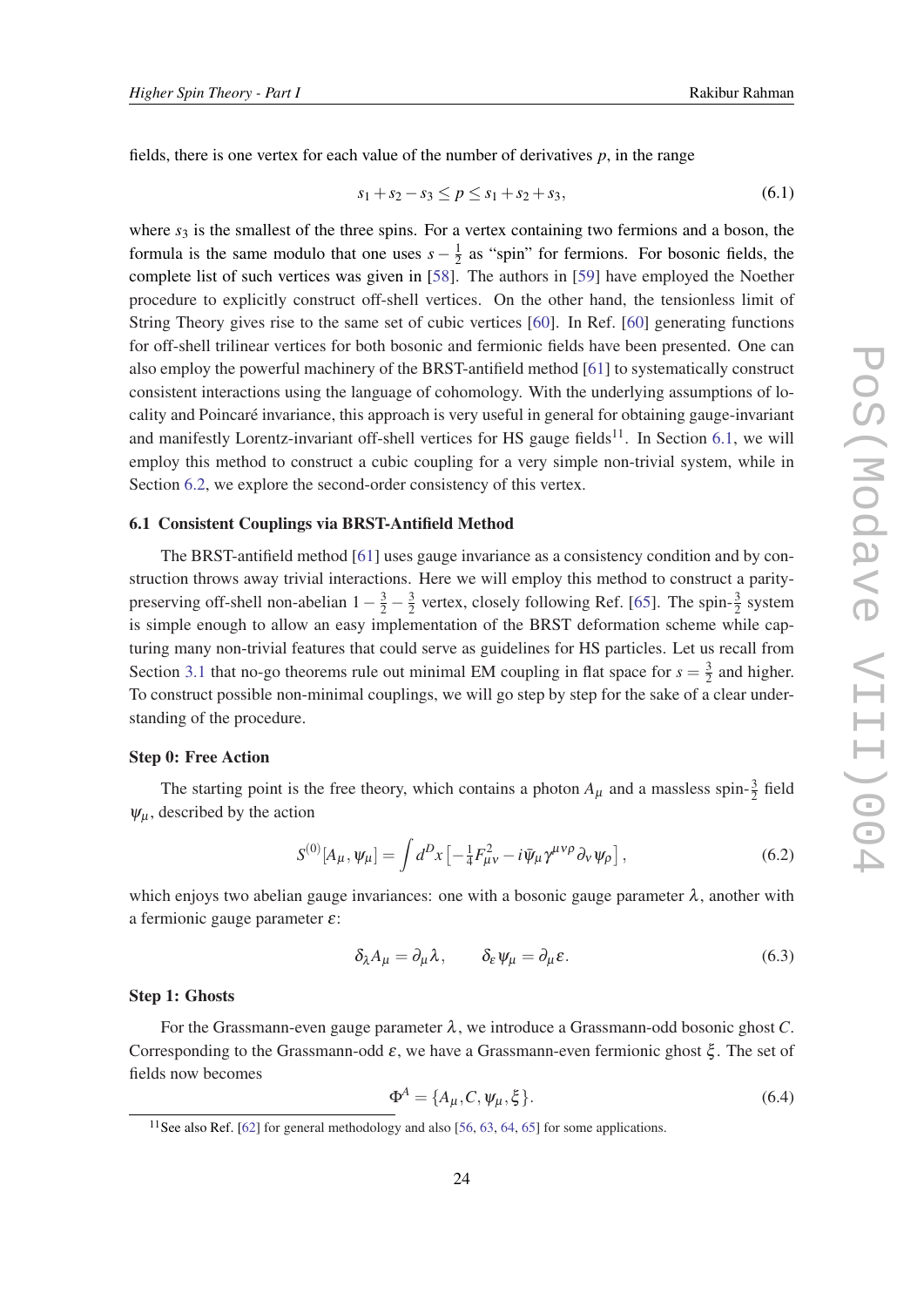In the algebra generated by the fields, we introduce a grading−the pure ghost number (*pgh*)−which is non-zero only for the ghost fields  $\{C, \xi\}$ .

#### Step 2: Antifields

For each field, we introduce an antifield with the same algebraic symmetries in its indices but opposite Grassmann parity. The set of antifields is

$$
\Phi_A^* = \{A^{*\mu}, C^*, \bar{\psi}^{*\mu}, \bar{\xi}^*\}.
$$
\n(6.5)

In the algebra generated by the fields and antifields, we introduce another grading−the antighost number (*agh*)−which is non-zero only for the antifields Φ<sup>∗</sup> *A* . Explicitly,

$$
agh(\Phi_A^*) = pgh(\Phi^A) + 1, \qquad agh(\Phi^A) = 0 = pgh(\Phi_A^*).
$$
 (6.6)

The ghost number (*gh*) is another grading, defined as *gh* = *pgh*−*agh*.

# Step 3: Antibracket

On the space of fields and antifields we define an odd symplectic structure, called the antibracket, as

$$
(X,Y) \equiv \frac{\delta^R X}{\delta \Phi^A} \frac{\delta^L Y}{\delta \Phi_A^*} - \frac{\delta^R X}{\delta \Phi_A^*} \frac{\delta^L Y}{\delta \Phi^A},\tag{6.7}
$$

which satisfies the graded Jacobi identity. This definition gives  $(\Phi^A, \Phi^*_B) = \delta^A_B$ , which is real. Because a field and its antifield have opposite Grassmann parity, it follows that if  $\Phi^A$  is real,  $\Phi_B^*$ must be purely imaginary, and vice versa.

#### Step 4: Free Master Action

Now we construct the free master action *S*<sub>0</sub>−an extension of the original gauge-invariant action ([6.2](#page-23-0))−by terms involving ghosts and antifields. Explicitly,

$$
S_0 = \int d^D x \left[ -\frac{1}{4} F_{\mu\nu}^2 - i \bar{\psi}_\mu \gamma^{\mu\nu\rho} \partial_\nu \psi_\rho + A^{*\mu} \partial_\mu C - (\bar{\psi}^{*\mu} \partial_\mu \xi - \partial_\mu \bar{\xi} \psi^{*\mu}) \right]. \tag{6.8}
$$

Note that the antifields appear as sources for the "gauge" variations, with gauge parameters replaced by corresponding ghosts. It is easy to see that (6.8) solves the master equation  $(S_0, S_0) = 0$ .

## Step 5: BRST Differential

The master action *S*<sup>0</sup> is the generator of the BRST differential *s* for the free theory−defined as

$$
sX \equiv (S_0, X). \tag{6.9}
$$

Note that  $S_0$  is BRST-closed, as a simple consequence of the master equation. From the properties of the antibracket, we also find that *s* is nilpotent:

$$
s^2 = 0.\t(6.10)
$$

Then, the master action  $S_0$  belongs to the cohomology of *s* in the space of local functionals of the fields, antifields, and their finite number of derivatives.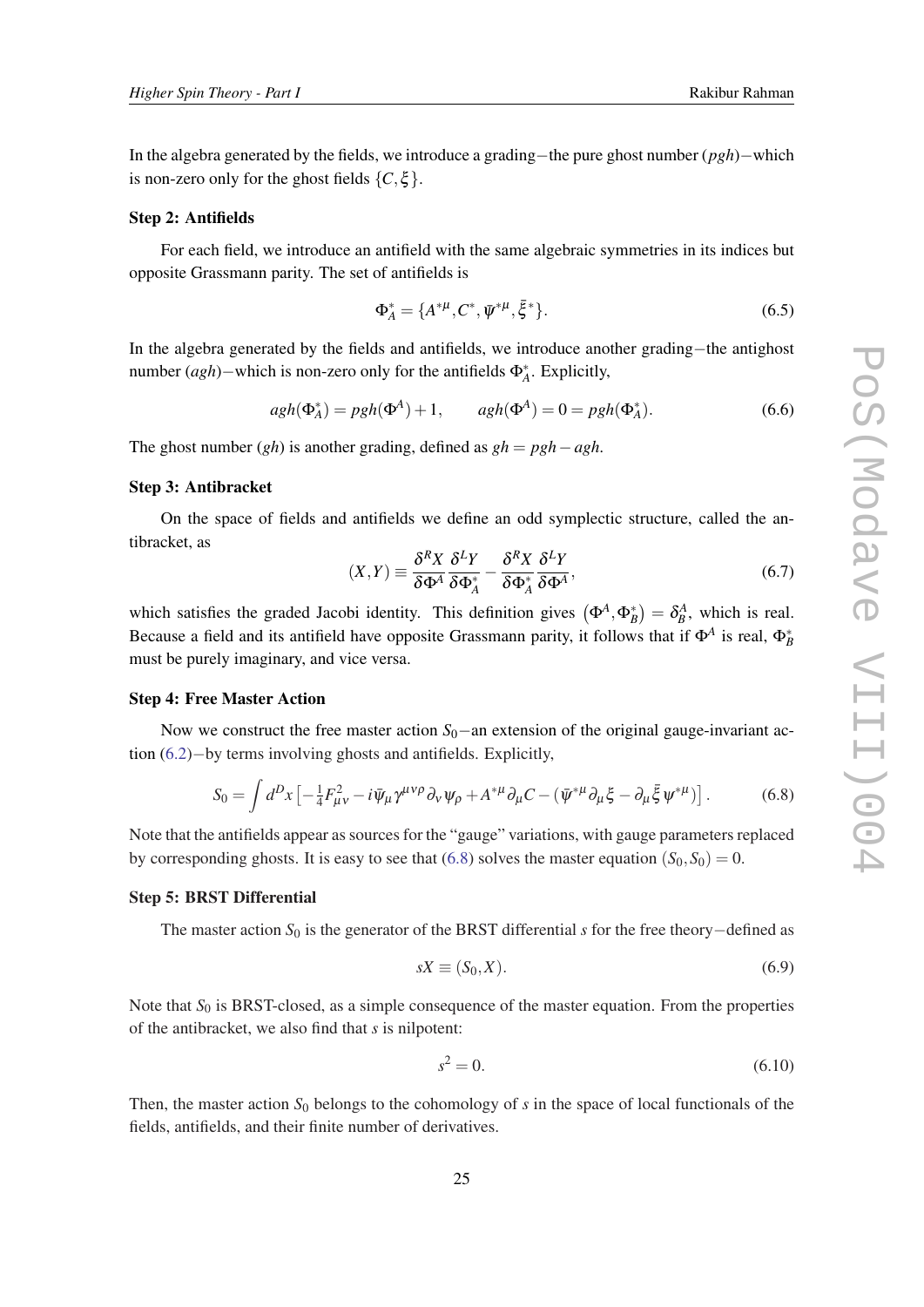<span id="page-25-0"></span>The various gradings are important as *s* decomposes into the sum of the Koszul-Tate differential,  $Δ$ , and the longitudinal derivative along the gauge orbits, Γ:

$$
s = \Delta + \Gamma. \tag{6.11}
$$

∆ implements the EoMs by acting only on the antifields, and in so doing it decreases the antighost number by one unit while keeping unchanged the pure ghost number. On the other hand, Γ acts only on the original fields and produces the gauge transformations. It increases the pure ghost number by one unit without changing the antighost number. Thus all three ∆, Γ and *s* increase the ghost number by one unit,  $gh(\Delta) = gh(\Gamma) = gh(s) = 1$ . It is important to note that  $\Delta$  and  $\Gamma$  are nilpotent and anticommuting:

$$
\Gamma^2 = \Delta^2 = 0, \qquad \Gamma \Delta + \Delta \Gamma = 0. \tag{6.12}
$$

The different gradings and Grassmann parity of the various fields and antifields, along with the action of  $\Gamma$  and  $\Delta$  on them, are given in the following Table.

| Ζ                   | $\Gamma(Z)$        | $\Delta(Z)$                                                    | pgh(Z) | agh(Z) | gh(Z)             | $\varepsilon(Z)$ |
|---------------------|--------------------|----------------------------------------------------------------|--------|--------|-------------------|------------------|
| $A_{\mu}$           | $\partial_{\mu}C$  | 0                                                              |        |        | 0                 |                  |
| C                   | 0                  |                                                                |        |        |                   |                  |
| $A^{\ast \mu}$      | 0                  | $-d_vF^{\mu\nu}$                                               |        |        |                   |                  |
| $C^*$               | 0                  | $-\partial_{\mu}A^{*\mu}$                                      |        | 2      | $-2$              |                  |
| $\psi_\mu$          | $\partial_\mu \xi$ | 0                                                              |        | 0      | $\mathbf{\Omega}$ |                  |
| ξ                   | $\theta$           |                                                                |        |        |                   |                  |
| $\bar{\psi}^{*\mu}$ | $\theta$           | $-i \partial_\alpha \bar \psi_\beta \gamma^{\alpha \beta \mu}$ |        |        |                   |                  |
| ξ∗                  | 0                  | $\partial_\mu \bar{\psi}^{*\mu}$                               |        |        | $-2$              |                  |

Table 1: Properties of the Various Fields & Antifields

#### An Aside: BRST Deformation Scheme

The solution of the master equation contains compactly all information pertaining to the consistency of the gauge transformations. One can reformulate the problem of introducing consistent interactions in a gauge theory as that of deforming the master action. If *S* is the solution of the deformed master equation, then  $(S, S) = 0$ . This must be a deformation of the solution  $S_0$  of the master equation of the free gauge theory, in the deformation parameter *g*:

$$
S = S_0 + gS_1 + g^2S_2 + \mathcal{O}(g^3). \tag{6.13}
$$

The master equation for *S* splits, up to  $\mathcal{O}(g^2)$ , into the following set

$$
(S_0, S_0) = 0,\t(6.14)
$$

$$
(S_0, S_1) = 0,\t(6.15)
$$

$$
(S_1, S_1) = -2(S_0, S_2). \tag{6.16}
$$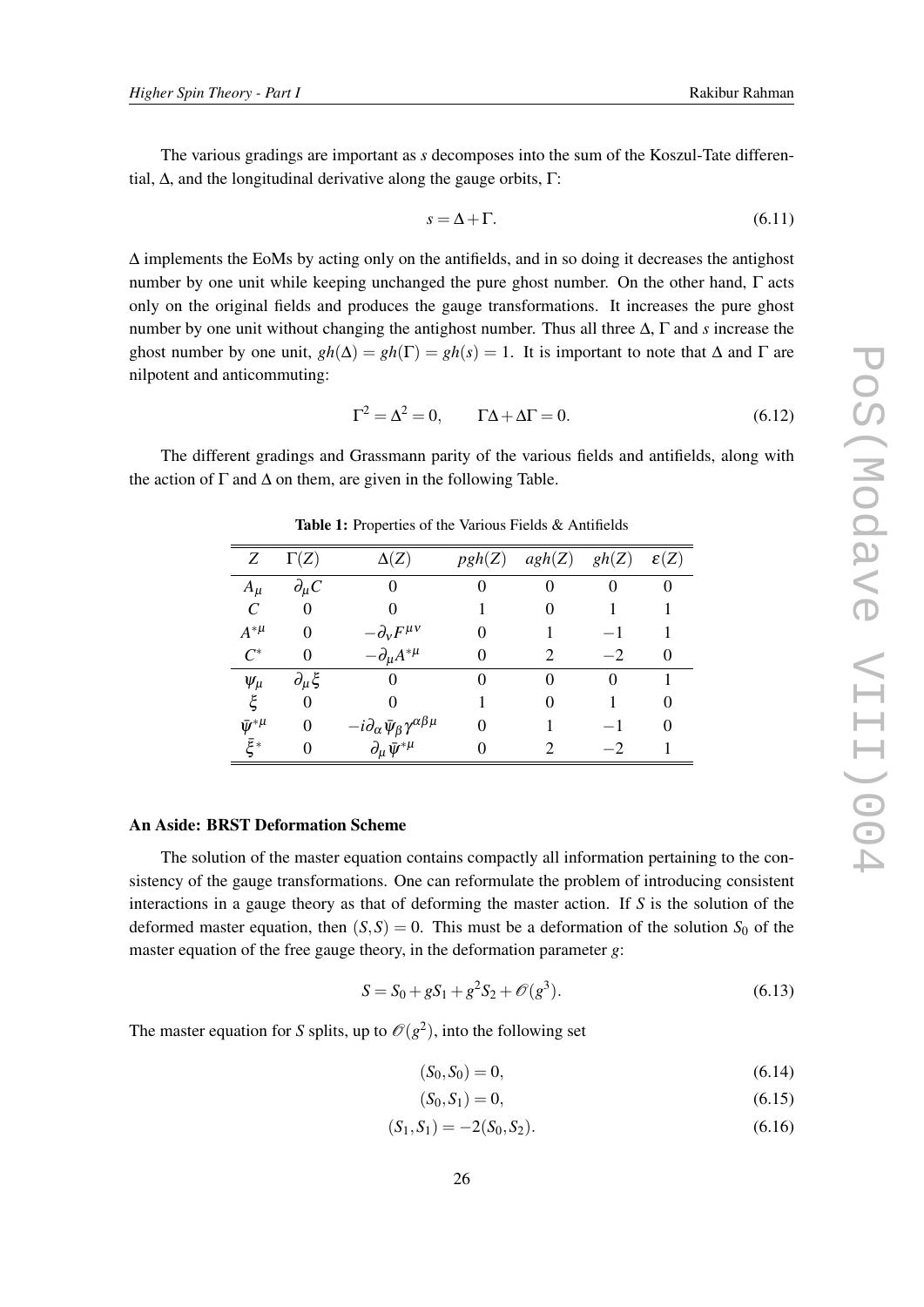<span id="page-26-0"></span>Eq.  $(6.14)$  $(6.14)$  is fulfilled by assumption, and Eq.  $(6.15)$  $(6.15)$  means  $S_1$  is BRST-closed:

$$
sS_1 = 0.\tag{6.17}
$$

If the first-order local deformations are given by  $S_1 = \int a$ , where *a* is a top-form of ghost number 0, then the following cocycle condition follows

$$
sa + db = 0,\tag{6.18}
$$

which says that non-trivial deformations belong to *H* 0 (*s*|*d*)−the cohomology of the zeroth-order BRST differential *s*, modulo total derivative *d*, at ghost number 0. Now, one can make an antighostnumber expansion of the local form *a*; this expansion stops at  $agh = 2$  [[56](#page-31-0), [62,](#page-32-0) [63](#page-32-0)]:

$$
a = a_0 + a_1 + a_2, \qquad \frac{a}{h}(a_i) = i = pgh(a_i). \tag{6.19}
$$

The significance of the various terms is as follows.  $a_0$  is the deformation of the Lagrangian, while  $a_1$  and  $a_2$  encode information about the deformations of the gauge transformations and the gauge algebra respectively [[61\]](#page-32-0). Thus, if  $a_2$  is non-trivial, the algebra of the gauge transformations is deformed and becomes non-abelian. In what follows we are interested only in gauge-algebradeforming/non-abelian vertices. Given the expansion (6.19) and the decomposition ([6.11\)](#page-25-0), the cocycle condition (6.18) gives the following consistency cascade for allowed deformations:

$$
\Gamma a_2 = 0,\tag{6.20}
$$

$$
\Delta a_2 + \Gamma a_1 + db_1 = 0,\tag{6.21}
$$

$$
\Delta a_1 + \Gamma a_0 + db_0 = 0,\tag{6.22}
$$

where  $agh(b_i) = i$ ,  $pgh(b_i) = i + 1$ , and  $a_2$  has been chosen to be Γ-closed, instead of Γ-closed modulo *d* (this is always possible [\[62](#page-32-0)]).

#### Step 6: Cohomology of Γ

The cohomology of  $\Gamma$  contains gauge-invariant functions of the fields and antifields. For the spin- $\frac{3}{2}$  field, it is isomorphic to the space of functions of

- The undifferentiated ghosts  $\{C, \xi\}$ ,
- The antifields  $\{A^{*\mu}, C^*, \bar{\psi}^{*\mu}, \bar{\xi}^*\}$  and their derivatives,
- The curvatures  $\{F_{\mu\nu}, \partial_{[\mu} \psi_{\nu]}\}\$  and their derivatives.

#### Step 7: Solution of the Consistency Cascade

Requiring that  $a_2$  be a parity-even Lorentz scalar, the most general possibility for it is

$$
a_2 = -g_0 C (\bar{\xi}^* \xi + \bar{\xi} \xi^*) - g_1 C^* \bar{\xi} \xi, \qquad (6.23)
$$

The first piece with coefficient *g*<sup>0</sup> potentially gives rise to minimal coupling, while the second could produce dipole interaction. This can be understood by a derivative counting down the cascade (6.20)-(6.22) with the knowledge of the action of  $\Gamma$  and  $\Delta$  on the fields and antifields. It is then easy to see that the respective  $a_0$ 's would contain no derivative and one derivative respectively.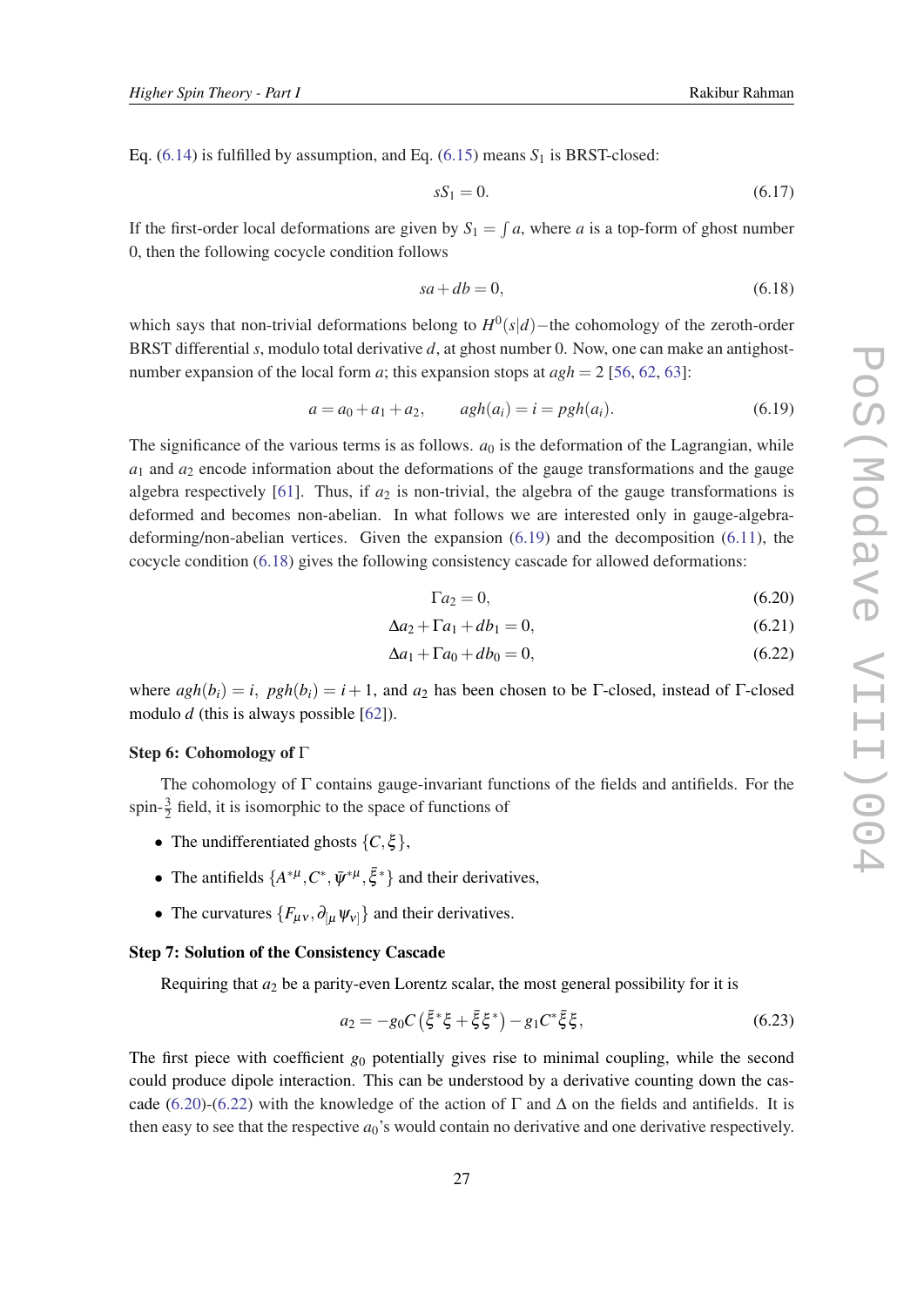<span id="page-27-0"></span>It turns out that each of the terms in  $a_2$  can be consistently lifted to an  $a_1$  by solving Eq. [\(6.21](#page-26-0)):

$$
a_1 = g_0 \left[ \bar{\psi}^{*\mu} (\psi_\mu C + \xi A_\mu) + \text{h.c.} \right] + g_1 A^{*\mu} (\bar{\psi}_\mu \xi - \bar{\xi} \psi_\mu) + \tilde{a}_1, \qquad \Gamma \tilde{a}_1 = 0, \tag{6.24}
$$

where the ambiguity,  $\tilde{a}_1$ , belongs to the cohomology of Γ. Now  $\Delta a_1$  is by construction Γ-closed modulo *d*, but condition ([6.22\)](#page-26-0) requires it to be Γ-exact modulo *d*. This can happen only when in  $\Delta a_1$  the potential Γ-non-trivial pieces coming from the unambiguous piece and the ambiguity cancel each other. It is easy to see that such a cancelation is impossible for the first term in  $a_1$ simply because  $\tilde{a}_1$  contains too many derivatives. This rules out minimal coupling of a massless spin- $\frac{3}{2}$  to EM, in accordance with what is known [\[5,](#page-28-0) [57\]](#page-31-0).

With  $g_0 = 0$ , one indeed can satisfy Eq. ([6.22\)](#page-26-0) with the choice

$$
\tilde{a}_1 = ig_1 \left[ \bar{\psi}^{\ast \mu} \gamma^{\nu} F_{\mu \nu} - \frac{1}{2(D-2)} \bar{\psi}^{\ast} F \right] \xi + \text{h.c.},\tag{6.25}
$$

which is of course in the cohomology of  $\Gamma$ . Thus we have a consistent Lagrangian deformation

$$
a_0 = g_1 \bar{\psi}_\mu F^{+\mu\nu} \psi_\nu = g_1 \bar{\psi}_\mu \left( F^{\mu\nu} + \frac{1}{2} \gamma^{\mu\nu\rho\sigma} F_{\rho\sigma} \right) \psi_\nu, \tag{6.26}
$$

which is the desired non-abelian vertex.

## 6.2 Second Order Consistency

We recall that consistent second-order deformation requires that  $(S_1, S_1)$  be *s*-exact:

$$
(S_1, S_1) = -2sS_2 = -2\Delta S_2 - 2\Gamma S_2. \tag{6.27}
$$

We can prove by contradiction that there is obstruction for our cubic non-abelian vertex to the quartic order. If Eq. (6.27) holds, then one can show that the Γ-variation of the most general form of this antibracket evaluated at zero antifields is ∆-exact [\[65\]](#page-32-0):

$$
\Gamma[(S_1, S_1)]_{\Phi_A^* = 0} = \Gamma \Delta M = -\Delta(\Gamma M). \tag{6.28}
$$

It is relatively easier to compute the left hand side of (6.28) for our non-abelian vertex. Explicit computation gives

$$
[(S_1, S_1)]_{\Phi_A^* = 0} = \int d^D x \left\{ 4(\bar{\psi}_\mu \xi - \bar{\xi} \psi_\mu) \partial_v \left( \bar{\psi}^{[\mu} \psi^{\nu]} + \frac{1}{2} \bar{\psi}_\alpha \gamma^{\mu \nu \alpha \beta} \psi_\beta \right) \right\} + \int d^D x \left\{ i \bar{\psi}_\mu F^{+\mu \nu} \left[ 2\gamma^\rho F_{\nu \rho} - \frac{1}{D-2} \gamma_\nu F \right] \xi + \text{h.c.} \right\}.
$$
 (6.29)

If the vertex is unobstructed so that Eq. (6.28) holds, then the Γ-variation of each of these terms should separately be ∆-exact. By considering, for example, the fermion bilinears appearing in the second line of Eq. (6.29) it is easy to see that their  $\Gamma$ -variation is not  $\Delta$ -exact. The conclusion is that the non-abelian  $1 - \frac{3}{2} - \frac{3}{2}$  $\frac{3}{2}$  vertex gets obstructed beyond the cubic order.

Notice that the vertex  $\bar{\psi}_{\mu} F^{+\mu\nu} \psi_{\nu}$  is just the Pauli term appearing in  $\mathcal{N} = 2$  SUGRA [[37\]](#page-30-0). This theory, however, contains additional DoFs—a graviton–beside a complex massless spin  $\frac{3}{2}$  and a  $U(1)$  field. It is this new dynamical field that removes obstructions to the vertex while keeping locality intact. One may decouple gravity by taking  $M_P \rightarrow \infty$ ; then the Pauli term vanishes because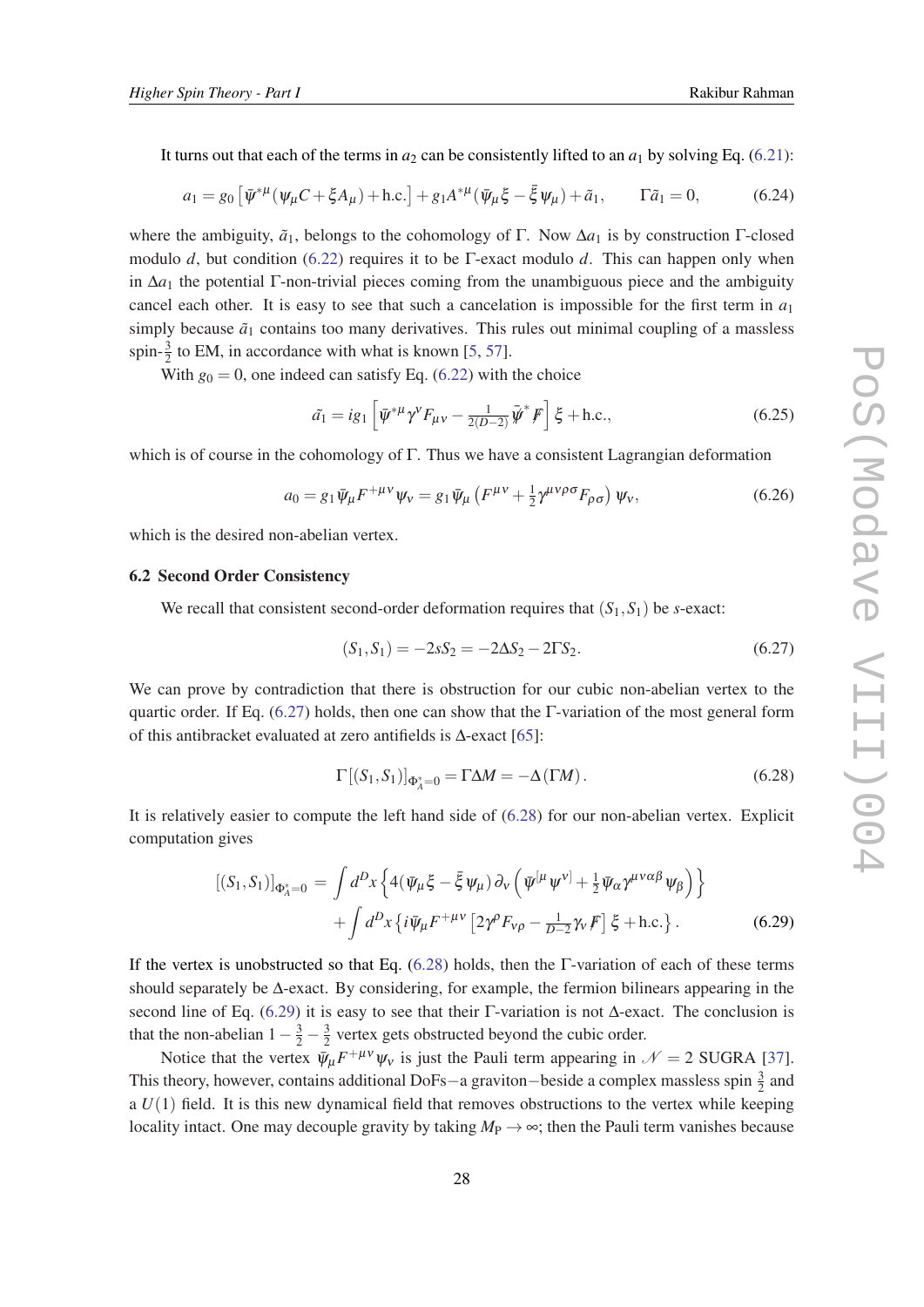<span id="page-28-0"></span>the dimensionful coupling constant goes like  $1/M_P$  [\[37](#page-30-0)]. On the other hand, one could integrate out the massless graviton to obtain a system of spin- $\frac{3}{2}$  and spin-1 fields only. The resulting theory does contain the Pauli term, but it is necessarily non-local. Thus, higher-order consistency of the non-abelian vertex requires that one either forgo locality or add a new dynamical field (graviton). For higher spin values, higher-order consistency may call for an infinite tower of HS gauge fields as well as non-locality just like in Vasiliev's theory [8, 10] or the tensionless limit of String Theory.

#### Acknowledgments

We would like to thank A. Campoleoni for useful discussions. RR is a Postdoctoral Fellow of the Fonds de la Recherche Scientifique-FNRS. His work is partially supported by IISN-Belgium (conventions 4.4511.06 and 4.4514.08) and by the "Communauté Française de Belgique" through the ARC program and by the ERC Advanced Grant "SyDuGraM."

#### References

- [1] S. Weinberg, "Photons And Gravitons In S Matrix Theory: Derivation Of Charge Conservation And Equality Of Gravitational And Inertial Mass," Phys. Rev. 135, B1049 (1964).
- [2] M. T. Grisaru and H. N. Pendleton, "Soft Spin 3/2 Fermions Require Gravity And Supersymmetry," Phys. Lett. B 67, 323 (1977); M. T. Grisaru, H. N. Pendleton and P. van Nieuwenhuizen, Phys. Rev. D 15, 996 (1977).
- [3] C. Aragone and S. Deser, "Consistency Problems Of Hypergravity," Phys. Lett. B 86, 161 (1979).
- [4] S. Weinberg and E. Witten, "Limits On Massless Particles," Phys. Lett. B 96, 59 (1980).
- [5] M. Porrati, "Universal Limits on Massless High-Spin Particles," Phys. Rev. D 78, 065016 (2008) [arXiv:0804.4672 [hep-th]].
- [6] D. J. Gross and P. F. Mende, "The High-Energy Behavior of String Scattering Amplitudes," Phys. Lett. B 197, 129 (1987), "String Theory Beyond the Planck Scale," Nucl. Phys. B 303, 407 (1988); D. J. Gross, "High-Energy Symmetries of String Theory," Phys. Rev. Lett. 60, 1229 (1988).
- [7] D. Amati, M. Ciafaloni and G. Veneziano, "Superstring Collisions at Planckian Energies," Phys. Lett. B 197, 81 (1987), "Classical and Quantum Gravity Effects from Planckian Energy Superstring Collisions," Int. J. Mod. Phys. A 3, 1615 (1988), "Can Space-Time Be Probed Below the String Size?," Phys. Lett. B 216, 41 (1989).
- [8] E. S. Fradkin and M. A. Vasiliev, "On The Gravitational Interaction Of Massless Higher Spin Fields," Phys. Lett. B 189, 89 (1987), "Cubic Interaction In Extended Theories Of Massless Higher Spin Fields," Nucl. Phys. B 291, 141 (1987).
- [9] A. Sagnotti, "Notes on Strings and Higher Spins," J. Phys. A 46, 214006 (2013) [arXiv:1112.4285 [hep-th]].
- [10] M. A. Vasiliev, "Consistent equation for interacting gauge fields of all spins in (3+1)-dimensions," Phys. Lett. B 243, 378 (1990), "Properties of equations of motion of interacting gauge fields of all spins in (3+1)-dimensions," Class. Quant. Grav. 8, 1387 (1991), "More On Equations Of Motion For Interacting Massless Fields Of All Spins In (3+1)-Dimensions," Phys. Lett. B 285, 225 (1992), "Nonlinear equations for symmetric massless higher spin fields in (A)dS(d)," Phys. Lett. B 567, 139 (2003) [arXiv:hep-th/0304049].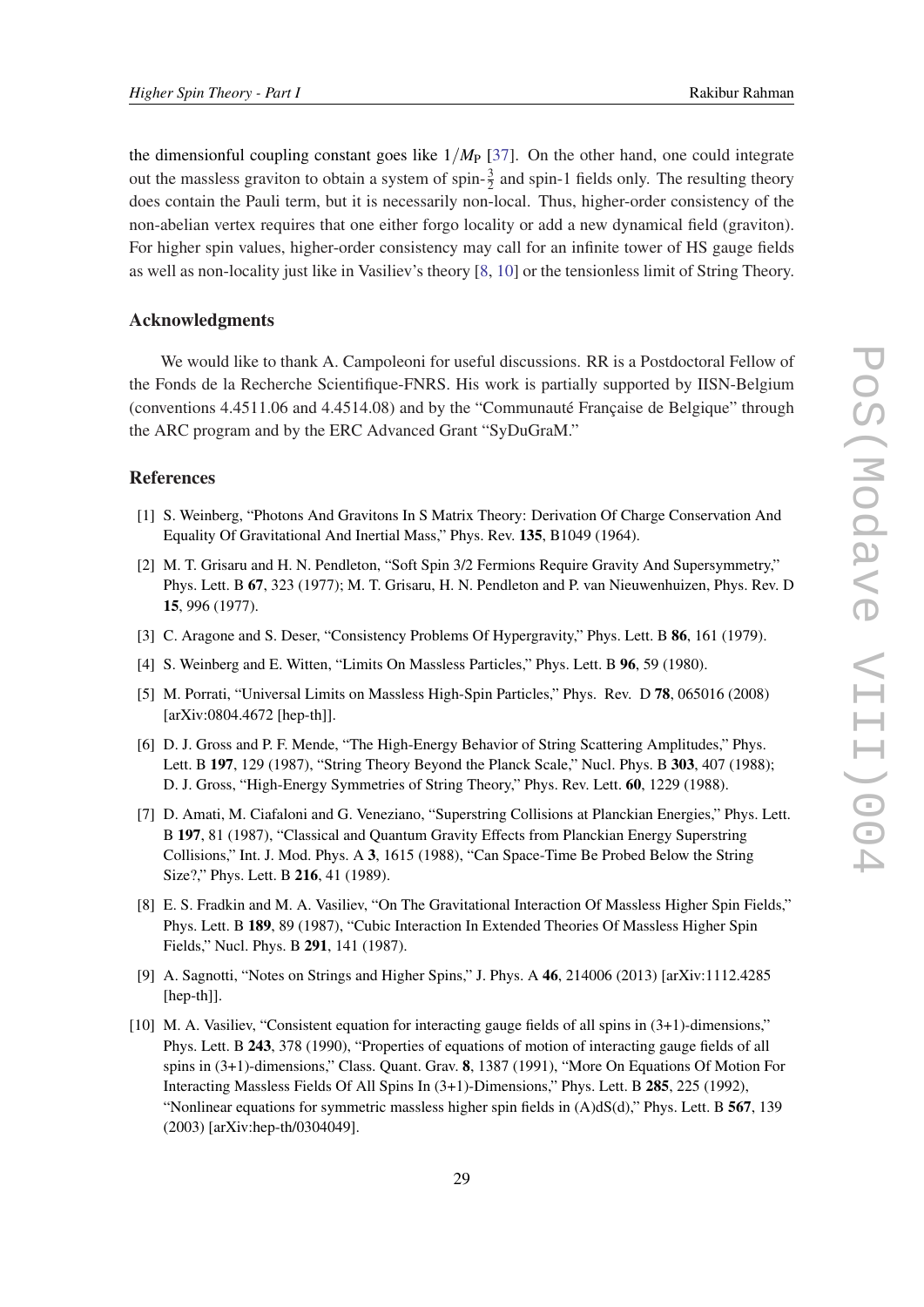- <span id="page-29-0"></span>[11] I. R. Klebanov and A. M. Polyakov, "AdS dual of the critical O(N) vector model," Phys. Lett. B 550, 213 (2002) [hep-th/0210114]. E. Sezgin and P. Sundell, "Holography in 4D (super) higher spin theories and a test via cubic scalar couplings," JHEP 0507, 044 (2005) [hep-th/0305040].
- [12] S. Giombi and X. Yin, "Higher Spin Gauge Theory and Holography: The Three-Point Functions," JHEP 1009, 115 (2010) [arXiv:0912.3462 [hep-th]]; "Higher Spins in AdS and Twistorial Holography," JHEP 1104, 086 (2011) [arXiv:1004.3736 [hep-th]].
- [13] G. Velo and D. Zwanziger, "Propagation And Quantization Of Rarita-Schwinger Waves In An External Electromagnetic Potential," Phys. Rev. 186, 1337 (1969), "Noncausality and other defects of interaction lagrangians for particles with spin one and higher," Phys. Rev. 188, 2218 (1969); G. Velo, "Anomalous behaviour of a massive spin two charged particle in an external electromagnetic field," Nucl. Phys. B 43, 389 (1972).
- [14] P. A. M. Dirac, "Relativistic wave equations," Proc. Roy. Soc. Lond. 155A, 447 (1936).
- [15] M. Fierz and W. Pauli, "On relativistic wave equations for particles of arbitrary spin in an electromagnetic field," Proc. Roy. Soc. Lond. A 173, 211 (1939).
- [16] E. P. Wigner, "On Unitary Representations Of The Inhomogeneous Lorentz Group," Annals Math. 40, 149 (1939) [Nucl. Phys. Proc. Suppl. 6, 9 (1989)].
- [17] V. Bargmann and E. P. Wigner, "Group Theoretical Discussion Of Relativistic Wave Equations," Proc. Nat. Acad. Sci. 34, 211 (1948).
- [18] C. Fronsdal, Nuovo Cim. Suppl. 9, 416 (1958).
- [19] S. J. Chang, "Lagrange Formulation for Systems with Higher Spin," Phys. Rev. 161, 1308 (1967).
- [20] L. P. S. Singh and C. R. Hagen, "Lagrangian formulation for arbitrary spin. 1. The boson case," Phys. Rev. D 9, 898 (1974), "Lagrangian formulation for arbitrary spin. 2. The fermion case," Phys. Rev. D 9, 910 (1974).
- [21] C. Fronsdal, "Massless Fields With Integer Spin," Phys. Rev. D 18, 3624 (1978); J. Fang and C. Fronsdal, "Massless Fields With Half Integral Spin," Phys. Rev. D 18, 3630 (1978).
- [22] B. de Wit and D. Z. Freedman, "Systematics Of Higher Spin Gauge Fields," Phys. Rev. D 21, 358 (1980).
- [23] D. Francia and A. Sagnotti, "Free geometric equations for higher spins," Phys. Lett. B 543, 303 (2002) [hep-th/0207002], "On the geometry of higher spin gauge fields," Class. Quant. Grav. 20, S473 (2003) [hep-th/0212185].
- [24] C. Aragone, S. Deser and Z. Yang, "MASSIVE HIGHER SPIN FROM DIMENSIONAL REDUCTION OF GAUGE FIELDS," Annals Phys. 179, 76 (1987); S. D. Rindani and M. Sivakumar, "Gauge - Invariant Description Of Massive Higher - Spin Particles By Dimensional Reduction," Phys. Rev. D 32, 3238 (1985); S. D. Rindani, D. Sahdev and M. Sivakumar, "Dimensional reduction of symmetric higher spin actions. 1. Bosons," Mod. Phys. Lett. A 4, 265 (1989), "Dimensional Reduction Of Symmetric Higher Spin Actions. 2: Fermions," Mod. Phys. Lett. A 4, 275 (1989).
- [25] S. Deser and A. Waldron, "Stress and strain: T(mu nu) of higher spin gauge fields," arXiv:hep-th/0403059.
- [26] S. Deser and A. Waldron, "Inconsistencies of massive charged gravitating higher spins," Nucl. Phys. B 631, 369 (2002) [hep-th/0112182].
- [27] P. Federbush, "Minimal Electromagnetic Coupling for Spin Two Particles," Nuovo Cimento 19, 572 (1961).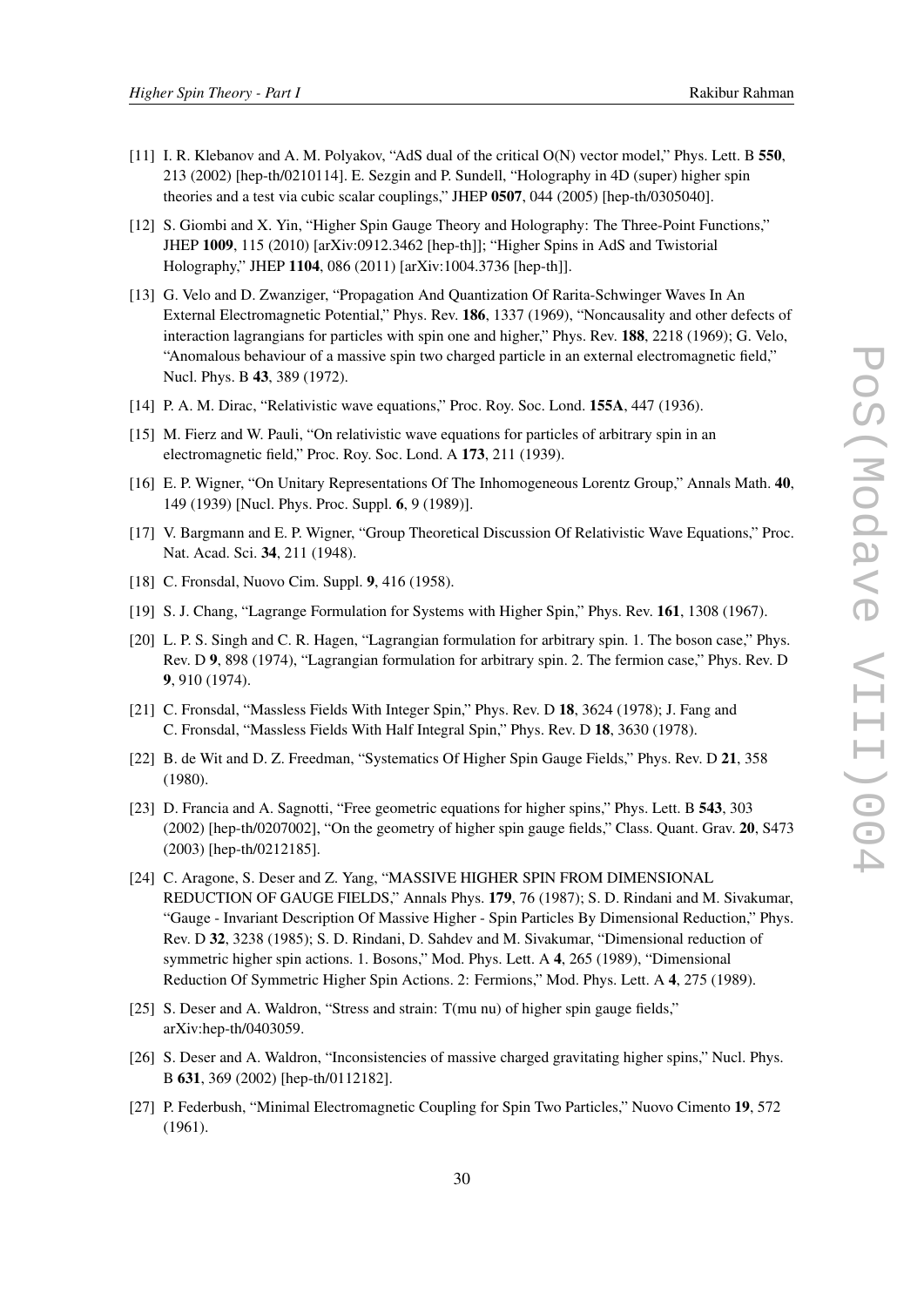- <span id="page-30-0"></span>[28] J. S. Schwinger, "On gauge invariance and vacuum polarization," Phys. Rev. 82, 664 (1951); C. Bachas and M. Porrati, "Pair creation of open strings in an electric field," Phys. Lett. B 296, 77 (1992) [arXiv:hep-th/9209032].
- [29] N. K. Nielsen and P. Olesen, "An Unstable Yang-Mills Field Mode," Nucl. Phys. B 144, 376 (1978).
- [30] K. Johnson and E. C. G. Sudarshan, "Inconsistency of the local field theory of charged spin 3/2 particles," Annals Phys. 13, 126 (1961).
- [31] J. D. Jenkins, "Constraints, Causality And Lorentz Invariance," J. Phys. A 7, 1129 (1974); M. Kobayashi and Y. Takahashi, "Origin Of The Gribov Ambiguity," Phys. Lett. B 78, 241 (1978), "THE RARITA-SCHWINGER PARADOXES," J. Phys. A 20, 6581 (1987).
- [32] M. Porrati and R. Rahman, "Intrinsic Cutoff and Acausality for Massive Spin 2 Fields Coupled to Electromagnetism," Nucl. Phys. B 801, 174 (2008) [arXiv:0801.2581 [hep-th]], "Electromagnetically Interacting Massive Spin-2 Field: Intrinsic Cutoff and Pathologies in External Fields," arXiv:0809.2807 [hep-th].
- [33] M. Kobayashi and A. Shamaly, "Minimal Electromagnetic Coupling For Massive Spin-2 Fields," Phys. Rev. D 17, 2179 (1978), "The Tenth Constraint In The Minimally Coupled Spin-2 Wave Equations," Prog. Theor. Phys. 61, 656 (1979).
- [34] S. Deser, V. Pascalutsa and A. Waldron, "Massive spin 3/2 electrodynamics," Phys. Rev. D 62, 105031 (2000) [arXiv:hep-th/0003011].
- [35] A. Shamaly and A. Z. Capri, "Propagation Of Interacting Fields," Annals Phys. 74, 503 (1972); M. Hortacsu, "Demonstration of noncausality for the rarita-schwinger equation," Phys. Rev. D 9, 928 (1974).
- [36] M. Porrati, R. Rahman, "Causal Propagation of a Charged Spin 3/2 Field in an External Electromagnetic Background," Phys. Rev. D80, 025009 (2009). [arXiv:0906.1432 [hep-th]].
- [37] S. Ferrara and P. van Nieuwenhuizen, "Consistent Supergravity With Complex Spin 3/2 Gauge Fields," Phys. Rev. Lett. 37, 1669 (1976); D. Z. Freedman, A. K. Das, "Gauge Internal Symmetry in Extended Supergravity," Nucl. Phys. B120, 221 (1977).
- [38] J. Scherk and J. H. Schwarz, "Spontaneous Breaking Of Supersymmetry Through Dimensional Reduction," Phys. Lett. B 82, 60 (1979), "How To Get Masses From Extra Dimensions," Nucl. Phys. B 153, 61 (1979); B. de Wit, P. G. Lauwers and A. Van Proeyen, "Lagrangians Of N=2 Supergravity - Matter Systems," Nucl. Phys. B 255, 569 (1985).
- [39] S. Deser and B. Zumino, "Broken Supersymmetry And Supergravity," Phys. Rev. Lett. 38, 1433 (1977).
- [40] E. S. Fradkin and A. A. Tseytlin, "Nonlinear Electrodynamics From Quantized Strings," Phys. Lett. B 163, 123 (1985); A. Abouelsaood, C. G. . Callan, C. R. Nappi and S. A. Yost, "Open Strings In Background Gauge Fields," Nucl. Phys. B 280, 599 (1987).
- [41] P. C. Argyres and C. R. Nappi, "MASSIVE SPIN-2 BOSONIC STRING STATES IN AN ELECTROMAGNETIC BACKGROUND," Phys. Lett. B 224, 89 (1989).
- [42] P. C. Argyres and C. R. Nappi, "Spin 1 Effective Actions From Open Strings," Nucl. Phys. B 330, 151 (1990).
- [43] M. Porrati, R. Rahman and A. Sagnotti, "String Theory and The Velo-Zwanziger Problem," Nucl. Phys. B 846, 250 (2011) [arXiv:1011.6411 [hep-th]].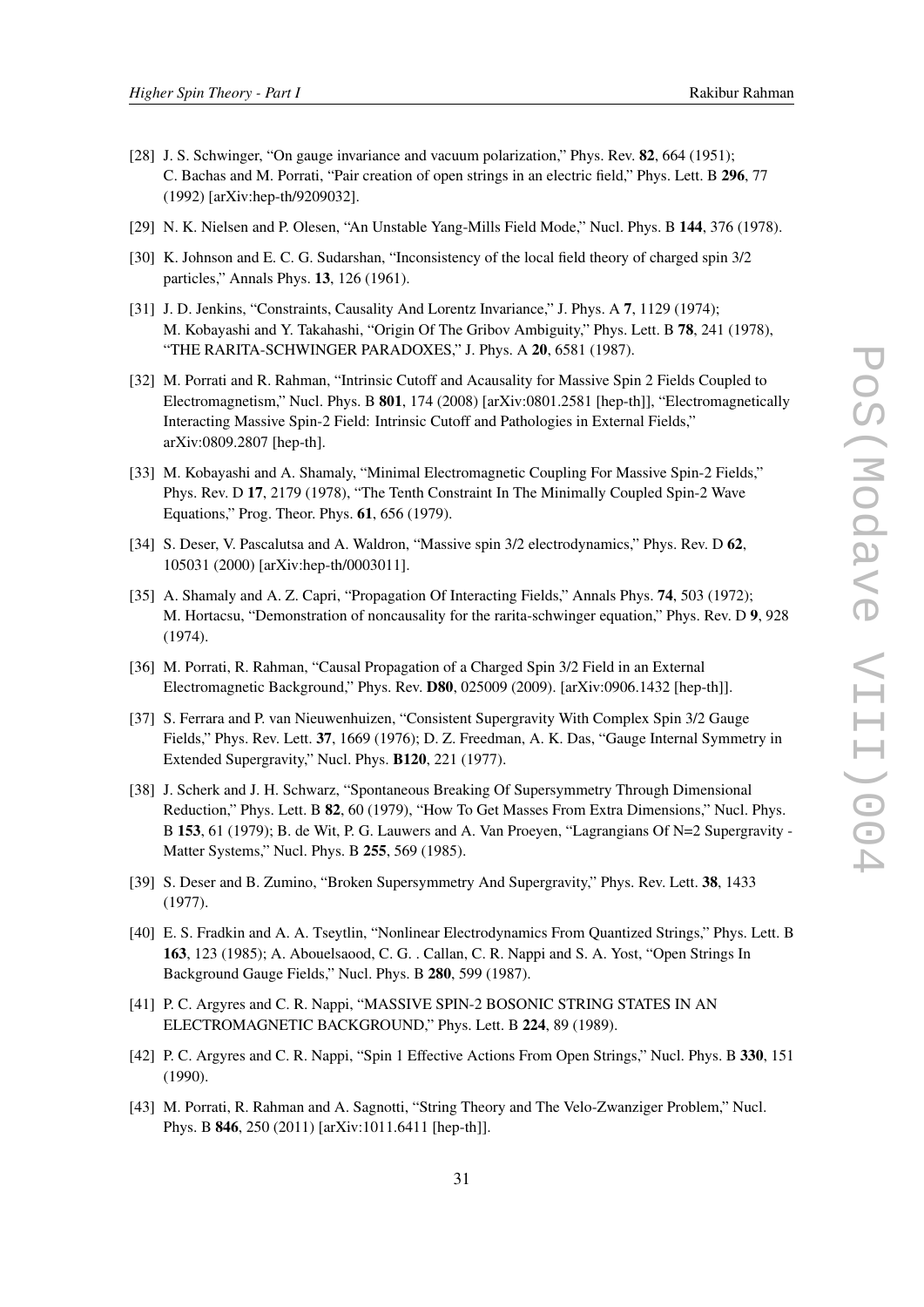- <span id="page-31-0"></span>[44] S. M. Klishevich, "Electromagnetic interaction of massive spin-3 state from string theory," Int. J. Mod. Phys. A 15, 395 (2000) [arXiv:hep-th/9805174].
- [45] M. Porrati and R. Rahman, "Notes on a Cure for Higher-Spin Acausality," Phys. Rev. D 84, 045013 (2011) [arXiv:1103.6027 [hep-th]].
- [46] S. Ferrara, M. Porrati and V. L. Telegdi, "g = 2 as the natural value of the tree level gyromagnetic ratio of elementary particles," Phys. Rev. D 46, 3529 (1992).
- [47] N. Arkani-Hamed, H. Georgi and M. D. Schwartz, "Effective field theory for massive gravitons and gravity in theory space," Annals Phys. 305, 96 (2003) [hep-th/0210184];
- [48] C. de Rham, G. Gabadadze and A. J. Tolley, "Ghost free Massive Gravity in the Stúckelberg language," Phys. Lett. B 711, 190 (2012) [arXiv:1107.3820 [hep-th]], "Helicity Decomposition of Ghost-free Massive Gravity," JHEP 1111, 093 (2011) [arXiv:1108.4521 [hep-th]].
- [49] M. Porrati and R. Rahman, "A Model Independent Ultraviolet Cutoff for Theories with Charged Massive Higher Spin Fields," Nucl. Phys. B 814, 370 (2009) [arXiv:0812.4254 [hep-th]].
- [50] R. R. Metsaev, Phys. Lett. B 354, 78 (1995); Phys. Lett. B 419, 49 (1998) [hep-th/9802097]. A. Fotopoulos, K. L. Panigrahi and M. Tsulaia, Phys. Rev. D 74, 085029 (2006) [hep-th/0607248].
- [51] K. Alkalaev, "FV-type action for *AdS*<sup>5</sup> mixed-symmetry fields," JHEP 1103, 031 (2011) [arXiv:1011.6109 [hep-th]]; N. Boulanger and E. D. Skvortsov, "Higher-spin algebras and cubic interactions for simple mixed-symmetry fields in AdS spacetime," JHEP 1109, 063 (2011) [arXiv:1107.5028 [hep-th]]; N. Boulanger, E. D. Skvortsov and Y. .M. Zinoviev, "Gravitational cubic interactions for a simple mixed-symmetry gauge field in AdS and flat backgrounds," J. Phys. A A 44, 415403 (2011) [arXiv:1107.1872 [hep-th]]; M. A. Vasiliev, "Cubic Vertices for Symmetric Higher-Spin Gauge Fields in (*A*)*dSd*," arXiv:1108.5921 [hep-th].
- [52] E. Joung and M. Taronna, "Cubic interactions of massless higher spins in (A)dS: metric-like approach," Nucl. Phys. B 861, 145 (2012) [arXiv:1110.5918 [hep-th]]; E. Joung, L. Lopez and M. Taronna, "On the cubic interactions of massive and partially-massless higher spins in (A)dS," JHEP 1207, 041 (2012) [arXiv:1203.6578 [hep-th]].
- [53] M. A. Vasiliev, "Higher spin gauge theories in four-dimensions, three-dimensions, and two-dimensions," Int. J. Mod. Phys. D 5, 763 (1996) [hep-th/9611024], "Higher spin gauge theories: Star product and AdS space," In \*Shifman, M.A. (ed.): The many faces of the superworld\* 533-610 [hep-th/9910096].
- [54] X. Bekaert, S. Cnockaert, C. Iazeolla and M. A. Vasiliev, "Nonlinear higher spin theories in various dimensions," arXiv:hep-th/0503128; C. Iazeolla, "On the Algebraic Structure of Higher-Spin Field Equations and New Exact Solutions," arXiv:0807.0406 [hep-th].
- [55] S. Giombi and X. Yin, "The Higher Spin/Vector Model Duality," J. Phys. A 46, 214003 (2013) [arXiv:1208.4036 [hep-th]].
- [56] N. Boulanger and S. Leclercq, "Consistent couplings between spin-2 and spin-3 massless fields," JHEP 0611, 034 (2006) [hep-th/0609221]; N. Boulanger, S. Leclercq and P. Sundell, "On The Uniqueness of Minimal Coupling in Higher-Spin Gauge Theory," JHEP 0808, 056 (2008) [arXiv:0805.2764 [hep-th]].
- [57] R. R. Metsaev, "Cubic interaction vertices of massive and massless higher spin fields," Nucl. Phys. B 759, 147 (2006) [hep-th/0512342], "Cubic interaction vertices for fermionic and bosonic arbitrary spin fields," Nucl. Phys. B 859, 13 (2012) [arXiv:0712.3526 [hep-th]].